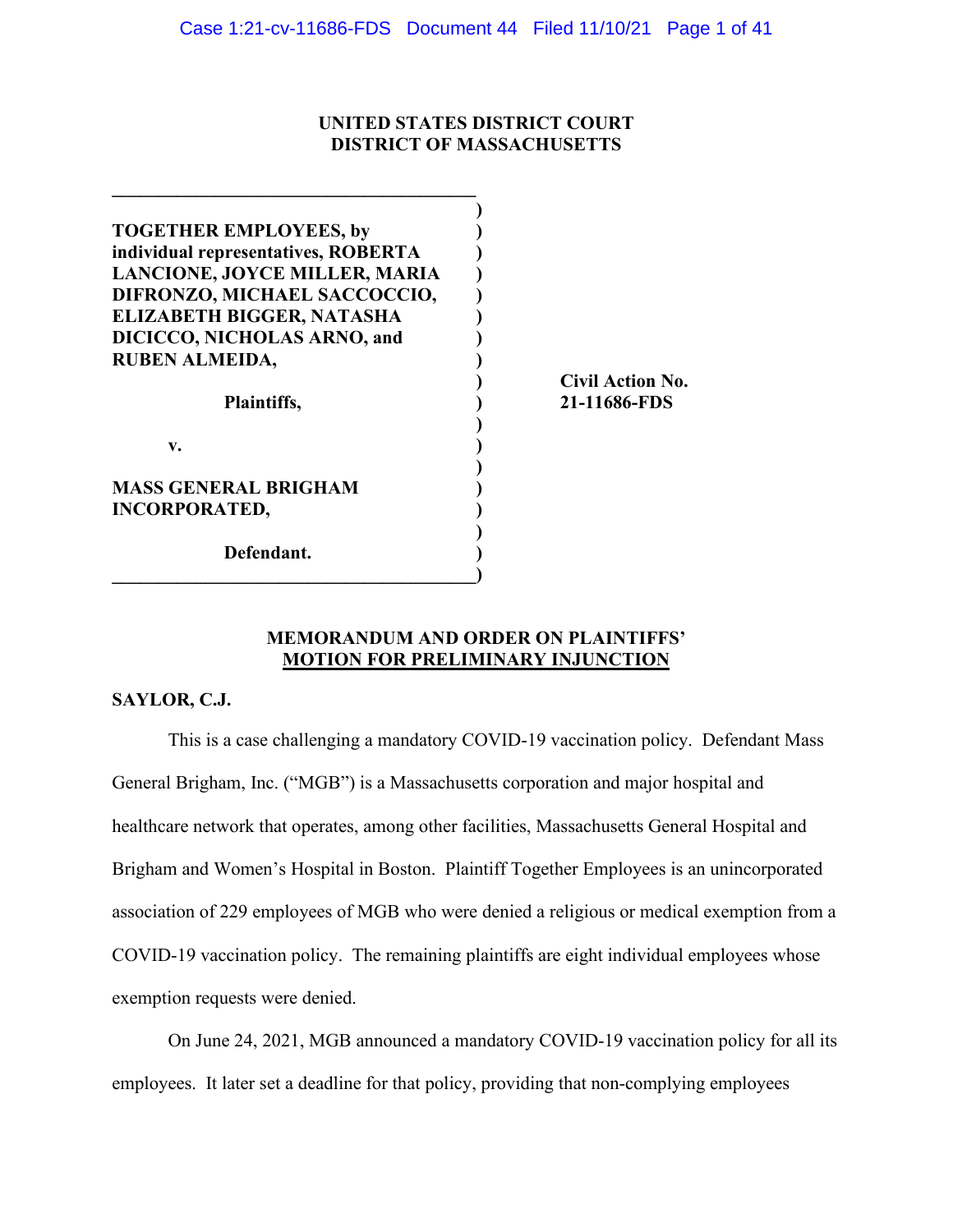#### Case 1:21-cv-11686-FDS Document 44 Filed 11/10/21 Page 2 of 41

would be placed on unpaid leave on October 20, 2021, and thereafter terminated on November 5, 2021.

On October 17, 2021, plaintiffs brought this lawsuit, alleging claims of discrimination and retaliation under Title VII and the ADA and seeking to enjoin MGB from enforcing its vaccination policy. The Court held hearings on plaintiffs' motion for preliminary injunction on October 20 and November 4, 2021, and orally denied the motion from the bench. The following memorandum sets forth the reasoning of the Court in greater detail.

# **I. Background**

Except where noted, the Court relies on the parties' briefs, affidavits, documentary evidence, and oral argument to decide the present motion.

# **A. Factual Background**

Plaintiff Together Employees is an unincorporated association of 229 employees who were denied a religious or medical exemption from the MGB COVID-19 vaccination policy. The remaining plaintiffs are individual employees of MGB who were denied religious or medical accommodations. (Pl. Exs. J-M; O-R). $<sup>1</sup>$  $<sup>1</sup>$  $<sup>1</sup>$ </sup>

Defendant Mass General Brigham, Inc. is a Massachusetts corporation with a principal place of business in Massachusetts. MGB owns and operates hospitals and other facilities throughout the Commonwealth of Massachusetts. (Klompas Dec. ¶¶ 5-7). Among other things, it owns and operates Massachusetts General Hospital; Brigham and Women's Hospital; Faulkner Hospital; McLean Hospital; Massachusetts Eye and Ear Hospital; Newton-Wellesley Hospital; Cooley Dickinson Hospital; and Spaulding Rehabilitation Hospital. Each year, MGB provides

<span id="page-1-0"></span><sup>1</sup> Plaintiffs' exhibits are designated as Exhibits A-S with the complaint; Exhibits A-B with the motion for preliminary injunction; and Exhibits 1-19 filed separately. Because the two exhibits attached to the motion for preliminary injunction are not referenced in this opinion, the Court will refer to plaintiffs' Exhibits A-S and 1-19 where relevant.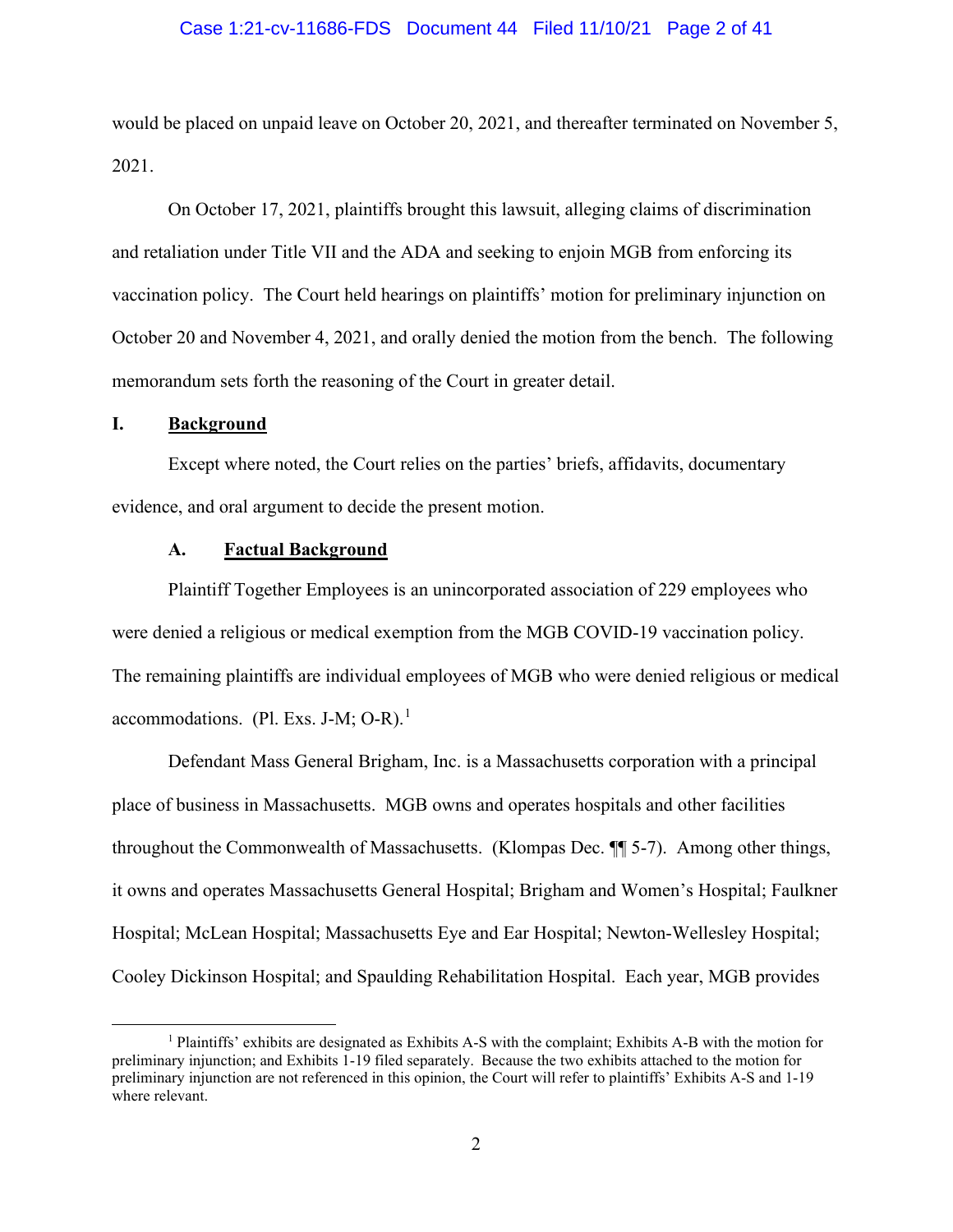medical care for 1.5 million patients. (*Id.* ¶ 6).

### **1. COVID-19 Pandemic**

COVID-19 is a contagious viral disease that can cause serious illness and death. (*Id.* ¶ 19). As of this writing, approximately 750,000 Americans have died from the disease. CTR. FOR DISEASE CONTROL & PREVENTION, COVID-19 MORTALITY OVERVIEW: PROVISIONAL DEATH COUNTS FOR CORONAVIRUS DISEASE 2019 (2021) (last updated Nov. 3, 2021). In the summer of 2021, after several months of declining infection rate, the highly contagious Delta variant of the virus caused a significant further outbreak.

In 2020 and early 2021, three COVID-19 vaccines were approved by the Food and Drug Administration as safe and effective. The three vaccines were developed and produced by Pfizer, Moderna, and Johnson & Johnson. U.S. FOOD & DRUG ADMIN., COVID-19 VACCINES (2021) (last updated Oct. 29, 2021). The Pfizer and Moderna vaccines employ messenger RNA (mRNA) technology; the Johnson & Johnson does not. (*See id.*). Both the federal and Massachusetts state governments prioritized the early vaccination of all hospital workers, recognizing the importance of protecting the healthcare workforce during the pandemic. (Klompas Dec. ¶ 25).

# **2. MGB's COVID-19 Vaccination Policy**

In June 2021, MGB announced it would require its employees to obtain a COVID-19 vaccination. (Pl. Ex. A). In light of the outbreak of COVID-19 caused by the Delta variant, MGB determined that such a vaccination policy was critical to keeping safe its medically vulnerable patient population, employees, and visitors. (Klompas Dec. ¶¶ 20-21, 27). MGB required that employees receive the COVID-19 vaccine by October 15, 2021. (*Id.* ¶ 13). Employees were told that noncompliance with the policy would result in unpaid leave, and ultimately, termination. The announcement also explained that certain exemptions would be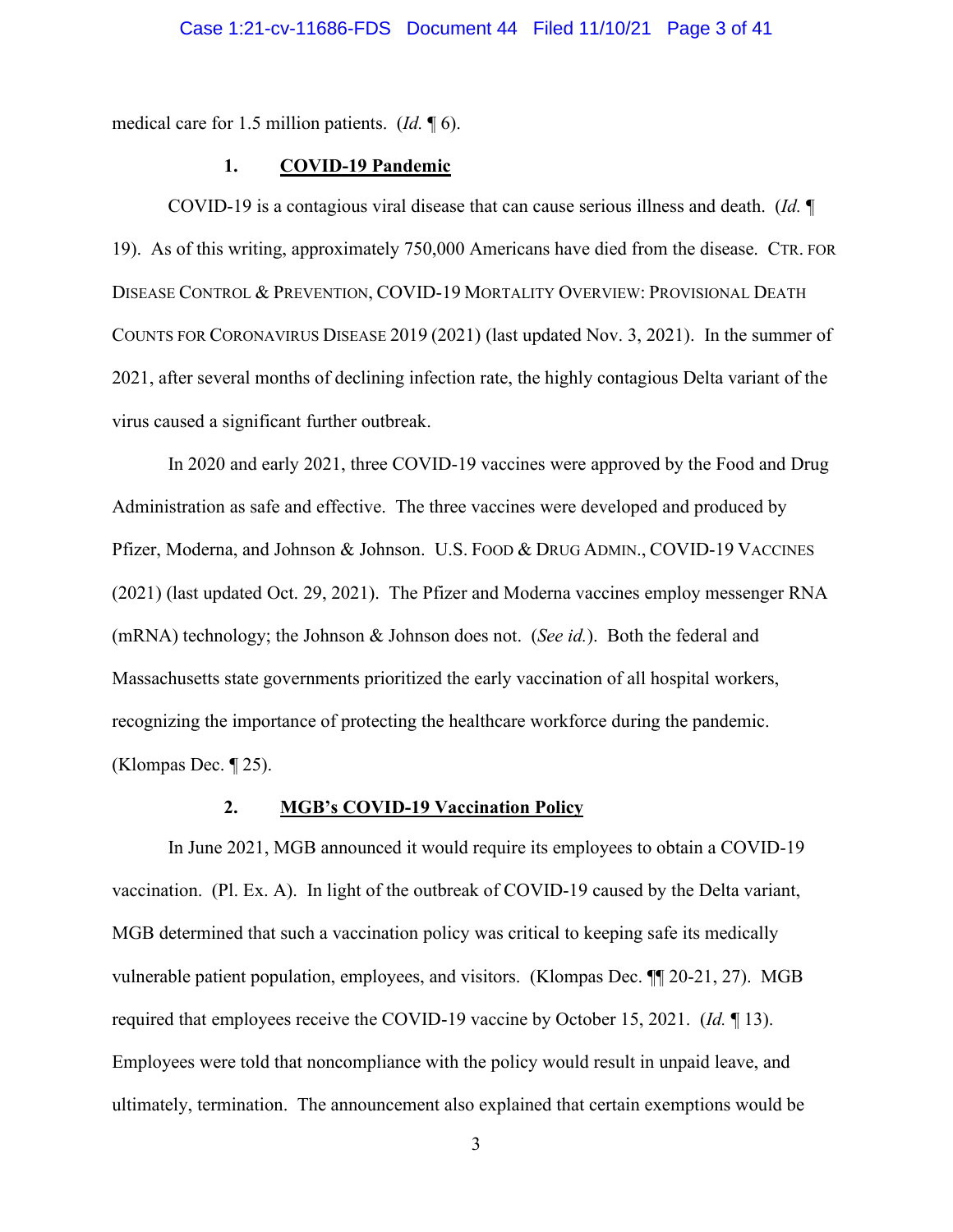#### Case 1:21-cv-11686-FDS Document 44 Filed 11/10/21 Page 4 of 41

available for medical or religious reasons. (*Id.*).

Employees seeking a religious exemption were required to fill out an online form. (*Id.*). The form asked several questions and contained a text box stating:

In the space provided, please (1) identify your sincerely held religious belief, practice or observance and (2) explain why it prevents you from receiving a COVID-19 vaccine. Please note that you may be required to provide additional information or supporting documentation to support your request for an exemption.

(Pl. Ex. C). The online form did not provide an option to attach supporting documentation. However, the text box response field did not have a character limit, and the instructions noted that "the text box would expand as needed." (Nichols Dec. ¶ 9). The online form advised employees that they "may be required to provide additional information or supporting documentation to support [their] request for an exemption." (*Id.* ¶ 8).

Employees seeking a medical exemption were provided a form to be completed by a physician. (Hashimoto Dec. ¶ 6). The exemption form contained several check boxes to be filled by the employee's physician to indicate whether the employee had one of several conditions indicated by the Centers for Disease Control (CDC) that might merit a deferral of vaccination. (*Id.* ¶ 7). One of the check boxes asked the physician to identify "other medical reasons," and instructed the physician to explain his or her reasoning elsewhere on the form. (*Id.*  $\P$  11).

MGB created two separate committees to review requests for exemption. The first committee, the Religious Exemption Review Committee, was "led by a senior attorney in MGB's Office of the General Counsel and comprised of trained Human Resources professionals." (Nichols Dep. ¶¶ 11, 19). The members of the committee were "trained in responding to accommodation requests and given additional training in responding to religious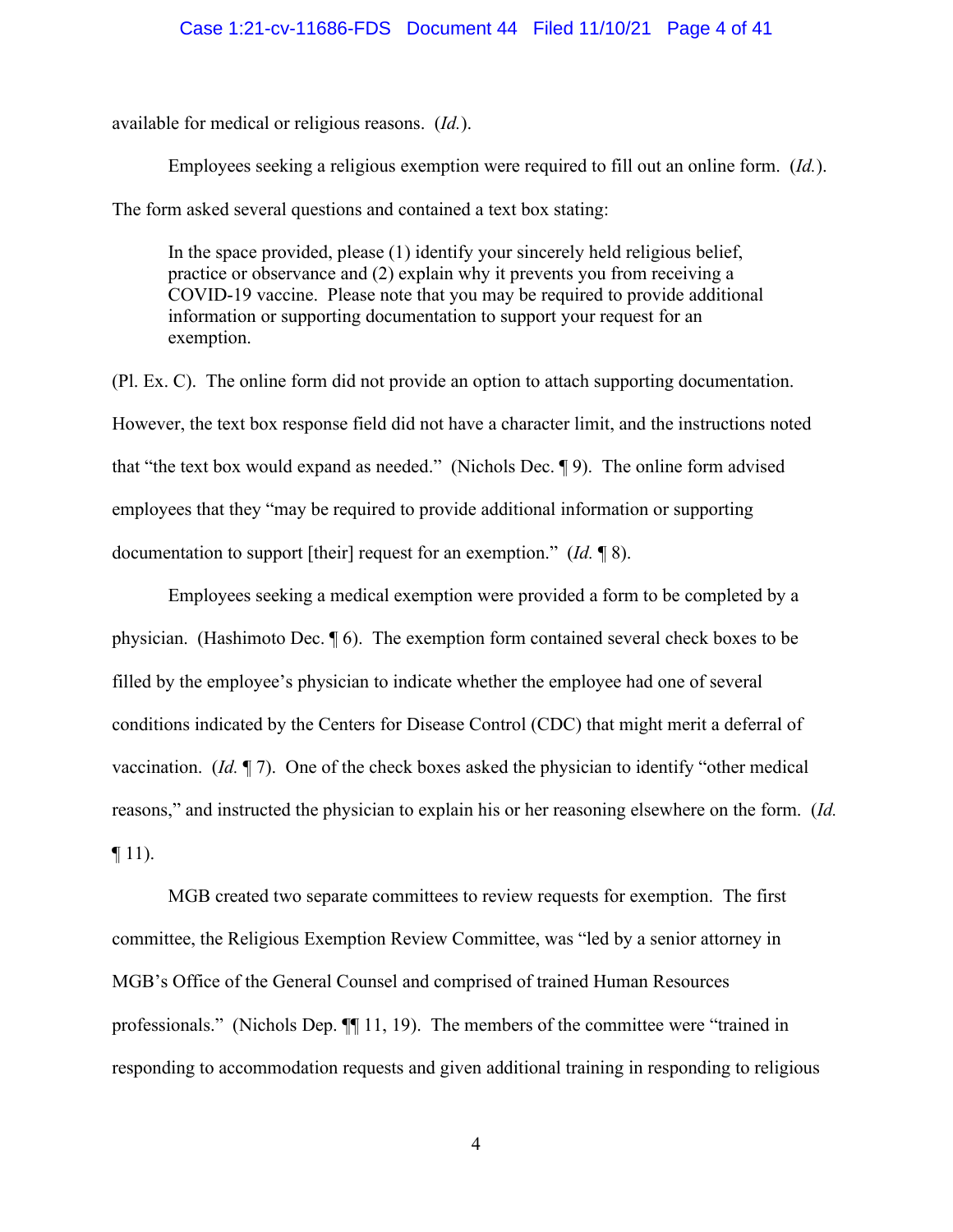### Case 1:21-cv-11686-FDS Document 44 Filed 11/10/21 Page 5 of 41

exemption requests." (*Id.*  $\P$ [10, 19). Employees who raised "substantive religious objection[s]" to the vaccination policy received follow-up questions from the committee, often individualized to the particular objection of the employee. (*Id.* ¶¶ 25-28). Employees who received follow-up questions were directed to send their responses to a dedicated MGB e-mail box and were free to submit whatever supporting documentation they wanted. (*Id*. ¶ 29). In some cases, the committee sent additional follow-up questions to employees after determining more information was needed. (*Id.* ¶ 31).

The second committee, the Medical Exemption Review Committee, was directed by Dr. Dean Hashimoto, the Chief Medical Officer for Workplace Health and Wellness. (Hashimoto Dec. ¶ 3). MGB assembled two panels to review these requests: one focused on occupational health, and the other focused on infection control. (*Id.*  $\P$  13-15). The Occupational Health Clinical Panel was comprised of three nurse practitioners serving as occupational health clinical directors. (*Id.* ¶ 14). The Infection Control Panel was comprised of five physicians with expertise in infection control and disease. (*Id.* ¶ 15). The two panels worked together with Dr. Hashimoto to develop an interactive process. (*Id.* ¶¶ 24-26). The Occupational Health Clinical Panel would review exemption requests with Human Resources when accommodation issues arose, and would consult as needed with medical experts at MGB. (*Id.* ¶¶ 25, 28). When the panels had additional questions for employees or their physicians, they would solicit additional information by e-mail. (*Id.* ¶¶ 30-31).

### **3. Plaintiffs' Requested Accommodations**

The eight named individual plaintiffs requested exemptions and accommodations from MGB's COVID-19 vaccination policy. Either the Religious Exemption Review Committee, the Medical Exemption Review Committee, or both denied all plaintiffs' requests. (Pl. Exs. O-R). Summarized below are each plaintiff's objections to the COVID-19 vaccine and the committees'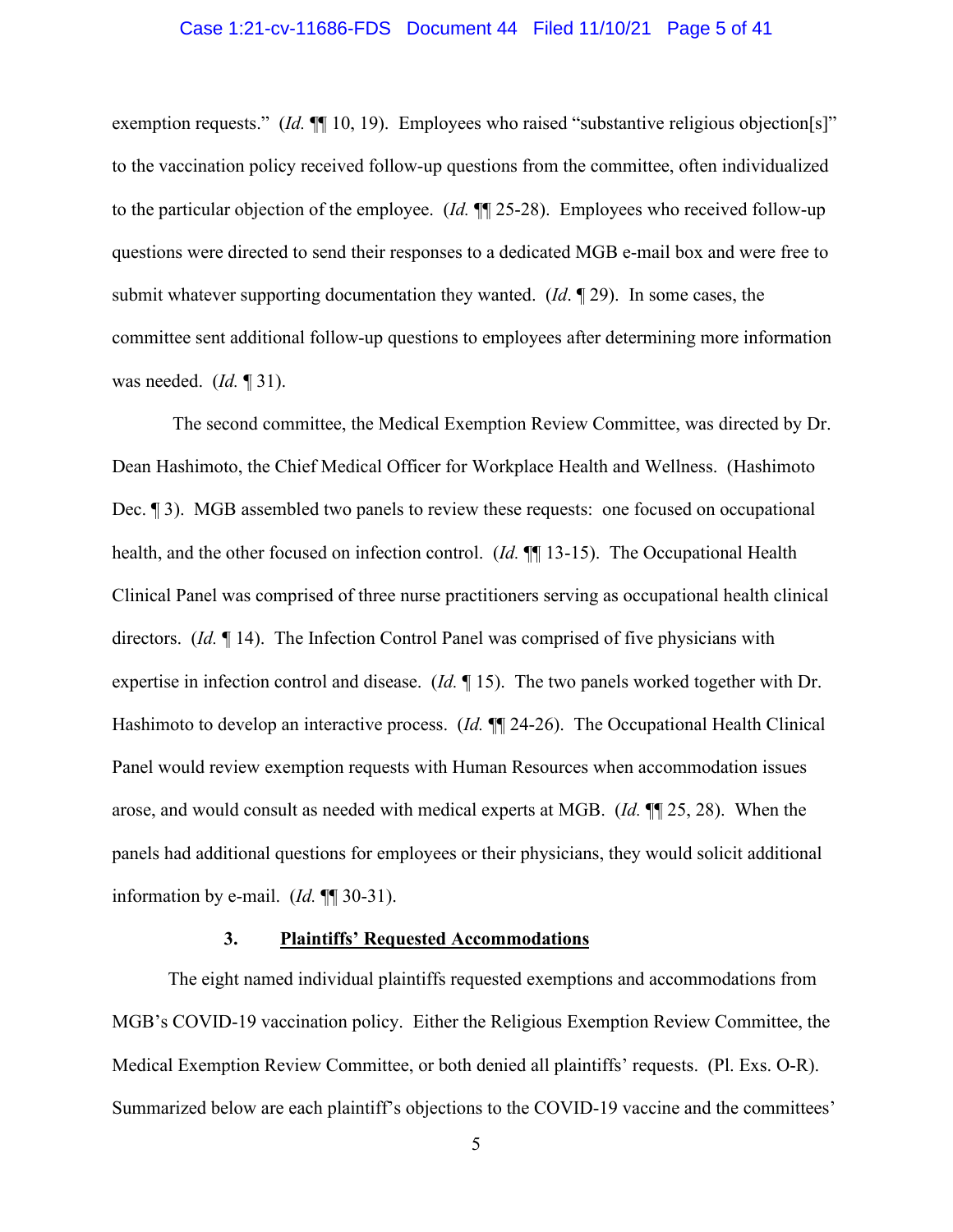relevant responses.<sup>[2](#page-5-0)</sup>

Elizabeth Bigger is a physician specializing in oncology. She requested a religious exemption, contending that she is a Christian who opposes abortion and that she objects to the use of fetal cell lines in the development of the vaccines. (Def. Ex. 29). The Religious Exemption Review Committee denied her request. It stated, among other things, that (1) the Pfizer and Moderna vaccines "did not use a fetal cell line to produce and manufacture the vaccine"; (2) numerous religious organizations publicly support COVID-19 vaccination; and (3) she had a history of receiving other vaccines in the past without objection. (Def. Exs. 30-32).

Natasha DiCicco is a technical supervisor in radiology. She requested a religious exemption, contending that according to her religious beliefs she should "treat [her] body as a temple and refrain from putting anything into [her] body that [she has] moral objections or health concerns with." (Def. Ex. 33). The committee denied her request, noting that she did not request an exemption from taking the influenza vaccine. (Def. Exs. 34-36).

Nicholas Arno is an electrician. He requested a religious exemption on the basis of his Christian religious belief that he should not use vaccines that "interfere with our bodies [sic] own immune systems that God created." (Def. Ex. 25). The committee requested additional information, noting that (1) his religion "has publicly supported vaccination"; (2) he had received other vaccinations without objection in the past; and (3) he failed to explain how his religious beliefs prevented him from getting vaccinated. (Def. Ex. 26). The committee denied his request after reviewing additional information. (Pl. Ex. 3).

<span id="page-5-0"></span><sup>&</sup>lt;sup>2</sup> The Court briefly notes a few inconsistencies in the record. According to defendant's exhibits, plaintiffs Saccoccio and DiFronzo requested religious accommodations and were denied. (Def. Exs. 37-40, 49-52). However, the complaint does not allege religious discrimination on the basis of those denials. In addition, although the complaint alleges disability discrimination against plaintiff Saccoccio, his affidavit does not assert that he sought a medical exemption. (Pl. Ex. L).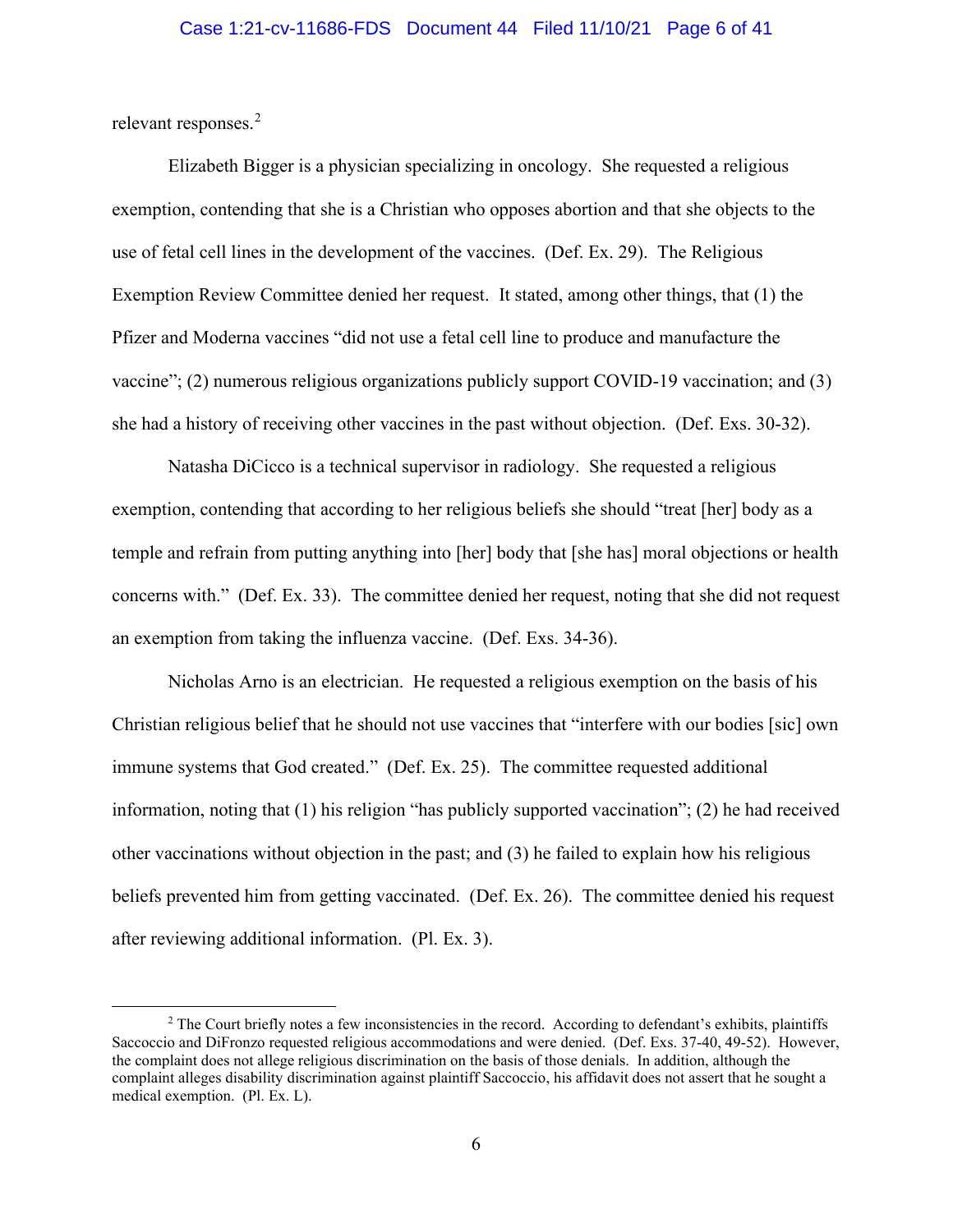### Case 1:21-cv-11686-FDS Document 44 Filed 11/10/21 Page 7 of 41

Ruben Almeida is a technologist in radiology. He requested a religious exemption on the basis of his Christian religious belief that he must keep his "body as pure of any foreign substances as humanly possible." (Def. Ex. 21). The committee denied his request after raising concerns that he did not avoid the use of "over the counter or prescription man-made medications or other products." (Def. Exs. 22-24).

Roberta Lancione is a registered nurse. She requested a religious exemption on the basis of (1) her religious objection to use of aborted fetal cell lines in the development of the Johnson & Johnson vaccine and (2) the fact that the function of the Pfizer and Moderna vaccines was adverse to her religious belief that "God's creation . . . was made complete." (Def. Ex. 41). The Religious Exemption Review Committee denied her religious exemption after noting that (1) the Pfizer and Moderna vaccines did not use a fetal cell line to produce and manufacture the vaccine and (2) she had in the past submitted to vaccine requirements without objection on the basis of religion. (Def. Exs. 42-44).<sup>[3](#page-6-0)</sup> She also requested a medical accommodation on the basis of a history of chronic lymphocytic leukemia and angio-edema in response to other vaccines. (Def. Ex. 11). In denying her medical exemption, the Occupational Health Clinical Panel recommended that she consult an allergist to evaluate whether she should consider using a nonmRNA vaccine. (Def. Ex. 12)

Joyce Miller is a manager of information desks. She requested a religious exemption on the basis of her belief that "all products offered to [her] by [her] employer or workplace be ... entirely . . . removable from [her] body." (Def. Ex. 45). After expressing concerns regarding her prior vaccinations against influenza, the Religious Exemption Review Committee denied her

<span id="page-6-0"></span><sup>3</sup> Lancione's response to MGB's request for more information explained that she had not requested religious exemptions to other vaccines because she had consistently been granted a medical exemption in the past. (Def. Ex. 43).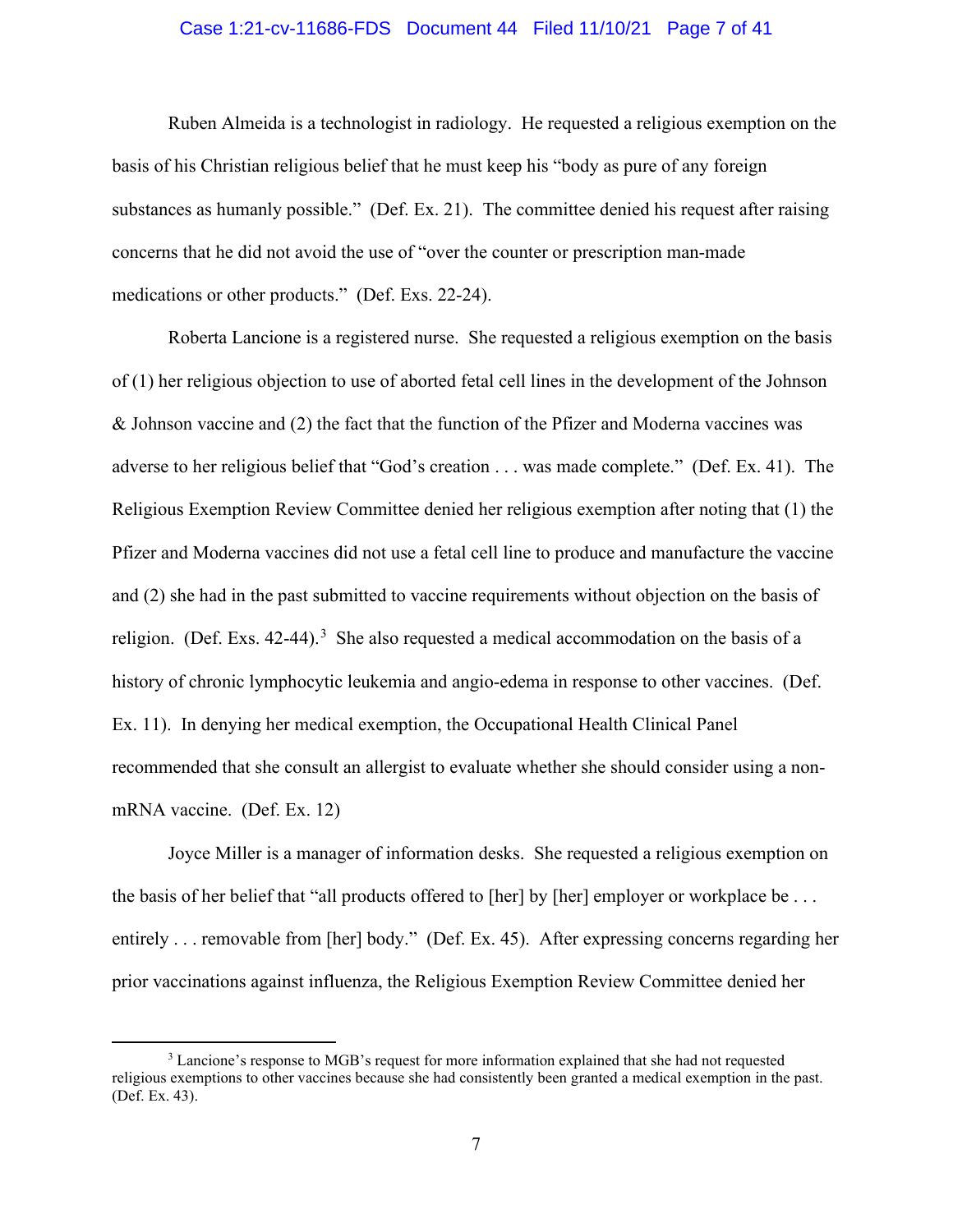#### Case 1:21-cv-11686-FDS Document 44 Filed 11/10/21 Page 8 of 41

exemption request. (Def. Exs. 46-48). Her requested medical exemption for "severe mental anguish/anxiety" was denied by the Occupational Health Clinical Panel because she did not "demonstrate a sufficient medical reason or contraindication to support an exemption." (Def. Exs. 13-14).

Maria DiFronzo is a medical imaging clinical instructor and radiologic technologist. She requested a medical exemption on the basis of her pregnancy. (Def. Ex. 9). The Occupational Health Clinical Panel denied her request on the basis of updated guidance from the CDC recommending that pregnant individuals obtain a COVID-19 vaccination. (Def. Ex. 10).

Michael Saccoccio is a registered nurse. He requested a medical exemption on the basis of his anxiety and post-traumatic stress disorder. (Def. Ex. 15). After a preliminary denial and request from the Occupational Health Clinical Panel for more specific information, his physician informed the panel that his PTSD was due to severe childhood trauma. (Def. Exs. 16-18). The panel then upheld its earlier denial on the ground that Saccoccio had not demonstrated "a sufficient medical reason or contraindication to support an exemption." (Def. Exs. 16, 19).

#### **B. Procedural Background**

On October 17, 2021, plaintiffs brought this lawsuit against MGB. The complaint asserts three claims: (1) failure to make reasonable accommodations in violation of the Americans with Disabilities Act; (2) religious discrimination in violation of Title VII; and (3) retaliation. Also on October 17, 2021, plaintiffs moved for preliminary injunction to enjoin MGB from enforcing the COVID-19 vaccination policy. The motion alleged that plaintiffs face imminent adverse action by being placed on unpaid leave on October 20, 2021, and subsequently terminated on November 5, 2021. The Court held an initial hearing on October 20, 2021, and orally denied the motion for the reasons stated on the record. The parties were directed to submit additional memoranda and affidavits. The Court then held a second hearing on the motion on November 4,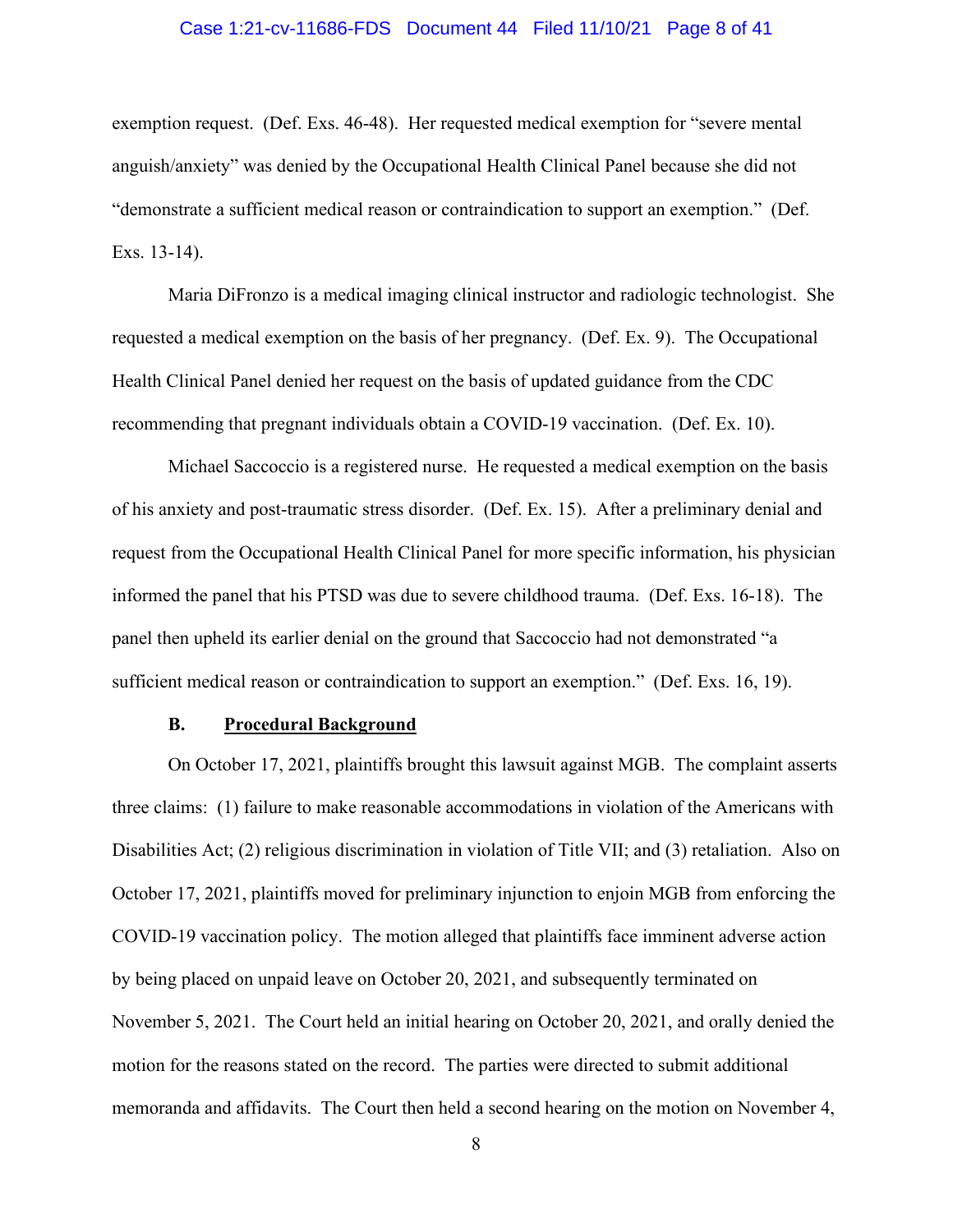2021, which it again denied from the bench.

# **II. Legal Standard**

A preliminary injunction is an "extraordinary and drastic remedy" that "is never awarded as of right." *Munaf v. Geren*, 553 U.S. 674, 689-90 (2008) (quoting *Yakus v. United States*, 321 U.S. 414, 440 (1944)). A plaintiff seeking a preliminary injunction must establish that (1) he is likely to succeed on the merits; (2) he is likely to suffer irreparable harm in the absence of preliminary relief; (3) the balance of equities tips in his favor; and (4) an injunction serves the public interest. *Winter v. Nat. Res. Def. Council, Inc.*, 555 U.S. 7, 20 (2008). A plaintiff's likelihood of success on the merits "weighs most heavily" in the court's determination; without it, the remaining factors "become matters of idle curiosity." *Ryan v. U.S. Immigr. & Customs Enf't*, 974 F.3d 9, 18 (1st Cir. 2020) (citing *New Comm Wireless Servs., Inc. v. SprintCom, Inc.*, 287 F.3d 1, 9 (1st Cir. 2002)). "[A]n inquiring court need not conclusively determine the merits of the movant's claim; it is enough for the court simply to evaluate the likelihood . . . that the movant ultimately will prevail on the merits." *Id.* 

# **III. Analysis**

# **A. Standing of Plaintiff Together Employees**

Standing to sue is a threshold issue in every federal case. "If a party lacks standing to bring a matter before the court, the court lacks jurisdiction to decide the merits of the underlying case." *United States v. AVX Corp.*, 962 F.2d 108, 113 (1st Cir. 1992). Plaintiffs have the burden of "adducing facts necessary to support standing." *Id.* at 114.

An unincorporated association has standing to sue on behalf of its members if three requirements are met: "(1) at least one of the members possesses standing to sue in his or her own right; (2) the interests that the suit seeks to vindicate are pertinent to the objectives for which the organization was formed; and (3) neither the claim asserted nor the relief demanded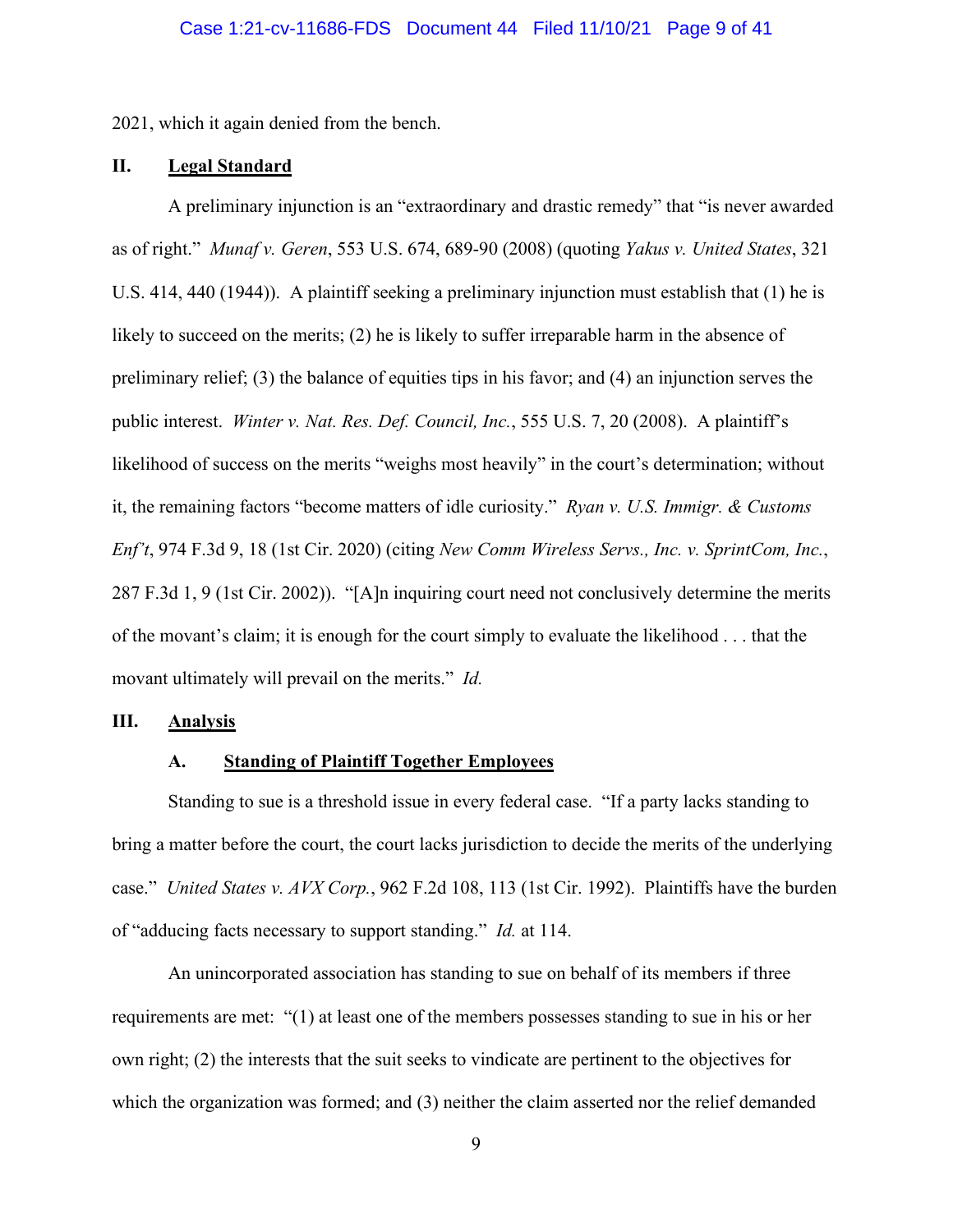#### Case 1:21-cv-11686-FDS Document 44 Filed 11/10/21 Page 10 of 41

necessitates the personal participation of affected individuals." *Id.* at 115.

Here, the complaint alleges that Together Employees is an unincorporated association of 229 unvaccinated MGB employees. It is highly doubtful that Together Employees has standing to sue on behalf of its members, because the claims asserted and relief demanded clearly require the personal participation of each affected employee. At a minimum, each member will have his or her own unique medical or religious issues, which almost certainly will implicate highly personal matters (that, in turn, may raise substantial privacy concerns). It is unclear how Together Employees can properly represent their interests under the circumstances. Furthermore, the use of an unincorporated association as a plaintiff in this context would effectively operate as an end-run around the strict requirements of Fed. R. Civ. P. 23. The Court therefore concludes that Together Employees is not likely to succeed on the merits of its claims.

### **B. Likelihood of Success on the Merits**

# **1. Claims of Disability Discrimination under the ADA**

The Americans with Disability Act prohibits employers from discriminating against "a qualified individual on the basis of disability in regard to job application procedures, the hiring, advancement, or discharge of employees, employee compensation, job training, and other terms, conditions, and privileges of employment." 42 U.S.C. § 12112(a).

Discrimination under the ADA includes "not making reasonable accommodations to the known physical or mental limitations of an otherwise qualified . . . employee, unless [the employer] can demonstrate that the accommodation would impose an undue hardship on the operation of [its] business." 42 U.S.C. § 12112(b)(5)(A).

To establish a claim for failure to reasonably accommodate, "a plaintiff must produce sufficient evidence for a reasonable jury to find that (1) he was disabled within the meaning of the ADA, (2) he was a qualified individual, and (3) the [employer], despite knowing of the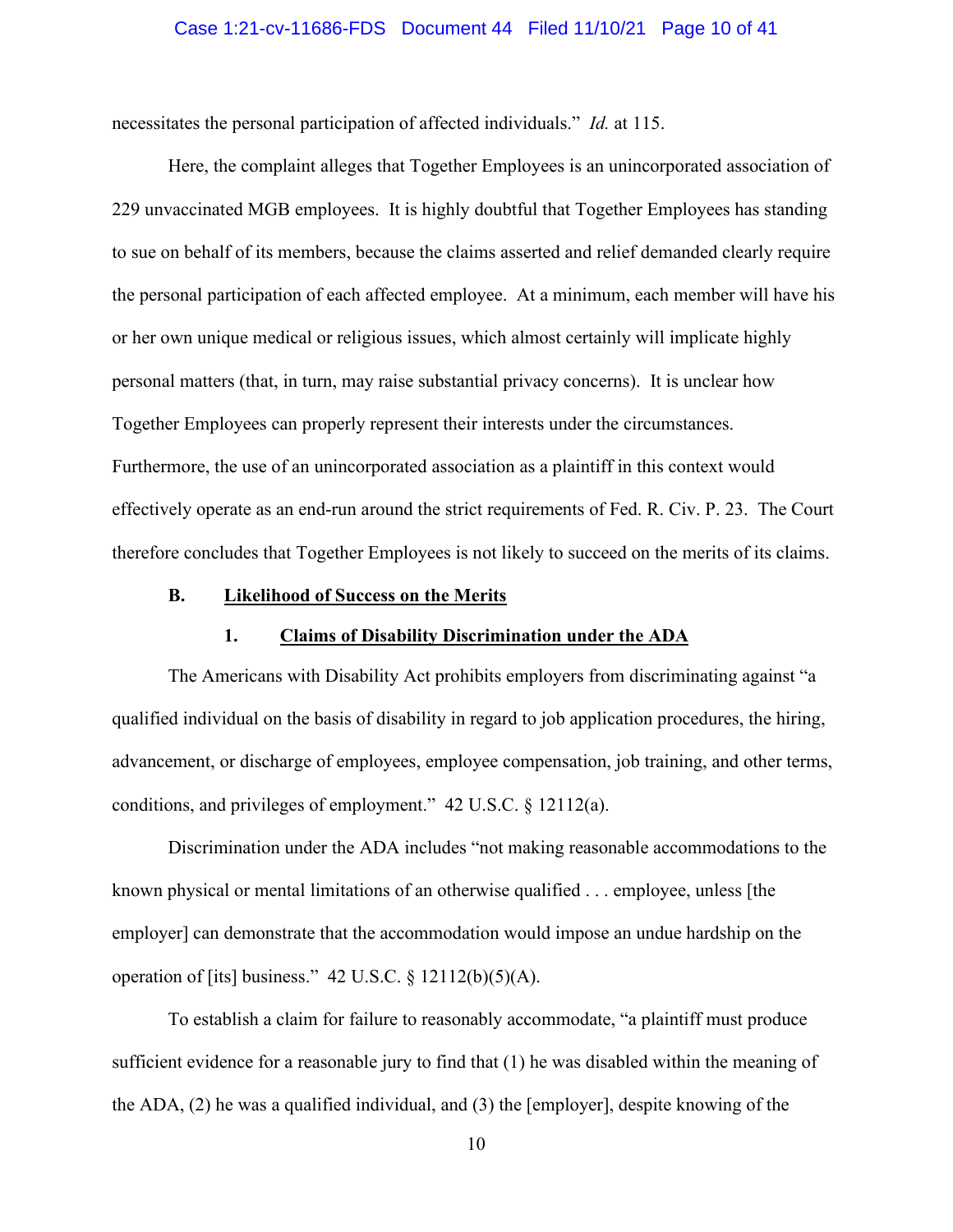### Case 1:21-cv-11686-FDS Document 44 Filed 11/10/21 Page 11 of 41

plaintiff's disability, did not reasonably accommodate it." *Flaherty v. Entergy Nuclear Operations, Inc.*, 946 F.3d 41, 55 (1st Cir. 2019).[4](#page-10-0)

#### **a. Disability**

A disability is a physical or mental impairment that substantially limits one or more of an individual's major life activities. 42 U.S.C. § 12102(1). Courts apply a three-prong test to determine disability, considering (1) whether plaintiff has a physical or mental impairment; (2) whether the life activities plaintiff relies upon are "major" or "of central importance to daily life"; and (3) whether the impairment substantially limits plaintiff's major life activities. *Carroll v. Xerox Corp.*, 294 F.3d 231, 238 (1st Cir. 2002) (internal citations omitted).

An impairment that is sporadic or in remission can qualify as a disability "if it would substantially limit a major life activity when active." 42 U.S.C. § 12102(4)(D). However, "[e]vidence of a medical diagnosis of impairment, standing alone, is insufficient to prove a disability*.*" *Ramos-Echevarria v. Pichis, Inc.*, 659 F.3d 182, 187 (1st Cir. 2011). There must also be evidence that the impairment substantially limits one or more of an individual's major life activities.

Major life activities include basic tasks such as working, seeing, hearing, speaking, and breathing. 42 U.S.C. § 12102(2)(A). They also include "the operation of a major bodily function," including immune system functions, digestion, and normal cell growth. 42 U.S.C. §  $12102(2)(B)$ .

<span id="page-10-0"></span><sup>4</sup> Plaintiffs cite the *McDonnell Douglas* burden-shifting framework, which is used in cases that lack direct evidence of discrimination. *See McDonnell Douglas Corp. v. Green*, 411 U.S. 792, 802-04 (1973). However, the First Circuit has found that the "*McDonnell Douglas* model does not apply to ADA discrimination claims based on failure to reasonably accommodate." *Reed v. LePage Bakeries, Inc.*, 244 F.3d 254, 259 n.3 (1st Cir. 2001) (citing *Higgins v. New Balance Athletic Shoe, Inc.*, 194 F.3d 252, 264 (1st Cir. 1999)). Instead, "whether a requested accommodation is reasonable or whether it imposes an undue hardship are questions typically proved through direct, objective evidence." *Id.*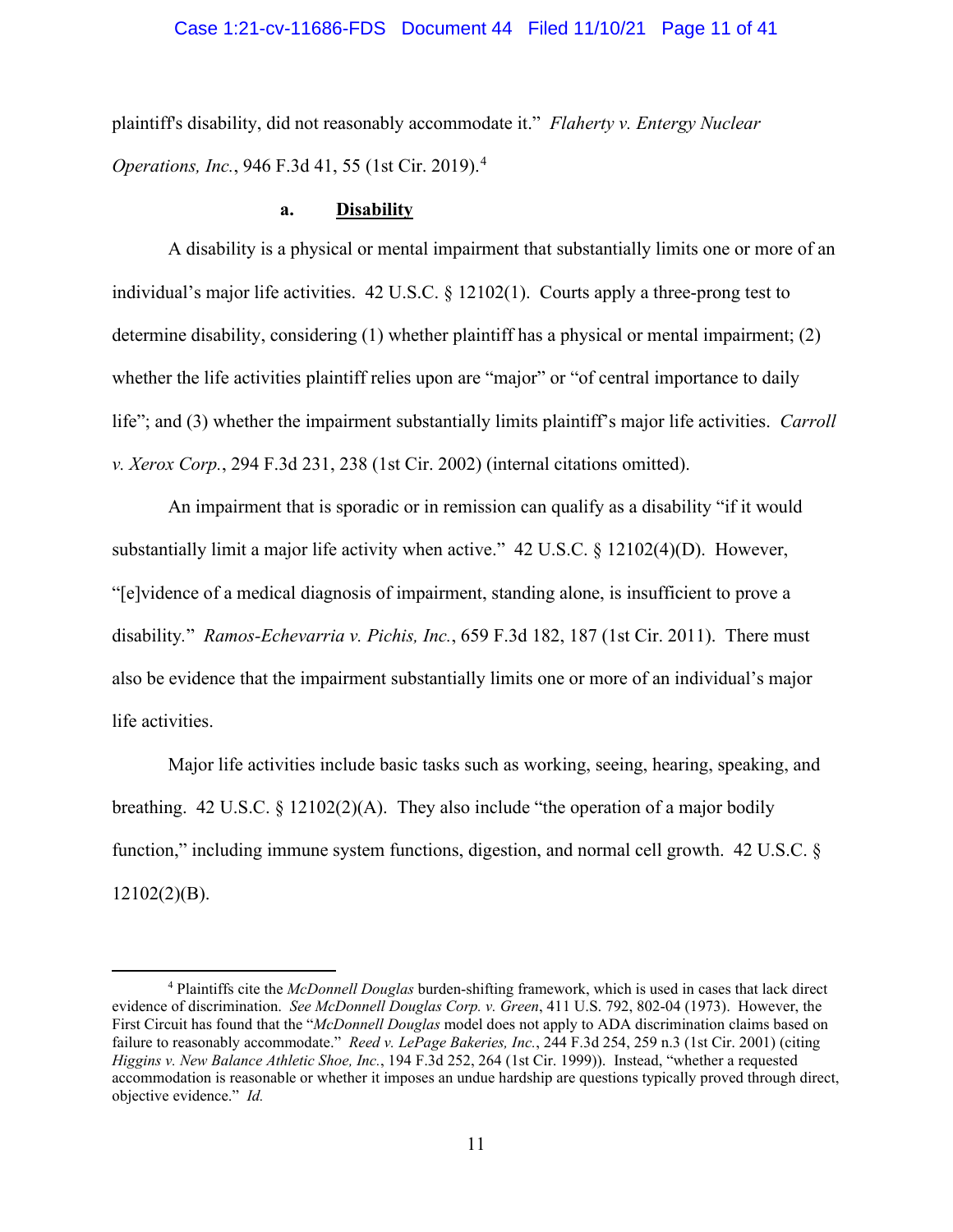### Case 1:21-cv-11686-FDS Document 44 Filed 11/10/21 Page 12 of 41

Here, four named plaintiffs allege disabilities that preclude them from receiving the COVID-19 vaccine. The alleged physical or mental impairments are PTSD (Saccoccio), pregnancy (DiFronzo), angio-edema/leukemia (Lancione), and severe mental anguish (Miller). Without much elaboration, plaintiffs contend that the major life activity affected is "working" and that "the taking of vaccines would significantly limit their major life activities." (Plaintiffs' Mem. at 15-17).

There is considerable doubt as to whether any of the named plaintiffs have a "disability" that substantially limits them from "working." Plaintiffs have only offered conclusory statements that their conditions substantially impair their ability to work. *See Lebron-Torres v. Whitehall Lab'ys*, 251 F.3d 236, 241 (1st Cir. 2001) (concluding that "failure to proffer any evidence specifying the kinds of jobs that [plaintiff's] . . . condition prevented her from performing dooms her ADA claim"); *Carroll*, 294 F.3d at 239 (finding insufficient evidence of disability where plaintiff did not "show that he or she is significantly restricted in his or her ability to perform a class of jobs or a broad range of jobs in various classes") (internal quotation marks omitted).

Furthermore, and in any event, all four plaintiffs are, and have been, working for MGB, notwithstanding their various medical conditions.<sup>[5](#page-11-0)</sup> None of them are medically precluded from taking the vaccine; none have a condition for which the vaccine is contraindicated. And in the case of plaintiff DiFronzo, pregnancy alone is not a "disability" within the meaning of the ADA (although complications resulting from pregnancy may be). *See Navarro v. Pfizer Corp.*, 261 F.3d 90, 97 (1st Cir. 2001); U.S. EQUAL EMP. OPPORTUNITY COMM'N, EEOC-CVG-2015-1,

<span id="page-11-0"></span><sup>&</sup>lt;sup>5</sup> It appears that plaintiff Miller was granted leave under the Family and Medical Leave Act beginning on October 15, 2021. (Pl. Ex. M).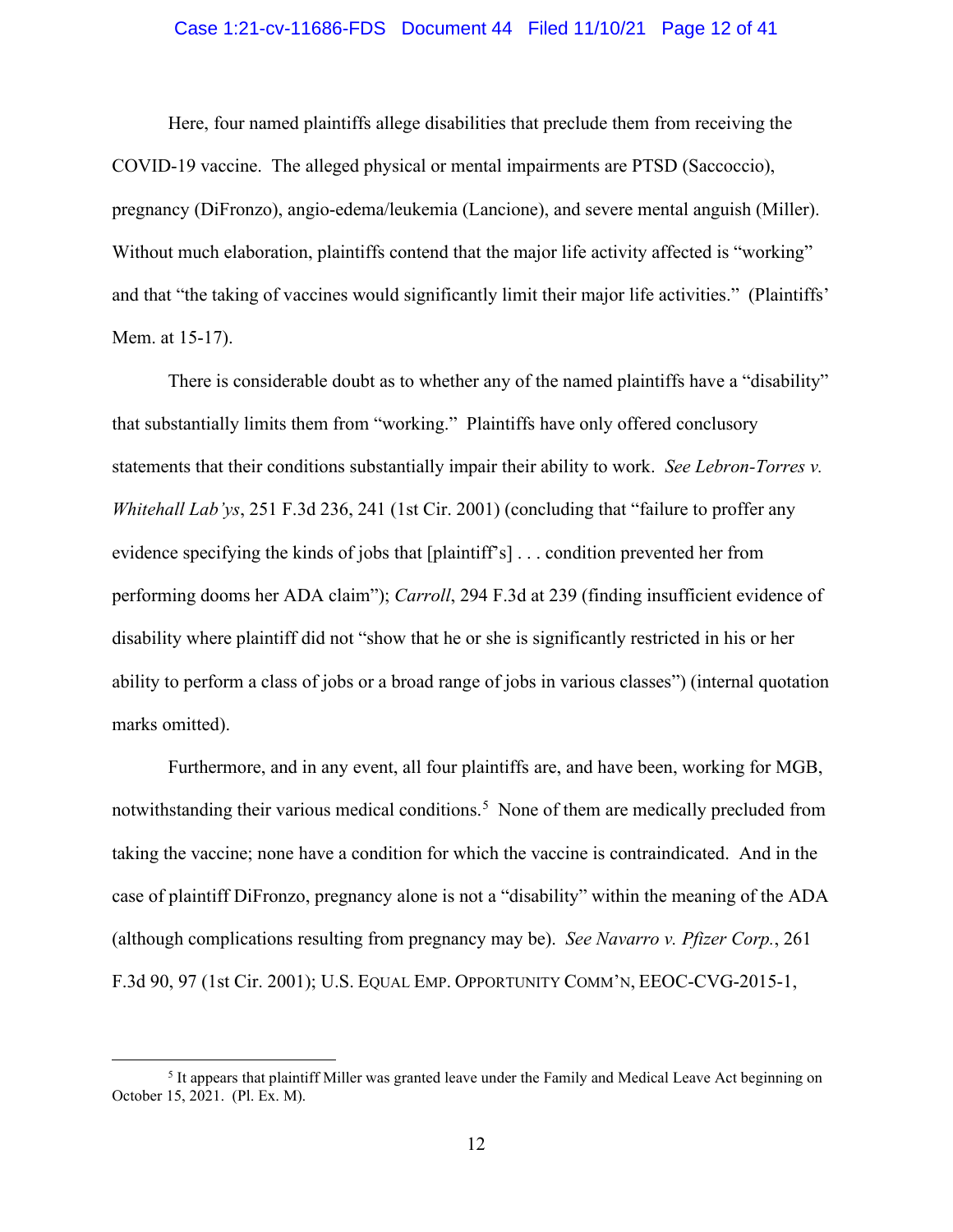### Case 1:21-cv-11686-FDS Document 44 Filed 11/10/21 Page 13 of 41

ENF'T GUIDANCE ON PREGNANCY DISCRIMINATION & RELATED ISSUES (2015) (stating that "[a]though pregnancy itself is not an impairment within the meaning of the ADA, and thus is never on its own a disability, some pregnant workers may have impairments related to their pregnancies that qualify as disabilities under the ADA").

In *Hustvet v. Allina Health Sys.*, 910 F.3d 399, 411 (8th Cir. 2018), the Eighth Circuit considered whether the plaintiff who requested exemption from the measles, mumps, and rubella vaccine had a disability within the meaning of the ADA. One of the claimed impairments was an "immune system disability" stemming from chemical sensitives and allergies. *Id.* The court noted that there was insufficient evidence in the record to conclude that the plaintiff's allergies substantially impaired her ability to perform major life activities—she never sought any medical attention when she experienced a chemical sensitivity, she had never been hospitalized due to an allergic reaction, and she never "had to leave work early because of a reaction." *Id.* Those facts were "not enough for a reasonable fact-finder to conclude she is disabled." *Id.*; *see Eubanks v. Mercy Med. Ctr., Inc.*, 2015 WL 9255326, at \*6 (D. Md. Dec. 17, 2015) (dismissing ADA claim because plaintiff seeking flu shot exemption did not supply facts showing that her allergies substantially limited major life activity).<sup>[6](#page-12-0)</sup>

In short, plaintiffs have not demonstrated a likelihood of success on their claims that they are "disabled" within the meaning of the ADA.

<span id="page-12-0"></span><sup>6</sup> The Southern District of New York also recently applied the ADA's definition of "disability" in a case where plaintiff sought an influenza vaccination exemption from her employer. *Norman v. NYU Langone Health Sys.*, 492 F. Supp. 3d 154, 158 (S.D.N.Y. 2020). The plaintiff asserted that her allergy to the flu vaccine was a disability. *Id.* at 163. She claimed that she had two prior adverse reactions to the influenza vaccine that caused anxiety, difficulty breathing, and stress. *Id.* Although the court assumed that the plaintiff's allergy could qualify as an impairment that limited the major life activity of breathing, it concluded that she "nevertheless failed to show that this impairment substantially limited her breathing at the time she sought an accommodation" many years later. *Id.*  at 163-64. The court left open the possibility that "some reactions to vaccines can be severe enough in intensity, duration, frequency, or after-effects to rise to the level of a disability under the ADA." *Id.* at 165.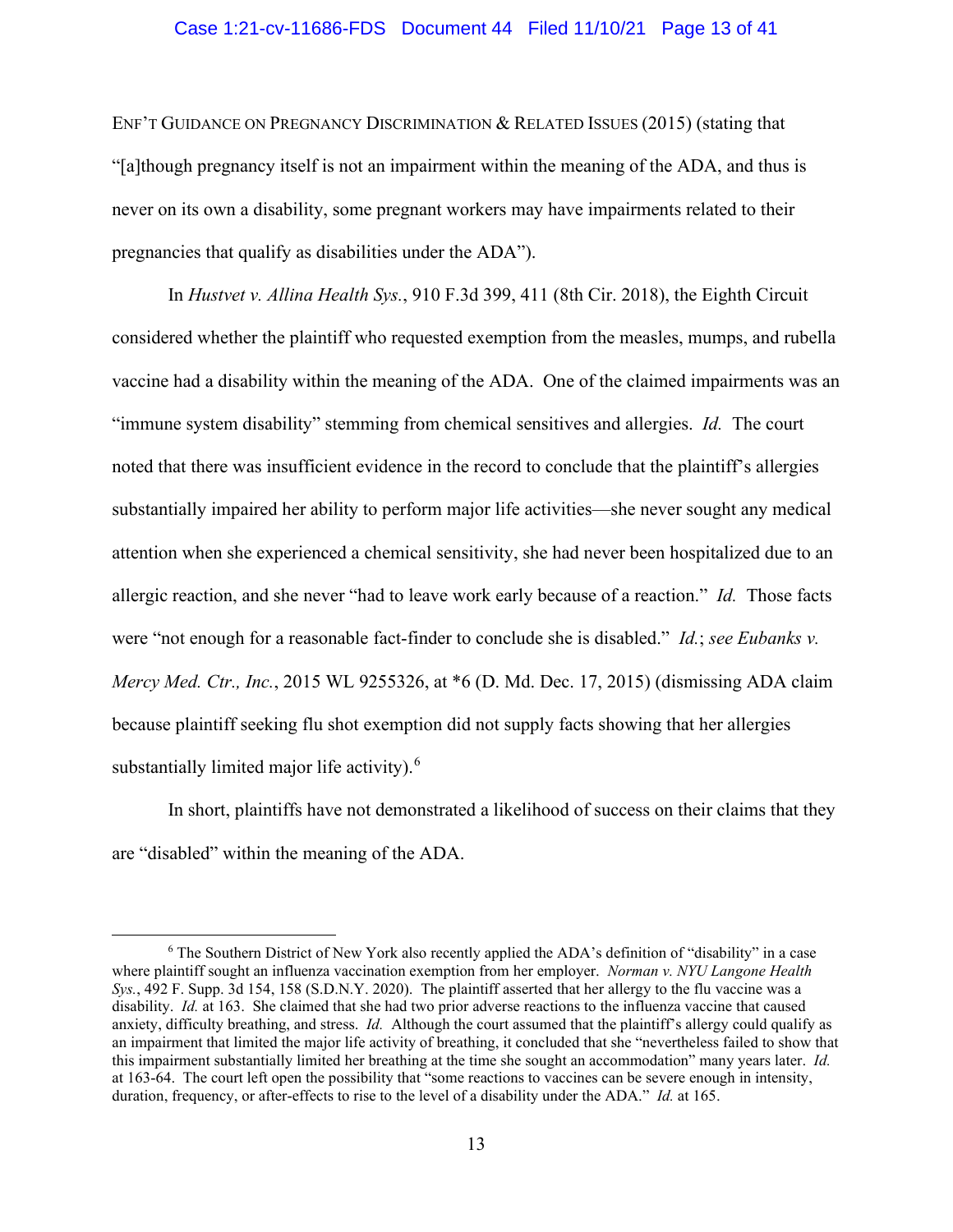# **b. Qualified Individual**

To succeed on a claim under the ADA, plaintiffs must further prove that they are "qualified" individuals. A qualified individual is a person who, "with or without reasonable accommodation, can perform the essential functions of the employment position that such individual holds or desires." 42 U.S.C. § 12111(8). To be a qualified individual, an employee must show "(1) 'that she possesses the requisite skill, experience, education and other job-related requirements for the position'; and (2) 'that she is able to perform the essential functions of the position with or without reasonable accommodation.'" *Echevarría v. AstraZeneca Pharm. LP*, 856 F.3d 119, 126 (1st Cir. 2017) (quoting *Mulloy v. Acushnet Co.*, 460 F.3d 141, 147 (1st Cir. 2006)). Plaintiffs bear the burden of showing that they are "qualified." *EEOC v. Amego, Inc.*, 110 F.3d 135, 144 (1st Cir. 1997). A "significant degree of deference" is given to an employer's own business judgment about the necessities of the job. *Jones v. Walgreen Co.*, 679 F.3d 9, 14 (1st Cir. 2012).

Plaintiffs are not, however, qualified individuals if they pose a "direct threat" to the health or safety of other individuals in the workplace. 42 U.S.C. § 12113(b). "Where [plaintiff's] essential job functions necessarily implicate the safety of others, plaintiff must demonstrate that she can perform those functions in a way that does not endanger others." *Amego*, 110 F.3d at 144; *see also Sch. Bd. of Nassau Cnty., Fla. v. Arline*, 480 U.S. 273, 287 n.16 (1987) (stating, in case concerning Rehabilitation Act, that "[a] person who poses a significant risk of communicating an infectious disease to others in the workplace will not be otherwise qualified for his or her job if reasonable accommodation will not eliminate that risk").<sup>[7](#page-13-0)</sup>

<span id="page-13-0"></span><sup>&</sup>lt;sup>7</sup> The statute, 42 U.S.C. § 12113(b), states that "the term 'qualification standards' may include a requirement that an individual shall not pose a direct threat to the health or safety of other individuals in the workplace." "Direct threat" is defined as "a significant risk to the health or safety of others that cannot be eliminated by reasonable accommodation." § 12111(3). The language concerning "qualification standards" is in a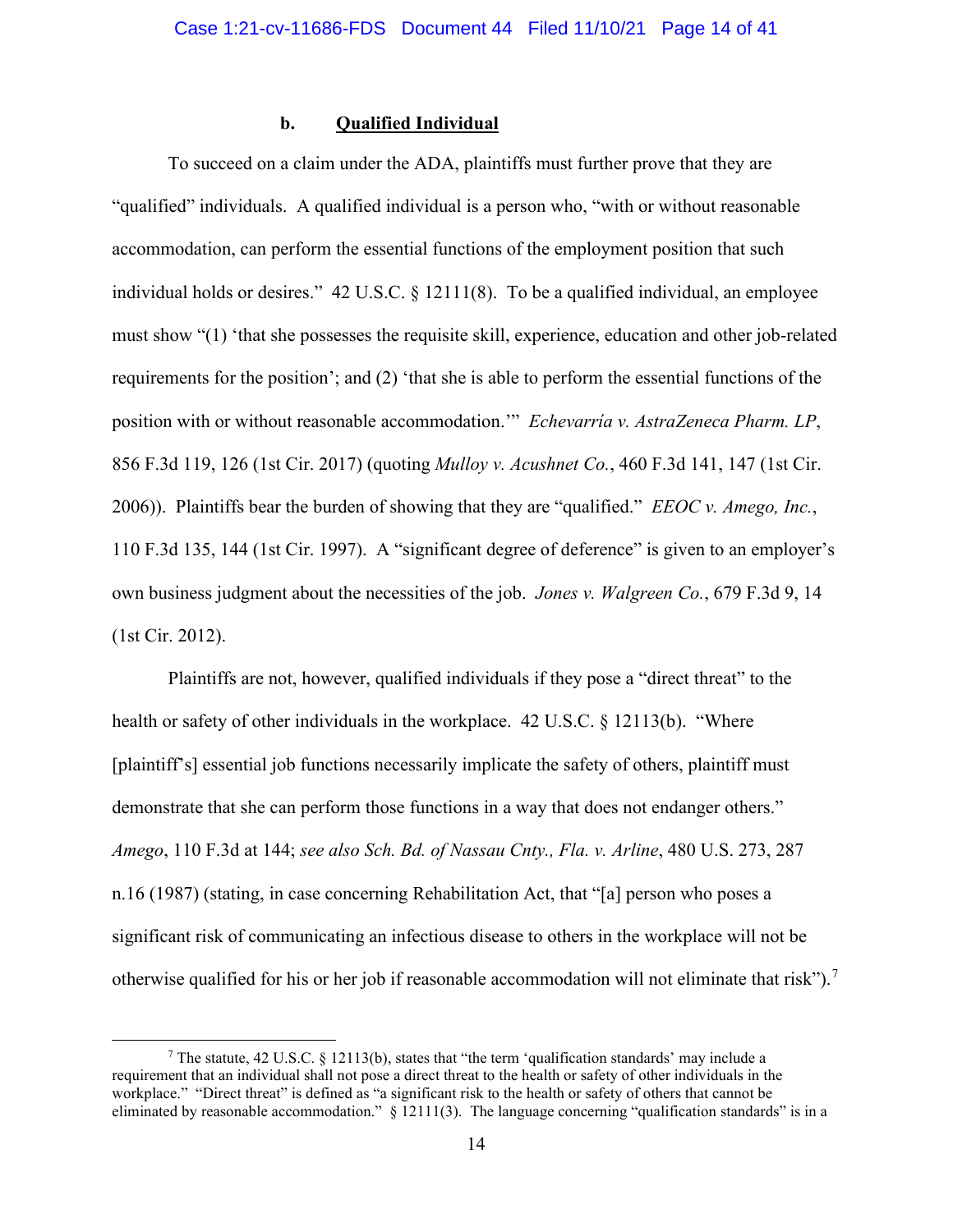The EEOC's recent guidance on COVID-19 vaccination mandates for employers is

instructive:

To determine if an employee who is not vaccinated due to a disability poses a "direct threat" in the workplace, an employer first must make an individualized assessment of the employee's present ability to safely perform the essential functions of the job  $\dots$ . The determination that a particular employee poses a direct threat should be based on a reasonable medical judgment that relies on the most current medical knowledge about COVID-19. Such medical knowledge may include, for example, the level of community spread at the time of the assessment. *Statements from the CDC provide an important source of current medical knowledge about COVID-19*, and the employee's health care provider, with the employee's consent, also may provide useful information about the employee. Additionally, the assessment of direct threat should take account of the type of work environment, such as: whether the employee works alone or with others or works inside or outside; the available ventilation; the frequency and duration of direct interaction the employee typically will have with other employees and/or non-employees; the number of partially or fully vaccinated individuals already in the workplace; whether other employees are wearing masks or undergoing routine screening testing; and the space available for social distancing.

If the assessment demonstrates that an employee with a disability who is not vaccinated would pose a direct threat to self or others, the employer must consider whether providing a reasonable accommodation, *absent undue hardship*, would reduce or eliminate that threat. Potential reasonable accommodations could include requiring the employee to wear a mask, work a staggered shift, making changes in the work environment (such as improving ventilation systems or limiting contact with other employees and non-employees), permitting telework if feasible, or reassigning the employee to a vacant position in a different workspace.

*See* U.S. EQUAL EMP. OPPORTUNITY COMM'N, WHAT YOU SHOULD KNOW ABOUT COVID-19

AND THE ADA, THE REHABILITATION ACT, AND OTHER EEO LAWS: § K (2021) (emphasis added).

section of Title I called "defenses," which suggests that the defendant, not the plaintiffs, bears the burden of proof as to that issue. The First Circuit has concluded, however, that plaintiffs bear the burden of demonstrating that they are not a direct threat in cases where their "essential job functions necessarily implicate the safety of others." *Amego*, 110 F.3d at 144. The plaintiff in *Amego* cared for disabled patients in a residential program, and one of her essential functions was administering medications to patients, which implicated the safety of others. *Id.* at 137. However, the *Amego* court cautioned that "[t]here may be other cases under Title I where the issue of direct threat is not tied to the issue of essential job functions but is purely a matter of defense, on which the defendant would bear the burden." *Id.*  at 144. Here, although the record is not clear on each of the named plaintiffs' job responsibilities, it appears that their job functions at MGB implicate the safety of others.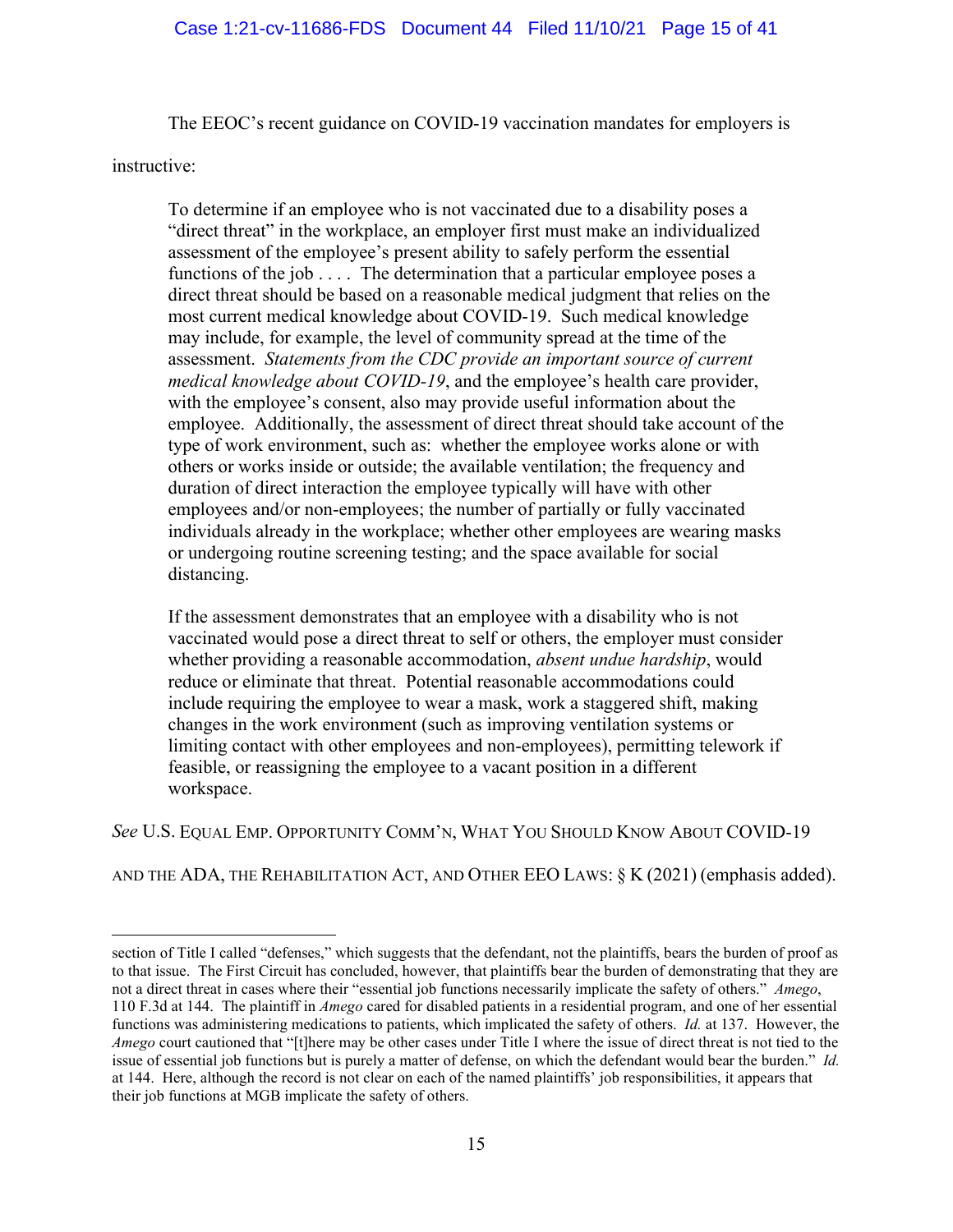### Case 1:21-cv-11686-FDS Document 44 Filed 11/10/21 Page 16 of 41

Here, plaintiffs are employees of a major hospital and healthcare network. On this record, it appears very likely that their "essential job functions necessarily implicate the safety of others." *Amego*, 110 F.3d at 144. Among the four plaintiffs requesting medical accommodations, two are registered nurses, one serves as a manager of information desks, and the remaining is a medical imaging clinical instructor and radiologic technologist. The registered nurses almost certainly interact with patients as part of their job functions. It is unclear from the record how much the instructor/technologist and manager interface with patients, visitors, and staff, but it appears unlikely that they hold back-office positions requiring no physical presence at any hospital. Furthermore, and in any event, defendant notes that "all MGB employees are expected to be deployable to the hospital[s] as needed." (Klompas Dec. ¶ 28).

Plaintiffs nevertheless contend that they would pose no direct threat in the workplace. They cite to a portion of *Arline* stating that "[t]he fact that some persons who have contagious diseases may pose a serious health threat to others under certain circumstances does not justify excluding from the coverage of the [ADA] all persons with actual or perceived contagious diseases." 480 U.S. at 285 (emphasis omitted). However, in determining whether an individual with a contagious disease is otherwise qualified, the *Arline* court endorsed use of the following factors:

[Findings of] facts, based on reasonable medical judgments given the state of medical knowledge, about (a) the nature of the risk (how the disease is transmitted), (b) the duration of the risk (how long is the carrier infectious), (c) the severity of the risk (what is the potential harm to third parties) and (d) the probabilities the disease will be transmitted and will cause varying degrees of harm.

*Id.* at 288. The court also advised that "courts normally should defer to the reasonable medical judgments of public health officials." *Id.* 

Although plaintiffs brush aside the direct-threat analysis by arguing that plaintiffs do not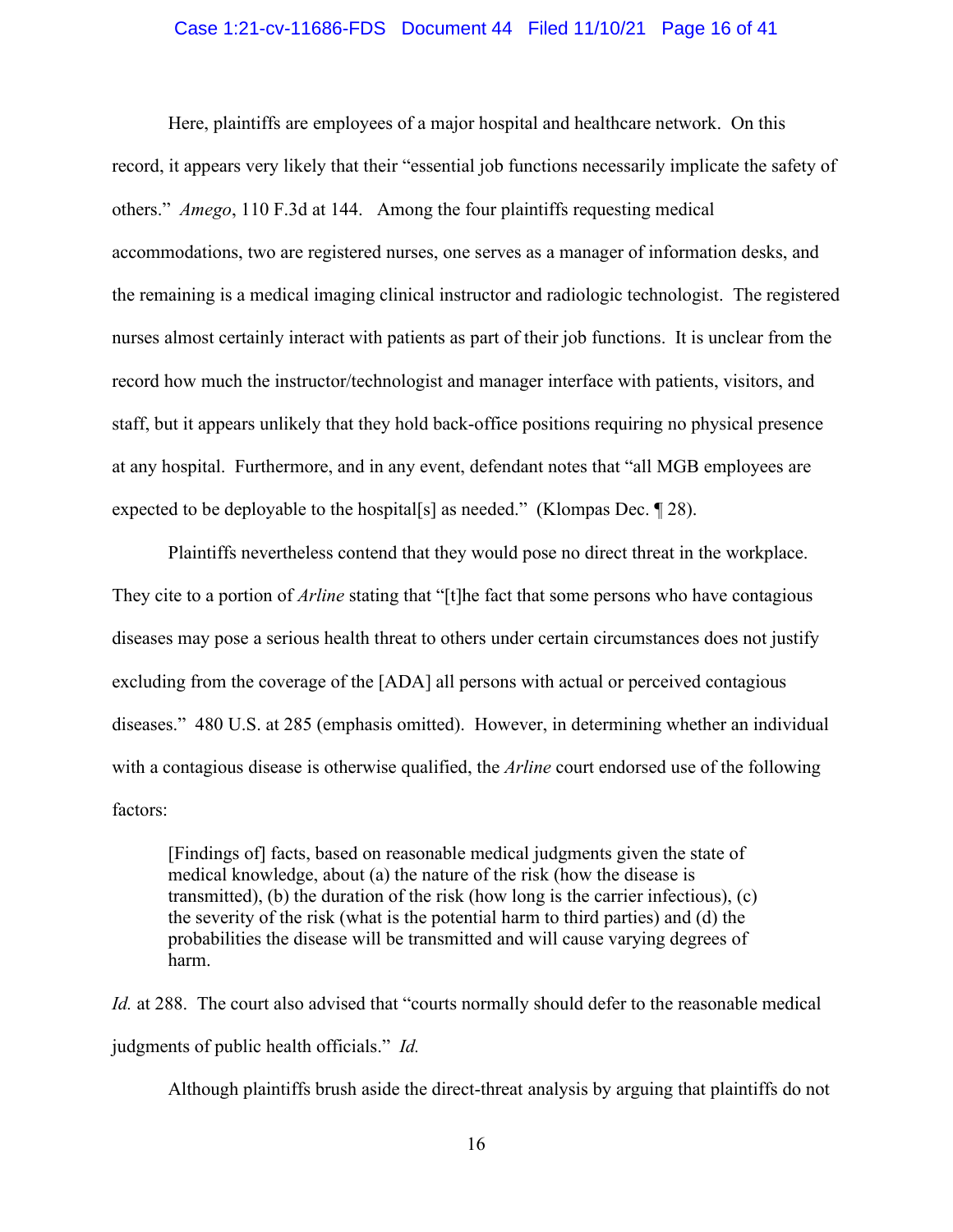### Case 1:21-cv-11686-FDS Document 44 Filed 11/10/21 Page 17 of 41

currently have a contagious disease, that is surely not the end of the inquiry. How COVID-19 is transmitted, how long infected persons are contagious, and the potential risks to other employees, visitors, and staff, are all relevant factors. It is undisputed that COVID-19, and particularly the Delta variant, is a highly contagious disease, transmitted in large part through proximity to infected people. Nor is it disputed that COVID-19 is often serious and sometimes fatal, or that the disease can be transmitted by infected persons who are entirely asymptomatic.

Under the circumstances, it was reasonable for MGB to conclude that unvaccinated employees—who are more likely to become infected—pose a direct threat to patients and others. "[T]his court should not second-guess the hospital's judgment in matters of patient safety." *Griel v. Franklin Med. Cen.*, 71 F. Supp. 2d 1, 9 (D. Mass. 1999), *aff'd sub nom., Griel v. Franklin Med. Ctr.,* 234 F.3d 731 (1st Cir. 2000); *cf. Giles v. Sprouts Farmers Mkt., Inc.*, 2021 WL 2072379, at \*6 (S.D. Cal. May 24, 2021) (holding that defendant's masking policy did not amount to discrimination under Title III of ADA because defendant considered "direct threat posed by Plaintiff by her unwillingness to wear a face mask or face shield"); *Hernandez v. W. Texas Treasures Est. Sales, LLC*, 2021 WL 4097148, at \*5 (W.D. Tex. Aug. 19, 2021) (same).

In summary, the Court finds that plaintiffs have not shown a likelihood of success on their claims that they are "qualified" individuals within the meaning of the ADA.

# **c. Reasonable Accommodation**

Even assuming plaintiffs could prove they are qualified individuals, they must further show that the employer was aware of their disabilities and did not reasonably accommodate them. *Flaherty*, 946 F.3d at 55.<sup>[8](#page-16-0)</sup> Plaintiffs must "demonstrate in the first instance what specific

<span id="page-16-0"></span><sup>8</sup> The statute provides as follows:

The term "reasonable accommodation" may include--

<sup>(</sup>A) making existing facilities used by employees readily accessible to and usable by individuals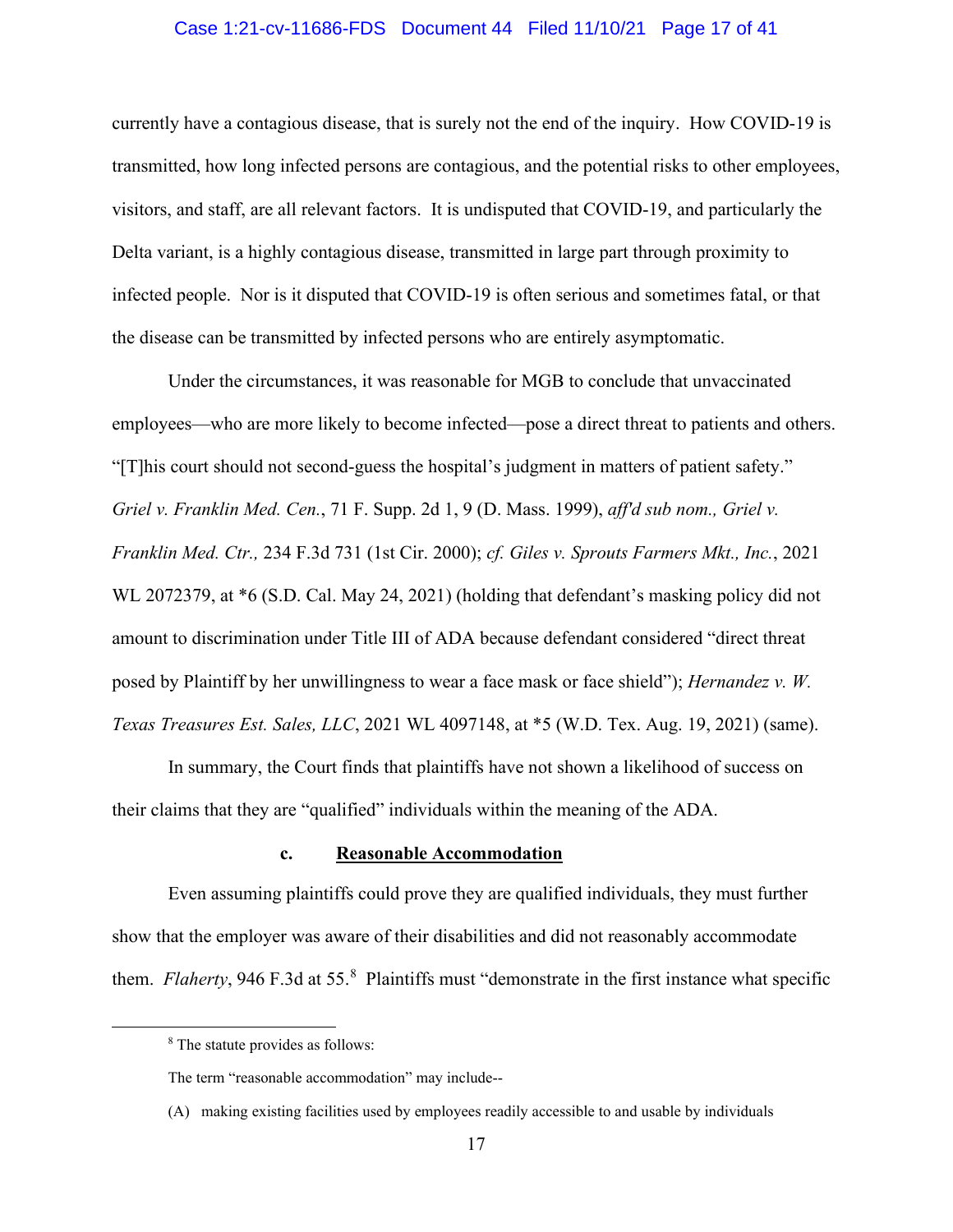### Case 1:21-cv-11686-FDS Document 44 Filed 11/10/21 Page 18 of 41

accommodations [they] needed and how those accommodations were connected to [their] ability to work." *Ortiz-Martínez v. Fresenius Health Partners, PR, LLC*, 853 F.3d 599, 605 (1st Cir.

2017) (citing *Jones v. Nationwide Life Ins. Co.*, 696 F.3d 78, 89 (1st Cir. 2012)). That is,

plaintiffs must "provide sufficient information to put the employer on notice of the need for

accommodation" and "explain how the accommodation is linked to plaintiff's disability." *Jones*,

696 F.3d at 89. The requested accommodation must be "reasonable on its face." *US Airways,* 

*Inc. v. Barnett*, 535 U.S. 391, 401 (2002); *see Reed*, 244 F.3d at 259.

Another "element in the reasonableness equation is the likelihood of success." *Evans v.* 

*Fed. Express Corp.*, 133 F.3d 137, 140 (1st Cir. 1998). Plaintiffs must demonstrate that the

proposed accommodations "would enable [them] to the perform the essential functions of [their]

job[s]" and would be "feasible for the employer under the circumstances." *Tobin v. Liberty Mut.* 

*Ins. Co.*, 553 F.3d 121, 136 (1st Cir. 200[9](#page-17-0)) (quoting *Reed*, 244 F.3d at 259).<sup>9</sup>

Here, the accommodation requested by all four named plaintiffs is simply that they not

42 U.S.C. § 12111(a).

*Reed*, 244 F.3d at 259.

with disabilities; and

<sup>(</sup>B) job restructuring, part-time or modified work schedules, reassignment to a vacant position, acquisition or modification of equipment or devices, appropriate adjustment or modifications of examinations, training materials or policies, the provision of qualified readers or interpreters, and other similar accommodations for individuals with disabilities.

<span id="page-17-0"></span><sup>9</sup> Much confusion has resulted from two conceptually similar ideas: (1) plaintiff's burden to prove a reasonable accommodation that "is feasible for the employer" and (2) defendant's burden to prove undue hardship. The First Circuit has attempted to reconcile that tension as follows:

<sup>[</sup>W]e believe the best way to distinguish between the two burdens is to follow in essence the lead of our sister circuits: In order to prove "reasonable accommodation," a plaintiff needs to show not only that the proposed accommodation would enable her to perform the essential functions of her job, but also that, at least on the face of things, it is feasible for the employer under the circumstances. If plaintiff succeeds in carrying this burden, the defendant then has the opportunity to show that the proposed accommodation is not as feasible as it appears but rather that there are further costs to be considered, certain devils in the details.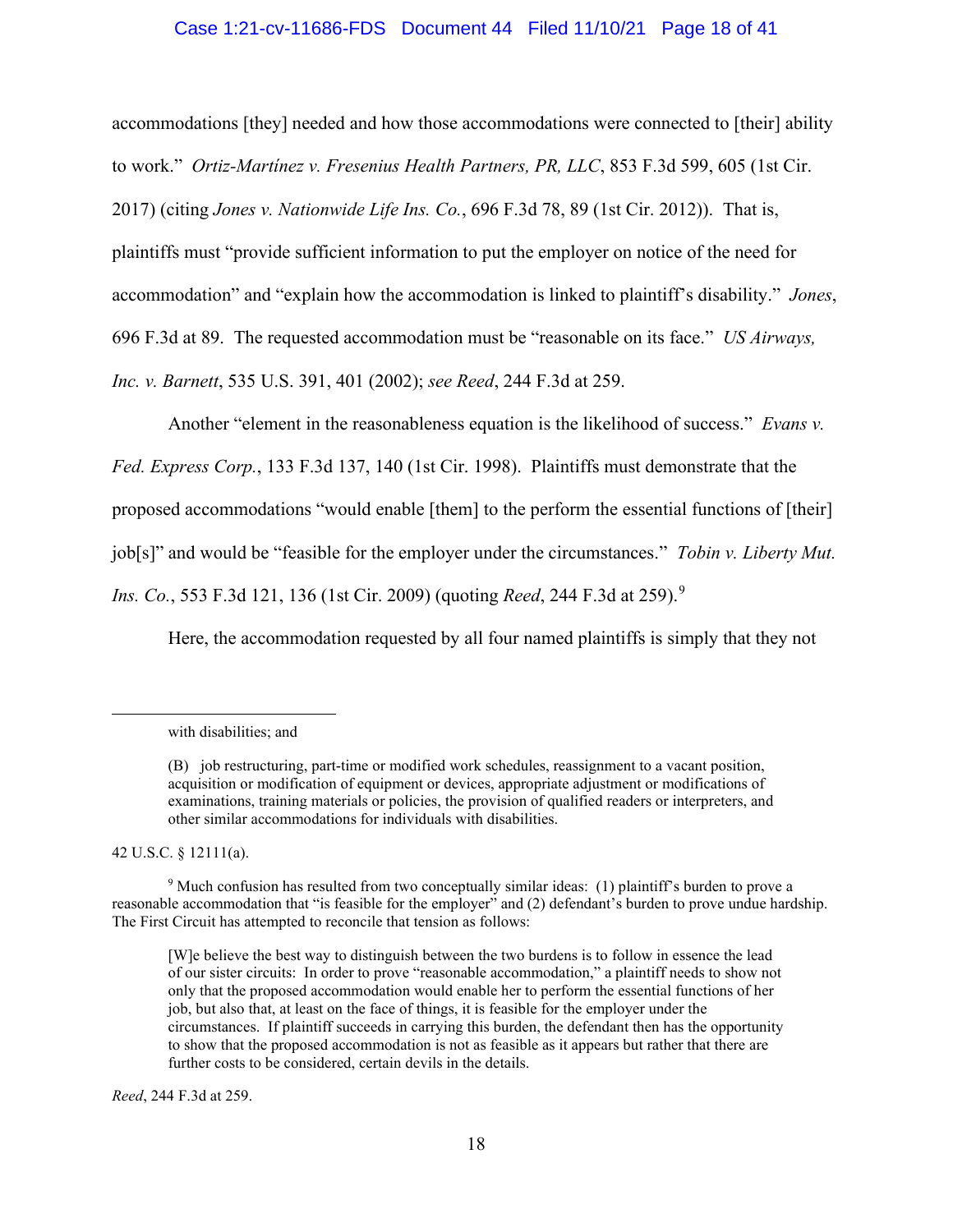#### Case 1:21-cv-11686-FDS Document 44 Filed 11/10/21 Page 19 of 41

receive the vaccine. Defendant's Medical Exemption Review Committee deployed two panels to review plaintiffs' purported disabilities, consulted with "various world-renowned specialists at MGB, including in Obstetrics, Allergy, and Neurology," and adhered to the CDC's guidance regarding the very few recognized medical contraindications to COVID-19 vaccination. (Hashimoto Dec. ¶¶ 28-29). Contraindications to the COVID-19 vaccine include a history of severe allergic reaction to vaccines or certain vaccine ingredients like polyethylene glycol. (Def. Ex. 8). Other considerations include "myocarditis or pericarditis, autoimmune diseases, Guillain-Barré Syndrome, and Bell's palsy." (*Id.*). Given those guidelines, defendant concluded that the four named plaintiffs' purported disabilities were not contraindications to vaccination. And where the claimed disability is not a contraindication for the vaccine, the requested accommodation does not sufficiently relate to the claimed disability. *Hustvet*, 910 F.3d at 411.

According to the present record, the four named plaintiffs did not request any other specific workplace accommodation, such as remote work, masking, social distancing, screening, and testing. Some plaintiffs did not mention such accommodations at all in their affidavits; others made only general allegations concerning religion, such as, "I was more than willing to discuss what accommodation would allow me to practice my religion while at the same time ensure the safety of myself and others while at work." (Pl. Exs. 1-3).<sup>10</sup> It is plaintiffs' burden to demonstrate what specific accommodations they needed and how those accommodations were connected to their ability to work. *See Ortiz-Martínez,* 853 F.3d at 605.

<span id="page-18-0"></span> $10$  In their memorandum, counsel for plaintiffs contend that "they are willing to abide by any reasonable accommodations," including staying at home if they have an illness, wearing a mask, washing their hands frequently, and screening for COVID-19 daily. (Plaintiffs' Mem. at 12-13). However, statements by counsel are not part of the evidentiary record.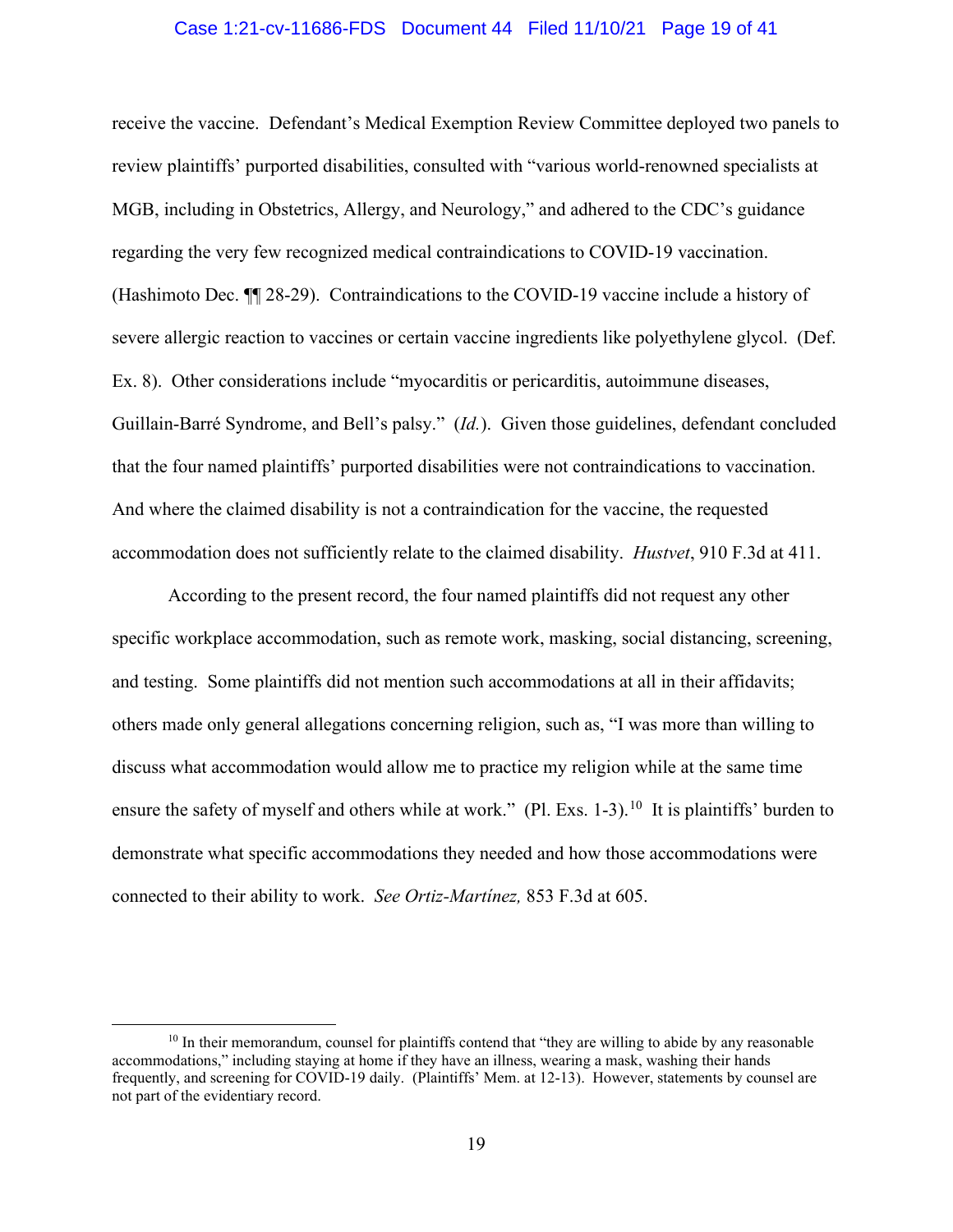### Case 1:21-cv-11686-FDS Document 44 Filed 11/10/21 Page 20 of 41

In any event, to the extent plaintiffs are requesting masking, socially distancing, or periodic testing as reasonable accommodations, MGB is justified in concluding that doing so would present an undue hardship. After consulting with experts, MGB determined that "allowing any employee to decide instead just to mask, engage in periodic testing, and socially distance was not adequate to meet [its] urgent health and safety priorities and protect its vulnerable patient population." (Klompas Dec. ¶ 29). To the extent plaintiffs are requesting remote work as reasonable accommodations, they have not provided evidence that their positions could be performed remotely, or that such accommodations would be reasonable under the circumstances. *See Reed*, 244 F.3d at 259.

In summary, because there is an insufficient nexus between the accommodation requests and plaintiffs' purported disabilities, it is unlikely that plaintiffs can prove that the requested accommodations were reasonable at this stage.

# **d. Undue Hardship**

If plaintiffs have made the necessary showing that they are disabled, that they are qualified individuals, and that the employer failed to accommodate their disabilities, defendant has the burden of demonstrating an undue hardship on the operation of its business. *Reed*, 244 F.3d at 258-60. The undue hardship inquiry must take into account the context of the particular employer's business and the nature of operations. *See Barnett*, 535 U.S. at 402.<sup>[11](#page-19-0)</sup>

Considerations include not only direct economic costs, but indirect ones related to health and safety. *See* U.S. EQUAL EMP. OPPORTUNITY COMM'N, WHAT YOU SHOULD KNOW ABOUT COVID-19 AND THE ADA, THE REHABILITATION ACT, AND OTHER EEO LAWS: § L (2021)

<span id="page-19-0"></span><sup>&</sup>lt;sup>11</sup> The EEOC's guidelines note that undue hardship is not just "financial difficulty, but  $\dots$  reasonable accommodations that are unduly extensive, substantial, or disruptive, or those that would fundamentally alter the nature or operation of the business." U.S. EQUAL EMP. OPPORTUNITY COMM'N, EEOC-CVG-2003-1, ENF'T GUIDANCE ON REASONABLE ACCOMMODATION AND UNDUE HARDSHIP UNDER THE ADA (2002).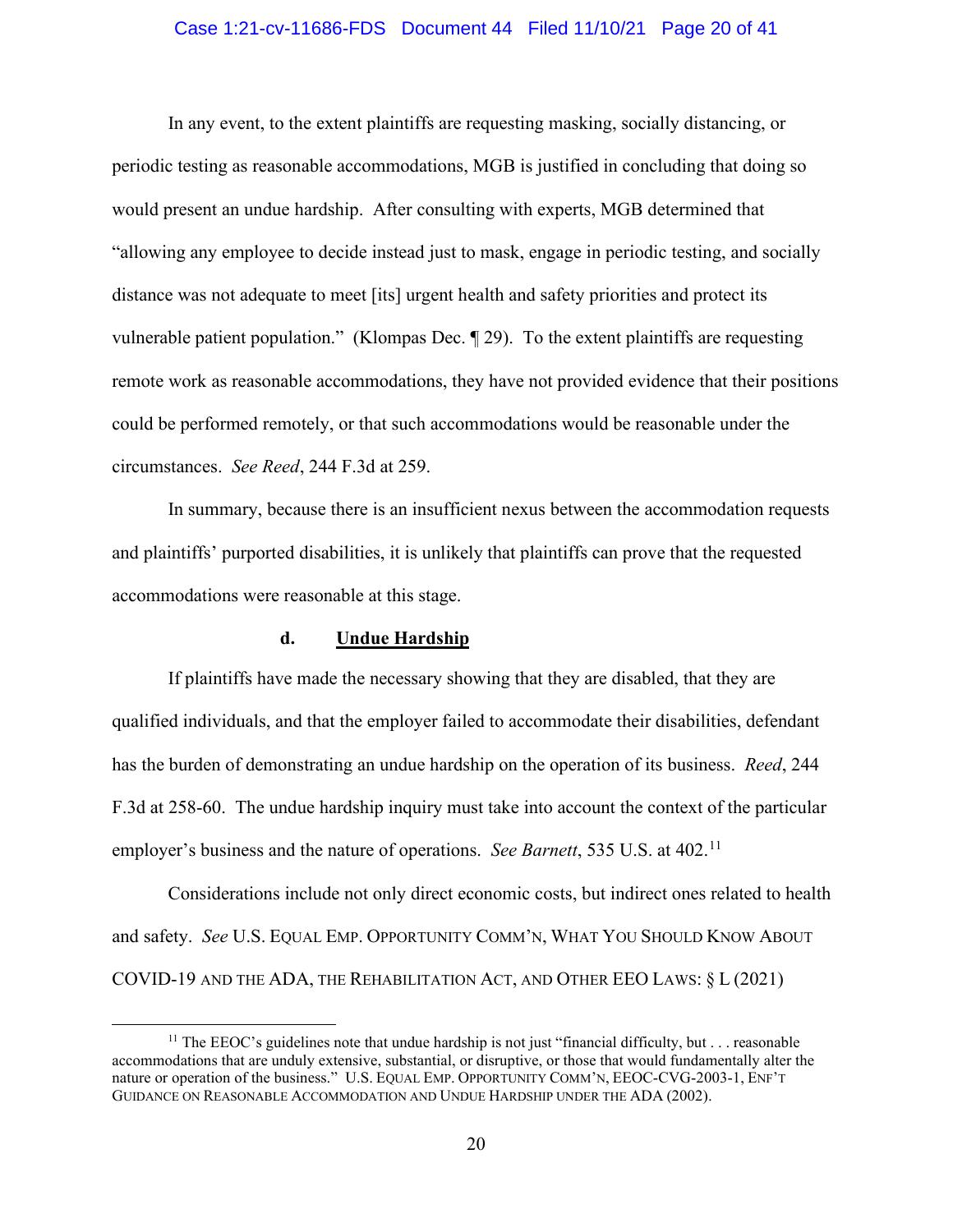#### Case 1:21-cv-11686-FDS Document 44 Filed 11/10/21 Page 21 of 41

(stating that costs include "the burden on the conduct of the employer's business – including, in this instance, the risk of the spread of COVID-19 to other employees or to the public").

The First Circuit recently confronted the issue of undue hardship in *Does 1-6 v. Mills*, 2021 WL 4860328, at \*10 (1st Cir. Oct. 19, 2021). In *Mills*, unvaccinated healthcare workers sought a preliminary injunction based on, among other things, a Title VII claim against their hospital employers. *Id.* Evaluating the likelihood of success on the merits, the First Circuit concluded that "hospitals need not provide [a COVID-19 vaccination] exemption . . . because doing so would cause them to suffer undue hardship." *Id.*; *see also Robinson,* 2016 WL 1337255, at \*10 (finding that, in Title VII case, "accommodating [plaintiff's] desire to be vaccine-free in her role [as intake employee at Boston Children's Hospital emergency department] would have been an undue hardship because it would have imposed more than a *de minimis* cost"). Reputational effects on an employer can also impose an undue hardship. *See Cloutier,* 390 F.3d at 136 (finding undue hardship in Title VII case where accommodation would "adversely affect the employer's public image").

On the record before the Court, it appears that MGB has established a reasonable likelihood of success on its contention that providing plaintiffs an exemption from the vaccination policy would impose an undue hardship. MGB is essentially in the business of providing medical care to patients, many of whom are medically vulnerable to COVID-19 infection. It contends that permitting the requested accommodations would create a greater risk of COVID-19 infection in its facilities. (Klompas Dec. ¶ 29). That heightened risk, in turn, would undermine its "responsibility to maintain the highest level of patient care" and "protect patients, staff and visitors." (Klompas Dec. ¶ 19). It would also place "additional stresses on [defendant's] already overburdened system created by the highly contagious Delta variant."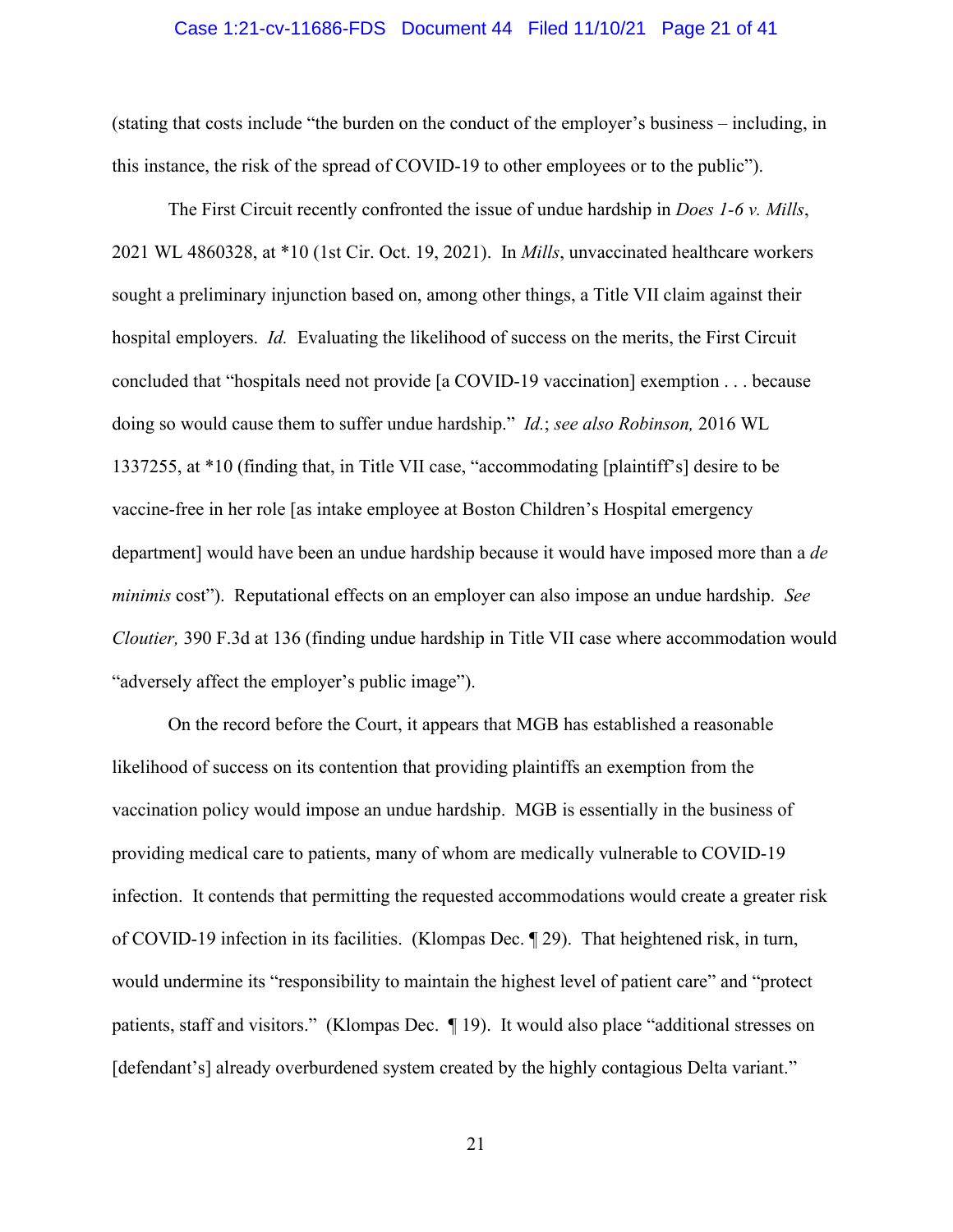(*Id.*).

After consulting with experts, MGB determined that the alternatives to vaccines, such as masking, periodic testing, and social distancing, would impose an undue hardship. Specifically, it concluded that (1) social distancing from other staff, patients, and visitors is not always practicable; (2) testing is inadequate because, among other reasons, it misses infections on days not tested and conveys a false sense of security to healthcare workers; and (3) vaccinated individuals who become infected with COVID-19 are "at least 50% less likely to transmit infection compared to unvaccinated people." (Klompas Dec.  $\P$  29). <sup>[12](#page-21-0)</sup> The policy also was designed to minimize staff absences, so that defendant's workforce could continue to combat the COVID-19 pandemic. (Klompas Dec.  $\P$  35).<sup>[13](#page-21-1)</sup> And MGB has a strong interest in maintaining public trust and confidence in its ability to provide a reasonably safe environment for its patients, and to assure the public that they may seek health care in its facilities without an unnecessary risk of infection.

In response, plaintiffs first contend that any undue hardship is hypothetical because defendant never actually contemplated or attempted an accommodation. While it is true that courts are "somewhat skeptical of hypothetical hardships that an employer thinks might be caused by an accommodation that has never been put into practice," defendant's undue hardship

<span id="page-21-0"></span><sup>&</sup>lt;sup>12</sup> In an attempt to rebut the claim of undue hardship, plaintiffs cite to several articles authored by Dr. Michael Klompas, a Hospital Epidemiologist at Brigham and Women's Hospital, and Dr. Dean Hashimoto, Chief Medical Officer of Workplace Health and Wellness at Mass General Brigham. According to plaintiffs, those articles suggest a low probability of COVID-19 transmission from healthcare workers and emphasize the benefits of masking. (Plaintiffs' Reply at 8-9). It is notable that the three reports were published in 2020, prior to the emergence of the Delta variant. Those early reports also do not preclude updated findings by defendant and its experts that COVID-19 vaccinations are now necessary to protect patients and staff. (Klompas Dec. ¶ 17-29).

<span id="page-21-1"></span><sup>&</sup>lt;sup>13</sup> Although the record does not reflect the actual cost of COVID-19 testing for MGB, it appears likely that the cost of administering tests to hundreds of employees on a routine basis, including the hours spent reviewing and transmitting results, is not substantial.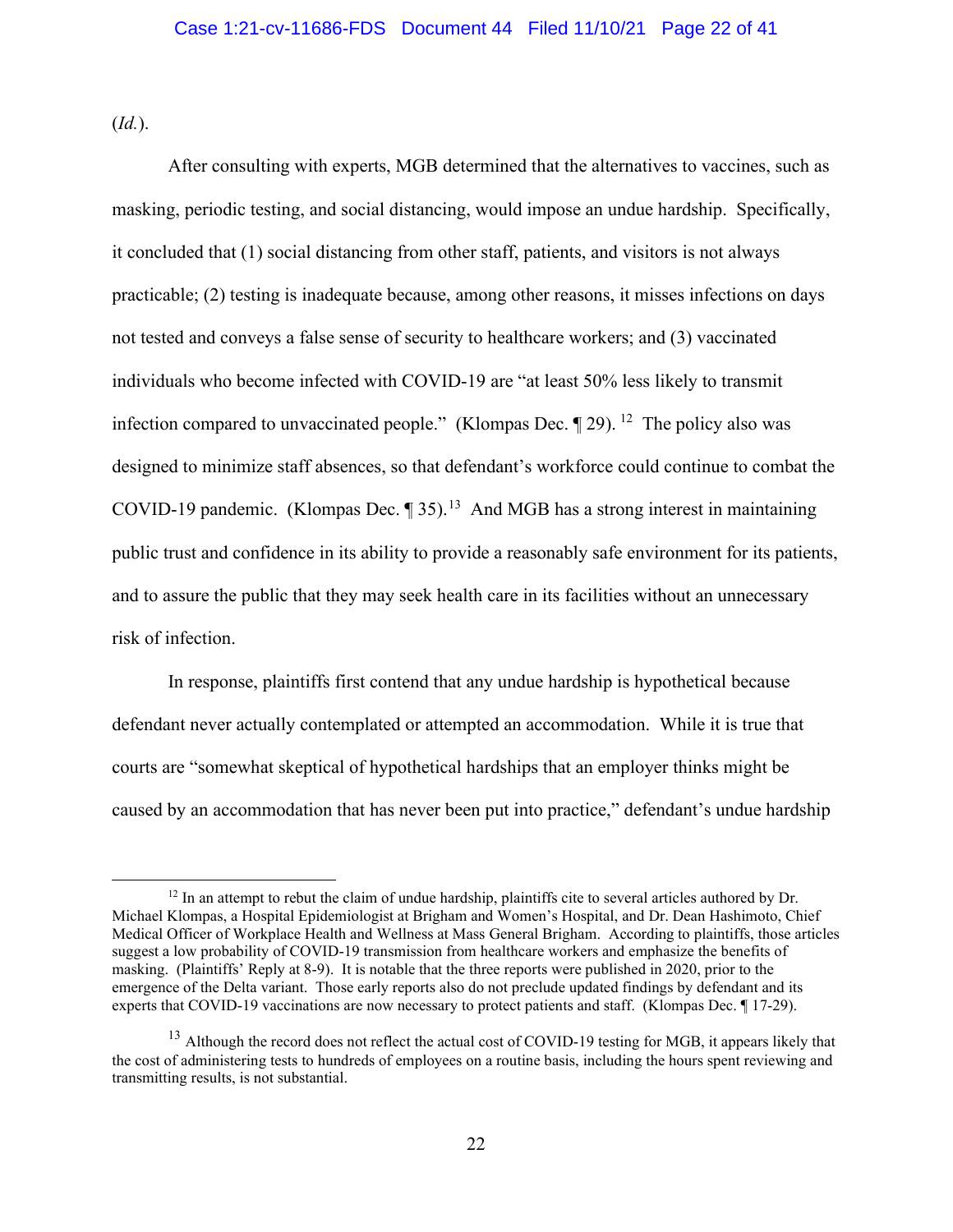#### Case 1:21-cv-11686-FDS Document 44 Filed 11/10/21 Page 23 of 41

here is far from hypothetical. *Cloutier*, 390 F.3d at 135 (quoting *Draper v. U.S. Pipe & Foundry Co.*, 527 F.2d 515, 520 (6th Cir. 1975)). Indeed, the First Circuit has noted that it "is possible for an employer to prove undue hardship without actually having undertaken any of the possible accommodations." *Id.* (quoting *Draper*, 527 F.2d at 520). That is particularly true here, where MGB owns and operates a hospital network, and is surely capable of balancing the risks of different strategies to combat the spread of disease. Certainly, it is not required to attempt any actions that it has concluded may materially compromise patient safety.

Plaintiffs further contend that defendant would not be unduly burdened because it allows unvaccinated patients into its hospitals, and the addition of a few unvaccinated employees would not materially alter the overall risk. However, unvaccinated patients implicate substantially different concerns than unvaccinated employees. MGB physicians have an ethical duty to treat all patients requiring medical care, including the unvaccinated. *See* AMA, Code of Medical Ethics Op. 1.1.2 (stating that physicians "have an ethical obligation to provide care in cases of medical emergency" and may not decline patients solely based on "infectious disease status"). MGB cannot simply turn away unvaccinated patients. But even if it must accept those patients, it is entitled to manage the risk of infectious disease as best it can. And, in any event, the issue is whether granting *employees* an accommodation from the COVID-19 vaccine would impose an undue hardship; the vaccination status of defendant's patients or visitors is not material.

Plaintiffs also point to MGB's alleged profits during the COVID-19 pandemic, arguing that it could not be financially burdened because MGB is "swimming in money" and "brought in \$4.1 billion in revenues last quarter." (Plaintiffs' Mem. at 12). For present purposes, and without further comment, it is enough to note that issue of undue hardship cannot be resolved simply by reference to an employer's financial capabilities.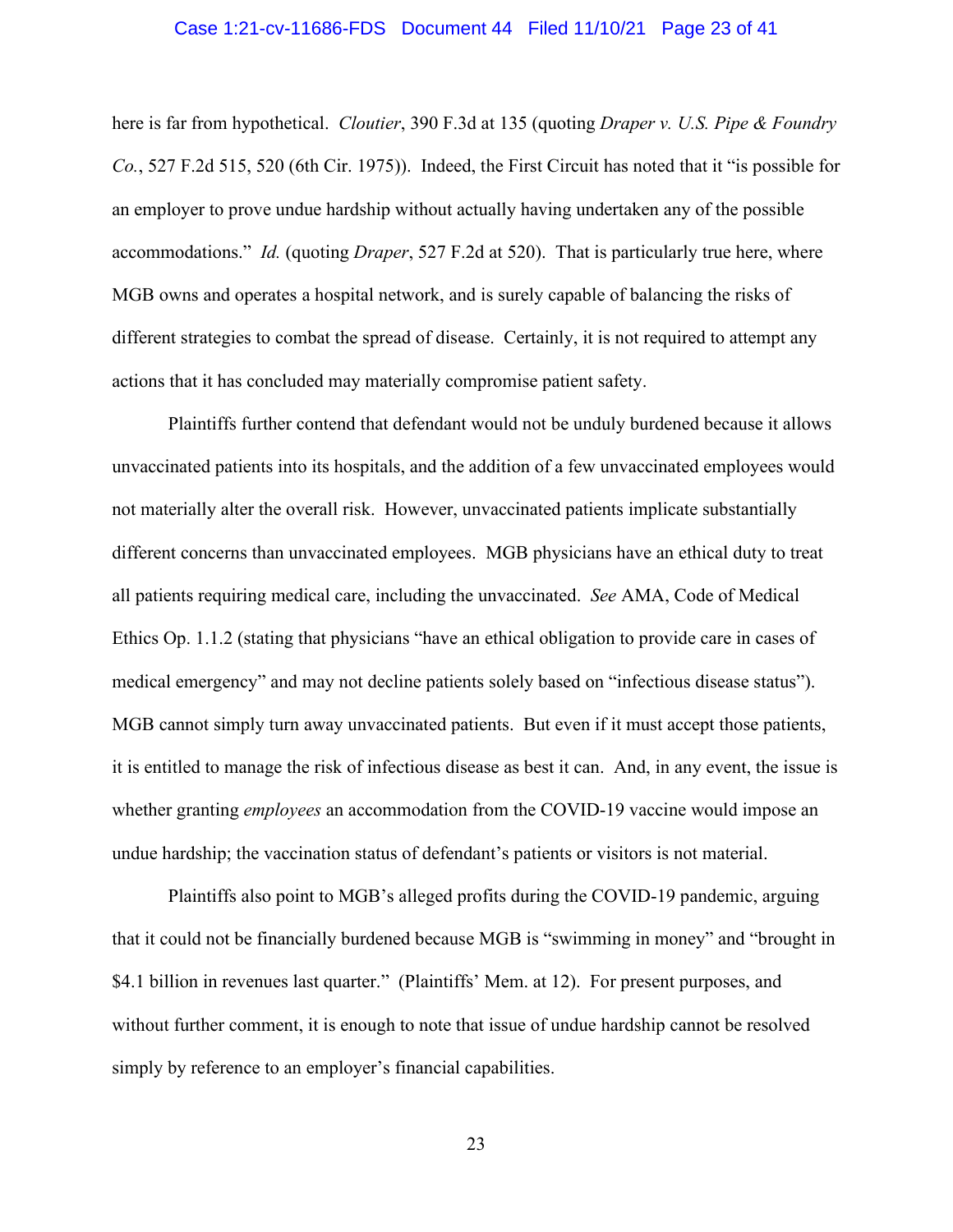## Case 1:21-cv-11686-FDS Document 44 Filed 11/10/21 Page 24 of 41

Plaintiffs next argue that a reasonable accommodation would not unduly burden MGB because it is facing staffing shortages that would only be exacerbated by "[r]idding [itself] of over two hundred employees and having to pay crisis rates and overtime to the employees that have remained." (Plaintiffs' Mem. at 13-14). It is for MGB to decide how to operate its business, balance competing interests, and respond to staffing issues; again, the immediate question is simply whether any undue hardship would be imposed by granting the requested accommodation.

Plaintiffs further argue that there is no undue hardship because defendant accommodated the requests of other employees for religious or medical exemptions from the COVID-19 vaccine. The record contains very little information about the basis for accommodations that were granted by defendant. MGB counsel stated during oral argument that it received 2,402 requests for accommodation, including 1,976 religious exemption requests and 426 medical exemption requests (with some overlap). Of those requests for accommodation, MGB apparently granted 234 total. It is unclear on this record why those requests were granted, and what accommodations were provided. At a minimum, the position of the employee is surely relevant; it is likely that an employee working (for example) in billing or accounting is better able to work remotely than a physician treating cancer patients, or a registered nurse administering medications to patients. Regardless, defendant does not have to show that it eliminated all risk from all possible sources of COVID-19 infection. That is simply not possible, given the realities of operating a major hospital organization during a worldwide pandemic.

Finally, plaintiffs argue that they are not currently spreading COVID-19. But it cannot be true, as plaintiffs contend, that MGB faces no undue hardship simply because "none of [plaintiffs] are COVID positive" at this precise moment. (Plaintiffs' Mem. at 14). The First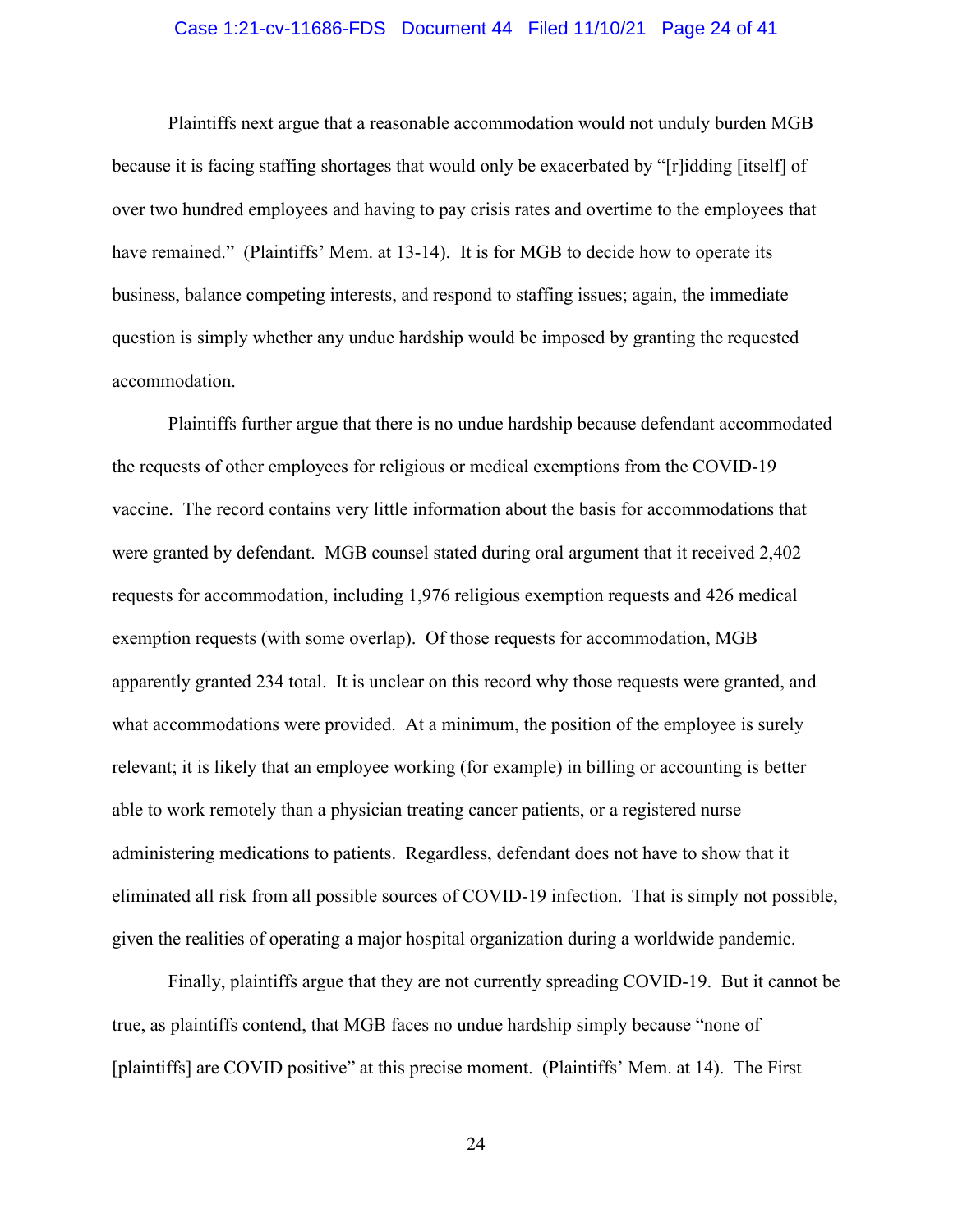#### Case 1:21-cv-11686-FDS Document 44 Filed 11/10/21 Page 25 of 41

Circuit in *Mills* certainly did not conclude as such, nor have other courts confronted with COVID-19 vaccination questions. *Does 1-6*, 2021 WL 4860328, at \*10; *Barrington*, 2021 WL 4840855, at \*4 (discussing "greater *risk* of contracting COVID-19 if [other employees of United Airlines] are required to come in contact with unvaccinated coworkers") (emphasis added). Moreover, in determining undue hardship, it is appropriate to consider aggregate effects when multiple employees are granted the same accommodation. *See Trans World Airlines, Inc. v. Hardison*, 432 U.S. 63, 84 n.15 (1977); U.S. EQUAL EMP. OPPORTUNITY COMM'N, WHAT YOU SHOULD KNOW ABOUT COVID-19 AND THE ADA, THE REHABILITATION ACT, AND OTHER EEO LAWS:  $\S L(2021)$  (stating that "[a] relevant consideration is the number of employees who are seeking a similar accommodation . . . [that is,] the cumulative cost or burden on the employer"). Therefore, defendant's undue hardship is not just accommodating one unvaccinated employee with a higher risk of spreading COVID-19, but potentially hundreds.

In summary, defendant has established a likelihood of success on its contention that granting the requested accommodations would cause an undue hardship.

# **e. Interactive Process**

Finally, an employee's request for accommodation *may* create a duty on the part of the employer to engage in an interactive process, requiring "bilateral cooperation and communication." *EEOC v. Kohl's Dep't Stores, Inc.*, 774 F.3d 127, 132 (1st Cir. 2014).<sup>14</sup> Both the employee and employer must act in good faith, but "empty gestures on the part of the employer will not satisfy the good faith standard." *Id.* A refusal to give a requested

<span id="page-24-0"></span><sup>&</sup>lt;sup>14</sup> Courts do not reach the issue of failure to engage in an interactive process when plaintiff cannot demonstrate that the requested accommodation was reasonable under the circumstances. *See Jones*, 696 F.3d at 91 (rejecting claim of failure to engage in interactive process because "[a]n employer's duty to accommodate does not arise unless (at a bare minimum) the employee is able to perform the essential functions of [his] job with an accommodation") (quoting *Walgreen Co.*, 679 F.3d at 19).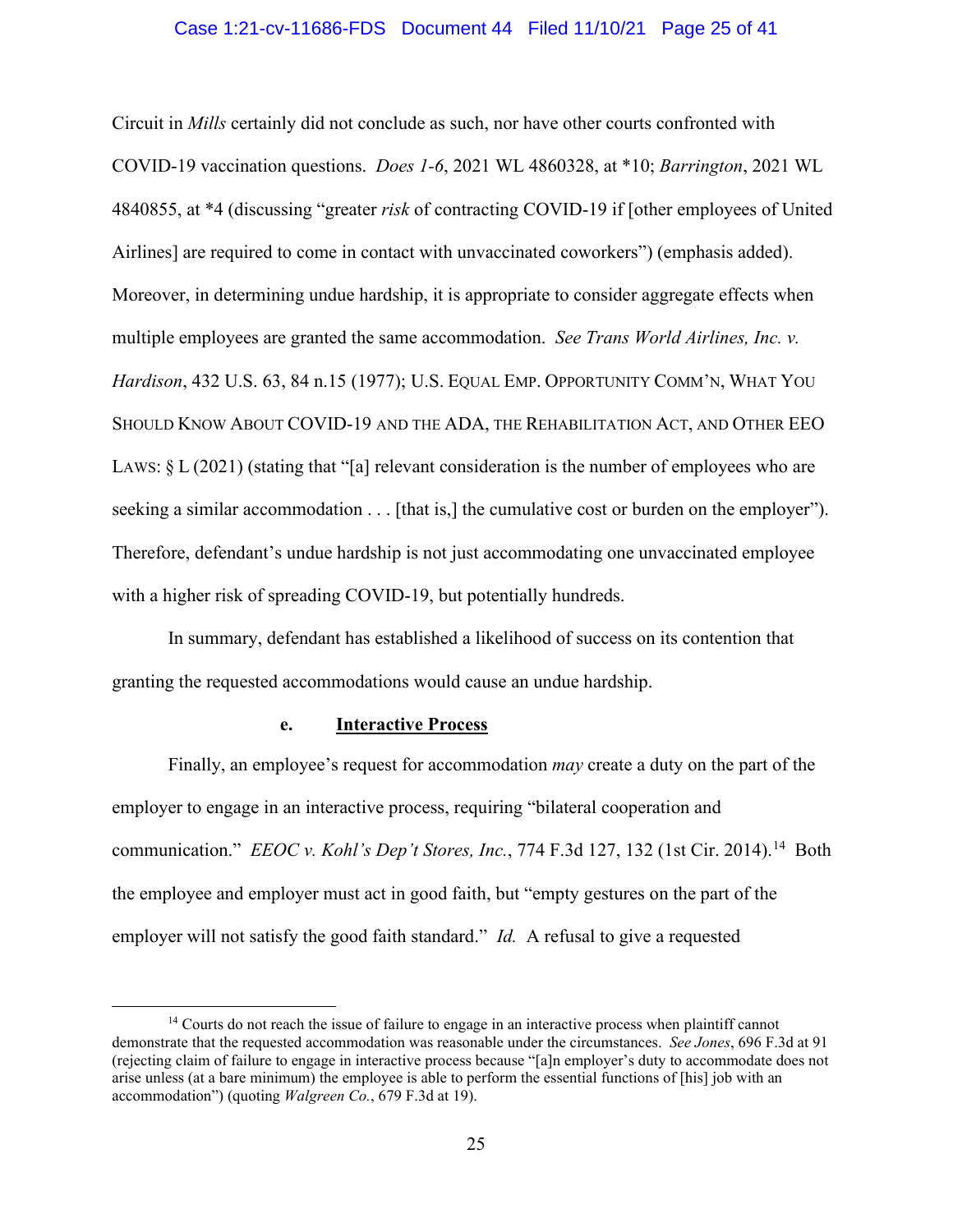#### Case 1:21-cv-11686-FDS Document 44 Filed 11/10/21 Page 26 of 41

accommodation does not by itself amount to bad faith, "so long as the employer makes an earnest attempt to discuss other potential reasonable accommodations." *Id.* at 133. Importantly, "liability for failure to engage in an interactive process depends on a finding that the parties could have discovered and implemented a reasonable accommodation through good faith efforts." *Trahan v. Wayfair Me., LLC*, 957 F.3d 54, 67 (1st Cir. 2020)

Here, defendant contends that it engaged in an interactive process. Dr. Dean Hashimoto, MGB's Chief Medical Officer of Workplace Health and Wellness, was tasked with developing and leading MGB's process for considering medical exemptions from the COVID-19 vaccine. (Hashimoto Dec. ¶ 3). Two clinical panels were assembled to review these requests. (*Id.* ¶ 13). The Occupational Health Clinical Panel included the expertise of occupational health clinical directors with substantial experience in disability evaluation and management. (*Id.* ¶ 14). The Infection Control Panel was comprised of five physicians with specialized expertise in infection control and disease. (*Id.* ¶ 15).

Dr. Hashimoto contends that "[e]ach medical exemption request was given an individualized, thoughtful, case-by-case review." (*Id.* ¶ 25). As necessary, the panels would consult with specialists at MGB in fields such as Obstetrics, Allergy, and Neurology. (*Id.* ¶ 28). Dr. Hashimoto alleges that the CDC's published guidance concerning medical contraindications to the vaccine was a pivotal standard that the panels used to assess the medical exemption requests. (*Id.* ¶ 29). The panels solicited and provided further individualized information as needed using follow-up e-mails to employees. (*Id.* ¶ 30). For example, upon denying plaintiff Lancione a medical exemption for her angio-edema, the panel recommended she consult an allergist for her concerns. (Def. Ex. 12). When denying medical exemptions to employees, the panels allowed the employees to submit additional information for consideration at an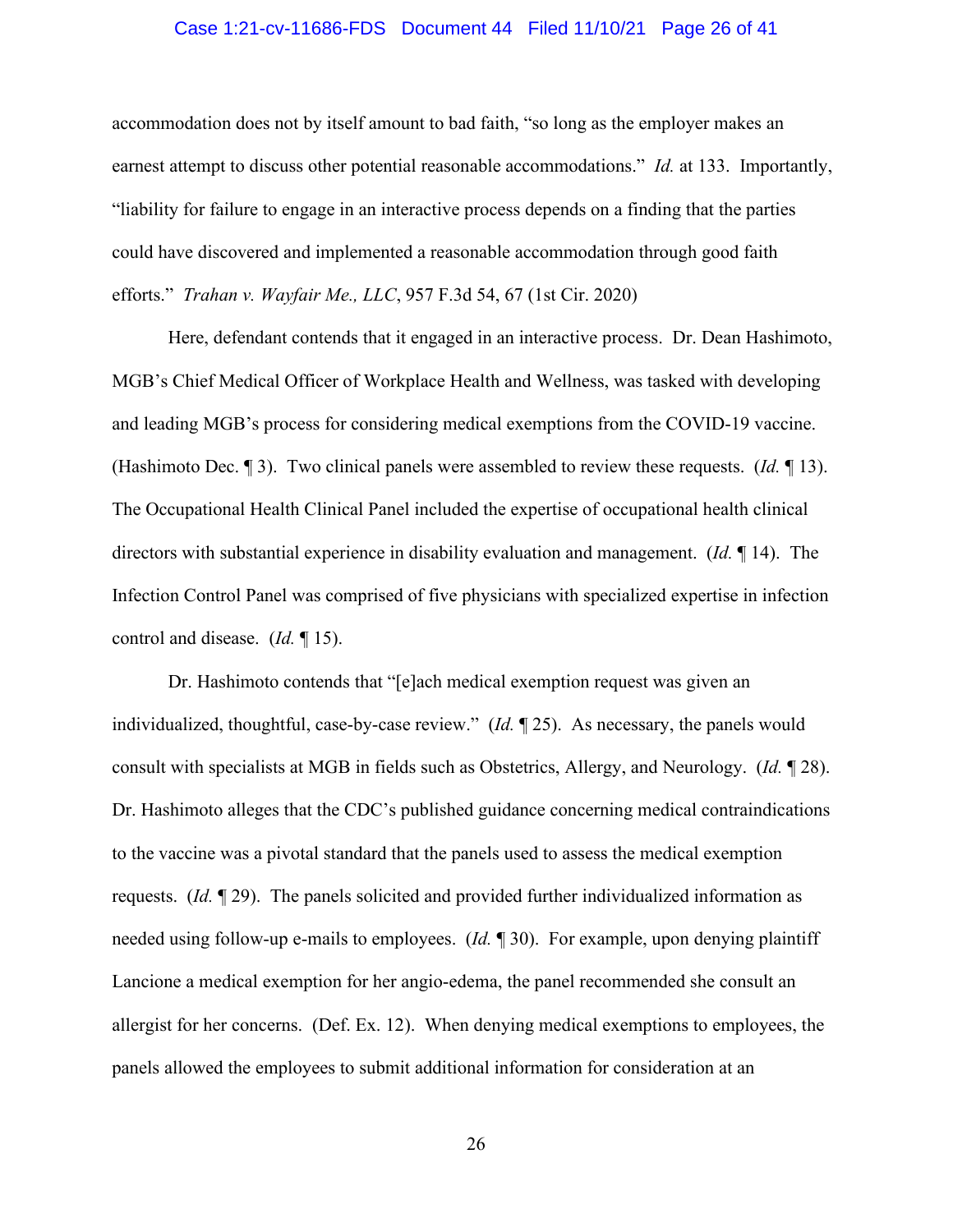#### Case 1:21-cv-11686-FDS Document 44 Filed 11/10/21 Page 27 of 41

Occupational Health and Safety e-mail address. (Def. Exs. 10, 12, 14, 16). Plaintiff Saccoccio, after being denied in the first instance, submitted additional materials to the reviewing panel, and the panel considered those materials before affirming its denial. (Def. Exs. 17-19).

Given those assertions, the present record does not support a finding of bad faith on the part of MGB in considering plaintiffs' accommodation requests.<sup>[15](#page-26-0)</sup> The evidence to date indicates that defendant communicated with plaintiffs, followed up for additional information as needed, and rendered individualized decisions on accommodations in accordance with CDC guidelines. Plaintiffs are therefore unlikely to succeed on their claims that defendant failed to engage in an interactive process.

In summary, and for all of the foregoing reasons, plaintiffs have not demonstrated a likelihood of success on the merits on their claims for disability discrimination in violation of the ADA.

# **2. Claims of Religious Discrimination under Title VII**

Plaintiffs further assert that MGB violated Title VII of the Civil Rights Act of 1964 by refusing to grant them religious accommodations under COVID-19 vaccination policy.

Title VII prohibits employers from discriminating against employees on the basis of religion, among other things. 42 U.S.C. § 2000e-2(a). Claims of religious discrimination under Title VII are analyzed under a two-part framework. *Cloutier v. Costco Wholesale Corp.*, 390

<span id="page-26-0"></span><sup>&</sup>lt;sup>15</sup> Plaintiffs contend that defendant's process was not interactive because it rubber-stamped the CDC's guidance and discouraged network physicians from writing medical exemption requests. However, plaintiffs do not point to any law that would prohibit employers from considering medical guidance during an interactive process. Indeed, the EEOC's guidelines advise that employers may rely on CDC recommendations. *See* U.S. EQUAL EMP. OPPORTUNITY COMM'N, WHAT YOU SHOULD KNOW ABOUT COVID-19 AND THE ADA, THE REHABILITATION ACT, AND OTHER EEO LAWS: § K (2021). Furthermore, defendant's e-mails to network physicians were apparently based on guidance from the Massachusetts Board of Registration of Medicine, which "warned that a physician who grants an exemption outside the acceptable standard of care may be subject to discipline." Mass. Bd. of Registration in Med. Guidance on COVID Exemptions (Sept. 20, 2021), https://www.mass.gov/news/the-massachusetts-board-ofregistration-in-medicine-guidance-on-covid-exemptions.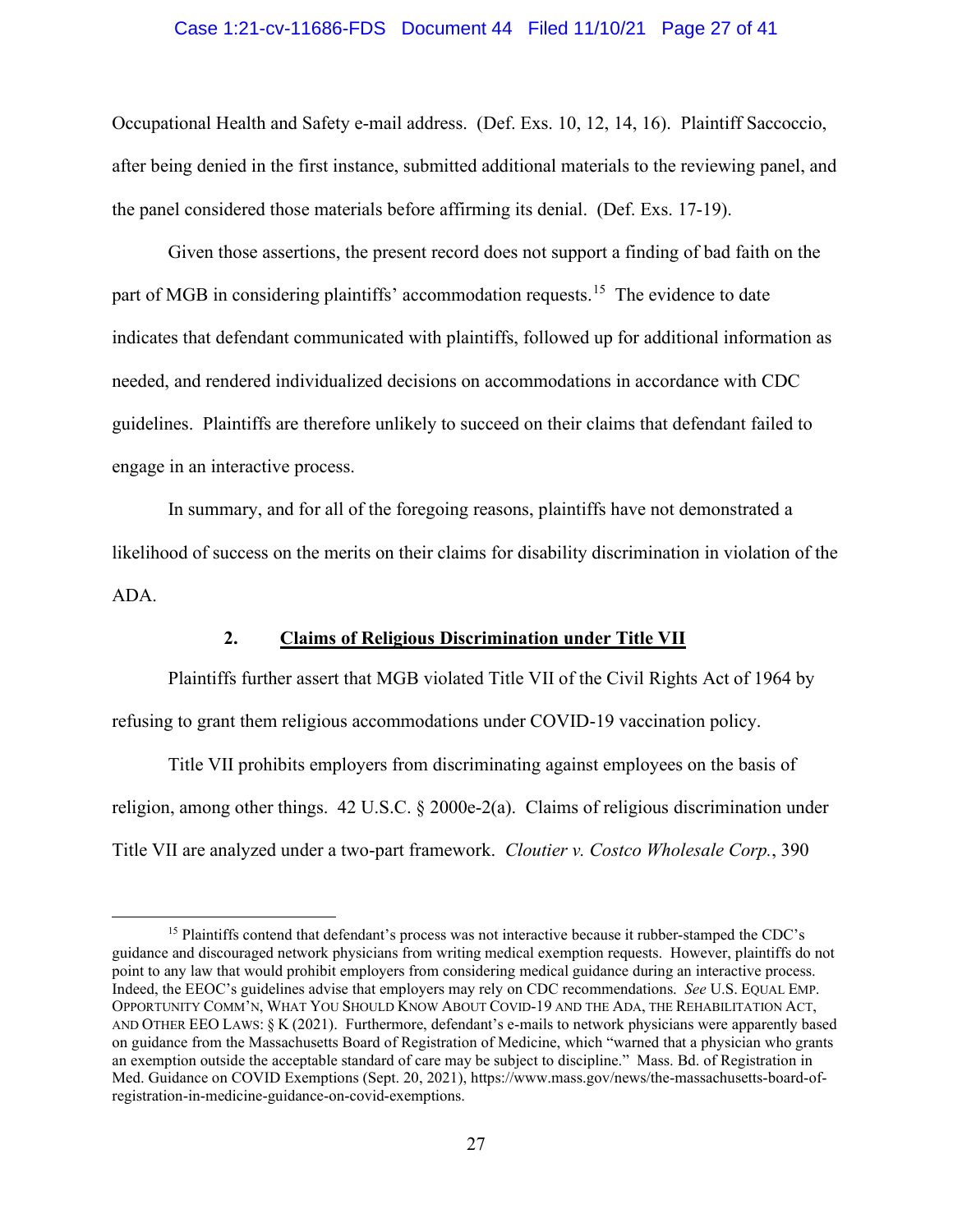#### Case 1:21-cv-11686-FDS Document 44 Filed 11/10/21 Page 28 of 41

F.3d 126, 133 (1st Cir. 2004). First, a plaintiff must make a *prima facie* case "that a *bona fide* religious practice conflicts with an employment requirement and was the reason for the adverse employment action." *Id.* Second, if the plaintiff establishes a *prima facie* case, "the burden then shifts to the employer to show that it offered a reasonable accommodation," or if it did not, "that doing so would have resulted in undue hardship." *Id.* 

# **a.** *Prima Facie* **Case**

To establish a *prima facie* case of religious discrimination based on failure to accommodate, a plaintiff must assert "that a *bona fide* religious practice conflicts with an employment requirement and was the reason for the adverse employment action." *Sanchez-Rodriguez v. AT&T Mobility P.R., Inc.*, 673 F.3d 1, 12 (1st Cir. 2012) (quoting *Cloutier*, 390 F.3d at 133). To qualify as a *bona fide* religious practice, plaintiff must show "both that the belief or practice is religious and that it is sincerely held." *EEOC v. Union Independiente de la Autoridad de Acueductos y Alcantarillados de P.R*., 279 F.3d 49, 56 (1st Cir. 2002).

Title VII defines "religion" as including "all aspects of religious observance and practice, as well as belief." 42 U.S.C. § 2000e(j). Beliefs need not be "acceptable, logical, consistent, or comprehensible to others" to qualify as religious. *Union Independiente*, 279 F.3d at 56 (quoting *Thomas v. Rev. Bd. of Ind. Emp. Sec. Div.*, 450 U.S. 707, 714 (1981)).

Determining whether a belief is sincerely held is a fact-intensive inquiry, turning on the "factfinder's assessment of the employee's credibility." *Id.* Evidence that an employee acted inconsistently with his or her professed belief is relevant in assessing whether a belief is sincerely held. *Id.* at 57. The factfinder can also consider whether the alleged conflict between an employment requirement and religious belief is a "moving target," although "such evidence might simply reflect an evolution in [plaintiff's] religious views." *Id.* at 57 & n.8.

Here, the Court is presented with a series of affidavits, each alleging that the employee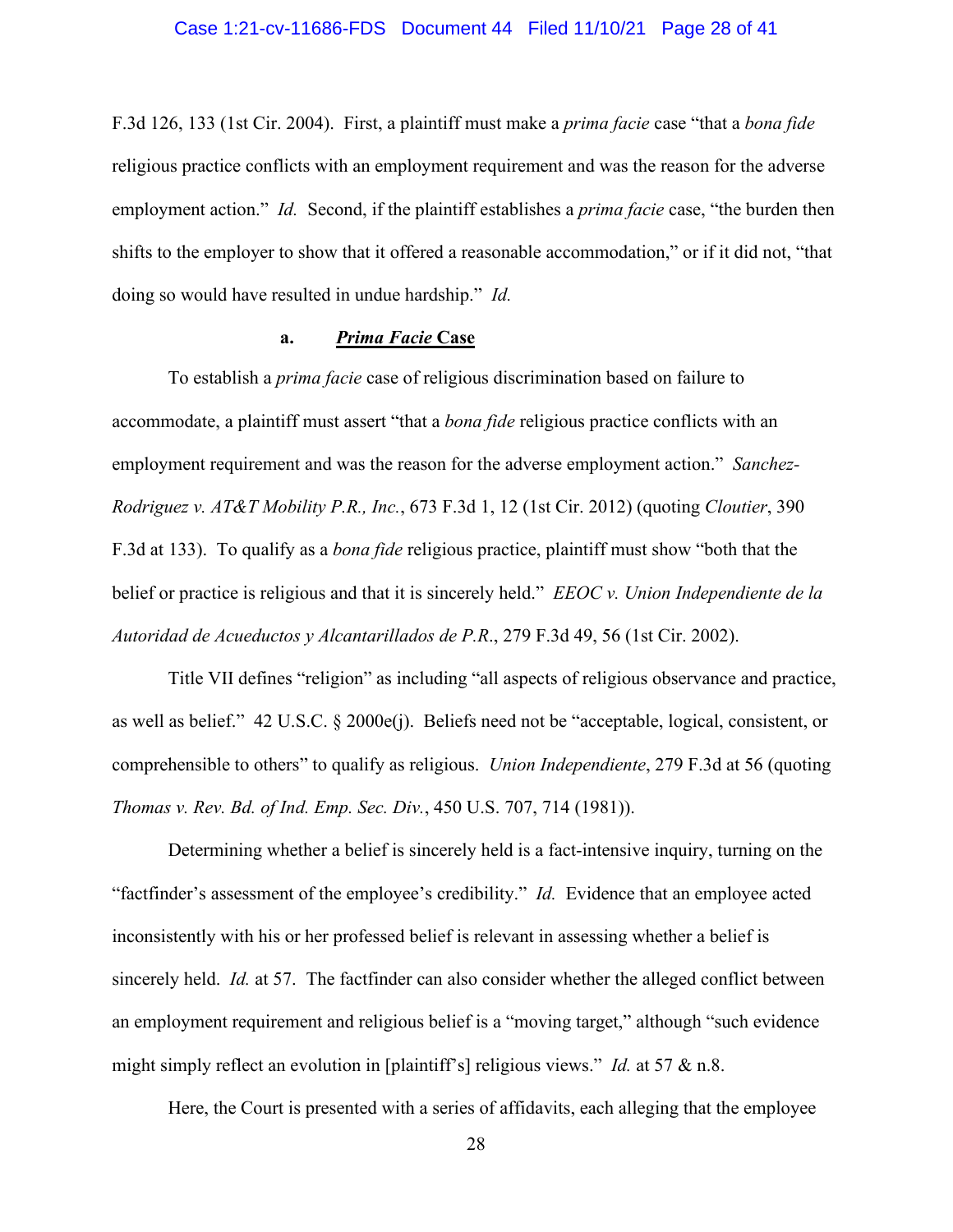#### Case 1:21-cv-11686-FDS Document 44 Filed 11/10/21 Page 29 of 41

holds a sincere religious belief that precludes COVID-19 vaccination. Attempting to determine whether plaintiffs have established a *prima facie* case is far from an easy task.

First, there is the question of whether plaintiffs' assertions constitute *religious* beliefs—as opposed to philosophical, medical, or scientific beliefs, or personal fears or anxieties—that conflict with the vaccination policy. In a somewhat analogous case, the Third Circuit considered whether a hospital employee's opposition to influenza vaccination constituted a religious belief. *Fallon v. Mercy Cath. Med. Ctr. of Se. Pa.,* 877 F.3d 487, 488 (3d Cir. 2017). The court ultimately determined that plaintiff did not establish a *prima facie* case that his objection to vaccination was a religious belief, reasoning as follows:

It does not appear that [plaintiff's] beliefs address fundamental and ultimate questions having to do with deep and imponderable matters, nor are they comprehensive in nature. Generally, [plaintiff] simply worries about the health effects of the flu vaccine, disbelieves the scientifically accepted view that it is harmless to most people, and wishes to avoid this vaccine. In particular, the basis of his refusal of the flu vaccine—his concern that the flu vaccine may do more harm than good—is a medical belief, not a religious one. He then applies one general moral commandment (which might be paraphrased as, "Do not harm your own body") to come to the conclusion that the flu vaccine is morally wrong. This one moral commandment is an "isolated moral teaching"; by itself, it is not a comprehensive system of beliefs about fundamental or ultimate matters.

*Id.* at 492. While that analysis appears to be entirely correct, the principle articulated is difficult to apply in practice. Few beliefs are entirely isolated from a belief system, and in any event there are not always bright lines that would readily permit beliefs to be sorted into the categories of "religious" and "non-religious."

An additional complication arises from the fact that the professed religious beliefs here do not appear to comport entirely with the doctrine of any organized religion. It appears that most, if not all, organized religions of any size in the United States do not oppose COVID-19 vaccination. That does not end the inquiry, but surely bears on it to some degree. *See* U.S.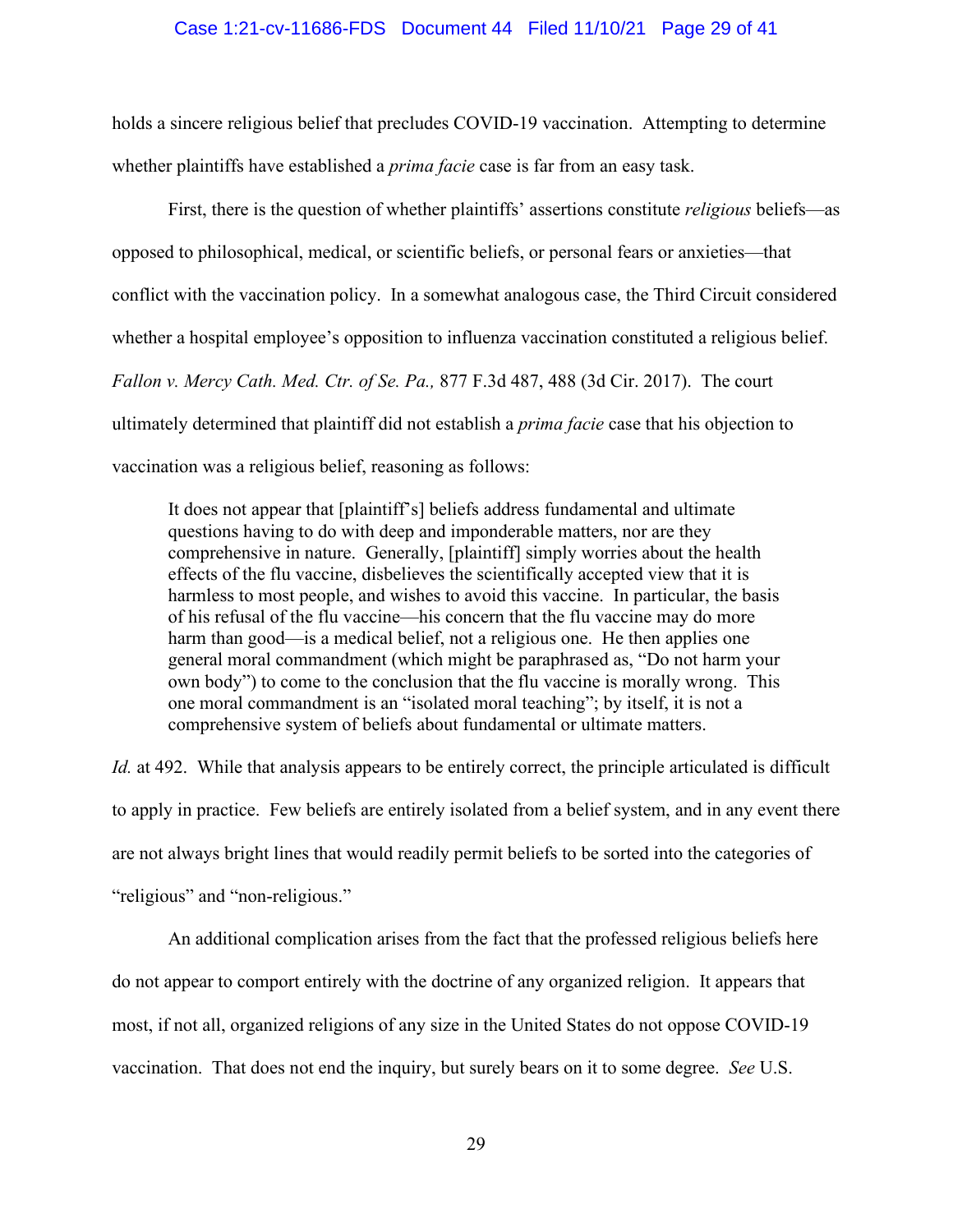#### Case 1:21-cv-11686-FDS Document 44 Filed 11/10/21 Page 30 of 41

EQUAL EMP. OPPORTUNITY COMM'N, WHAT YOU SHOULD KNOW ABOUT COVID-19 AND THE ADA, THE REHABILITATION ACT, AND OTHER EEO LAWS: § L (2021) (noting that "[a]n employer should not assume that an employee is insincere simply because some of the employee's practices deviate from the commonly followed tenets of the employee's religion, or because the employee adheres to some common practices but not others."); *Vinning-El v. Evans*, 657 F.3d 591, 594 (7th Cir. 2011) (stating, in First Amendment context, that "although sincerity rather than orthodoxy is the touchstone, a prison still is entitled to give *some* consideration to an organization's tenets. For the more a given person's professed beliefs differ from the orthodox beliefs of his faith, the less likely they are to be sincerely held"); *Caviezel v. Great Neck Pub. Schs.*, 701 F. Supp. 2d 414, 429 (E.D.N.Y. 2010), *aff'd*, 500 F. App'x 16 (2d Cir. 2012) (concluding, in case about New York vaccination requirements for school children, that plaintiff's objection to vaccine was not sincerely held religious belief, in part because church to which plaintiff belonged did not oppose vaccination). But courts should also be wary of the real danger, in evaluating both the nature of a belief and its sincerity, that they may tend to favor well-established or widely practiced religions and the expense of new or disfavored ones.

In any event, the basic inquiry is whether the belief at issue is religious, and whether it is sincerely held. The record includes multiple affidavits that allege sincerely held religious beliefs that would preclude the particular employee from receiving the vaccine. It appears that MGB accepted some professions of religious sincerity, but not all, and did not accept those from the named plaintiffs. It is difficult on this record, and at this preliminary stage, for this Court to make any kind of deeper inquiry. The Court is mindful that Title VII's "capacious definition" of religion "leaves little room for a party to challenge the religious nature of an employee's professed beliefs," and that sincerity depends on a fact-intensive assessment of credibility.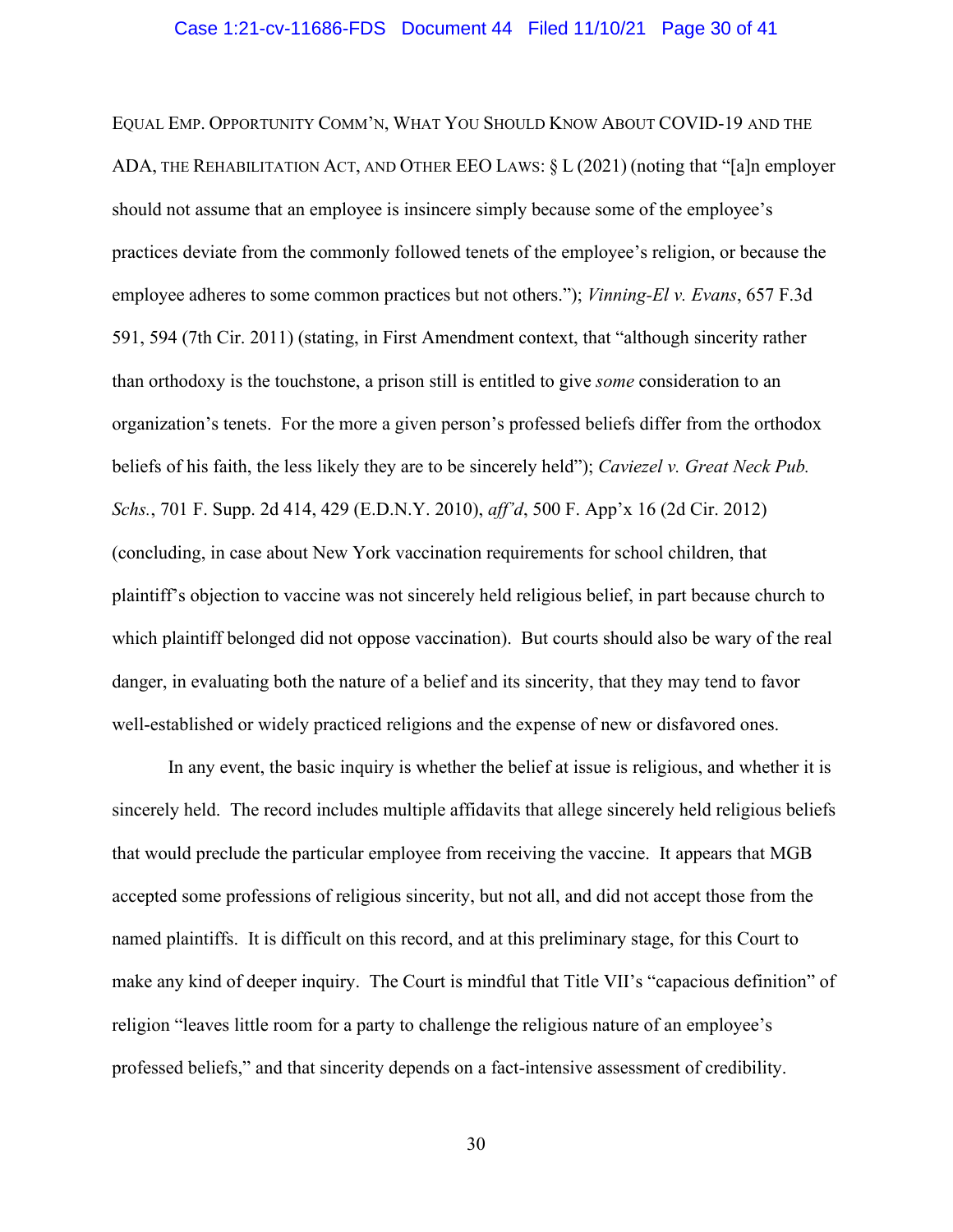### Case 1:21-cv-11686-FDS Document 44 Filed 11/10/21 Page 31 of 41

*Union Independiente*, 279 F.3d at 56. Indeed, courts confronted with Title VII religious discrimination issues often assume that plaintiffs have established a *prima facie* case and resolve matters on other grounds. *See, e.g.*, *Robinson v. Children's Hosp. Bos.*, 2016 WL 1337255, at \*6 (D. Mass. Apr. 5, 2016) (assuming at summary judgment stage, "that [plaintiff] can establish a *prima facie* case that her refusal to take the influenza vaccination is based on a sincerely held, bona fide religious belief"); *Barrington v. United Airlines, Inc.*, 2021 WL 4840855, at \*2 (D. Colo. Oct. 14, 2021) (stating that "the Court will presume that this [*prima facie*] requirement has been met" to examine COVID-19 vaccination policy at TRO stage).

With some misgivings, this Court will do the same here. It will assume, for the sake of argument, that plaintiffs can establish a *prima facie* case that a *bona fide* religious belief prevents them from taking the COVID-19 vaccine.

# **b. Reasonable Accommodation**

Once plaintiffs establish a *prima facie* case, the burden shifts to defendant to show that it offered a reasonable accommodation, or if not, that doing so would have resulted in undue hardship. *Cloutier*, 390 F.3d at 133. "Cases involving reasonable accommodation turn heavily upon their facts and an appraisal of the reasonableness of the parties' behavior." *Sanchez-Rodriguez*, 673 F.3d at 12 (quoting *Rocafort v. IBM Corp.*, 334 F.3d 115, 120 (1st Cir. 2003)). Here, as noted, the only specific request made by plaintiffs for an accommodation is that they not receive the vaccine. And it is undisputed that defendant did not offer any accommodation to plaintiffs, such as increased COVID-19 testing or masking.

# **c. Undue Hardship**

Because defendant did not offer a reasonable accommodation, it must prove that doing so would have resulted in undue hardship. Under Title VII, an accommodation is an undue hardship "if it would impose more than a *de minimis* cost on the employer." *Cloutier*, 390 F.3d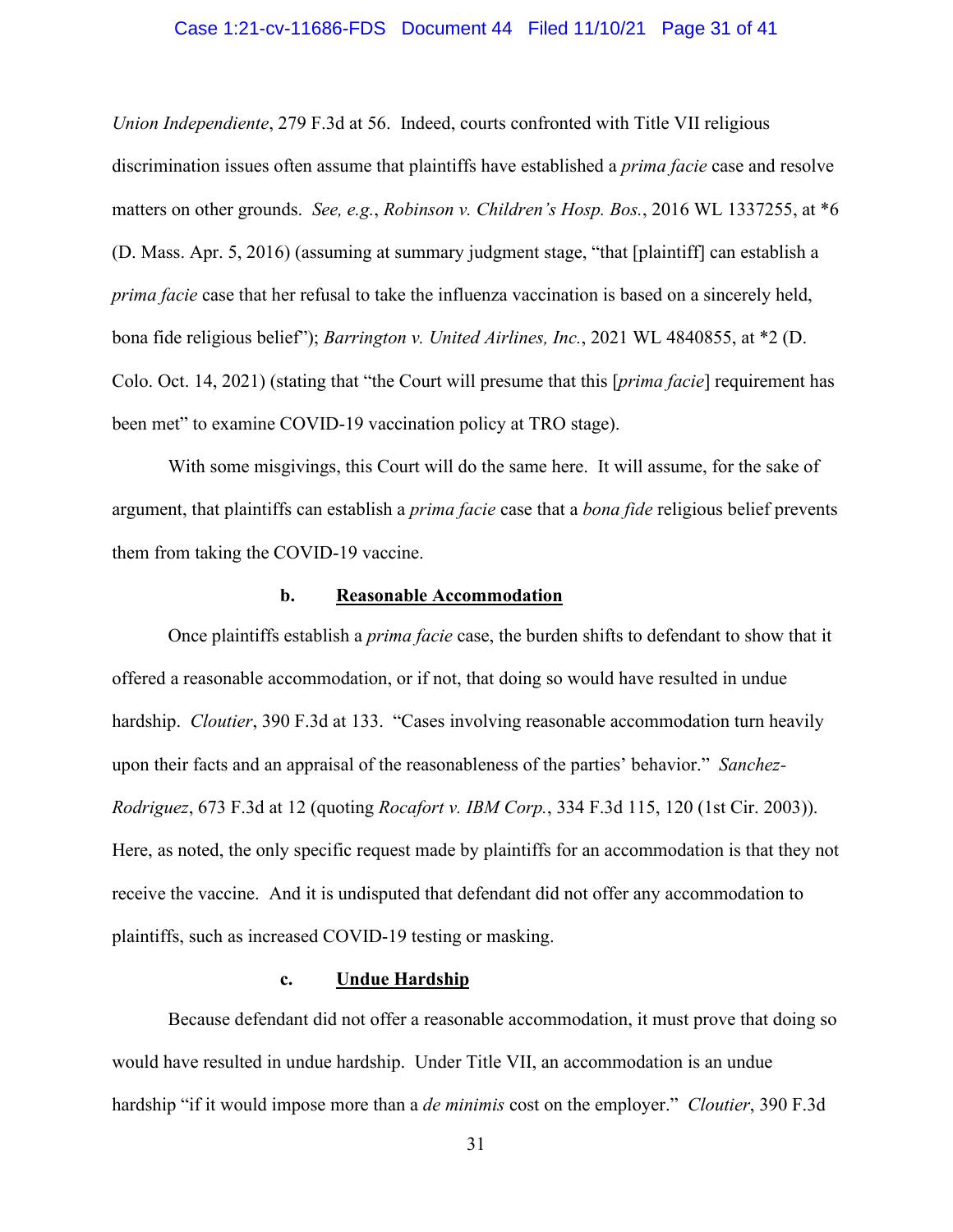#### Case 1:21-cv-11686-FDS Document 44 Filed 11/10/21 Page 32 of 41

at 134. For the reasons set forth above, defendant has shown a likelihood of success on the merits of that contention—that is, permitting the named plaintiffs to continue to work at MGB without being vaccinated would materially increase the risk of spreading the disease and undermine public trust and confidence in the safety of its facilities. Those likely harms to MGB—while perhaps difficult to measure in terms of dollar amounts—are certainly not *de minimis.* [16](#page-31-0) 

# **d. Interactive Process**

Finally, plaintiffs argue that defendant failed to engage in a meaningful interactive process. The Supreme Court has noted that "bilateral cooperation is appropriate in the search for an acceptable reconciliation of the needs of the employee's religion and the exigencies of the employer's business." *Ansonia Bd. of Educ. v. Philbook*, 479 U.S. 60, 69 (1986) (internal citation omitted). However, "liability for failure to engage in an interactive process depends on a finding that the parties could have discovered and implemented a reasonable accommodation through good faith efforts." *Mills*, 2021 WL 4860328, at \*10 (quoting *Trahan*, 957 F.3d at 67).

Here, defendant formed a Religious Exemption Review Committee to evaluate requests for religious exemptions. After initial consideration of accommodation requests, the committee often sent employees follow-up questions that were tailored to the particular religious objections of each employee. (Nichols Dep. ¶¶ 25-28). Employees who received follow-up questions were directed to send their responses to a dedicated MGB e-mail box and were free to submit whatever supporting documentation they wanted. (*Id.* ¶ 29). In some cases, the committee sent additional follow-up questions to employees after determining more information was needed.

<span id="page-31-0"></span><sup>&</sup>lt;sup>16</sup> To the extent that plaintiffs seek to impose additional financial costs, such as screening and testing of hundreds of employees multiple times per week, the record does not reflect the exact size or nature of the burden. As noted, however, plaintiffs have not specifically requested such an accommodation.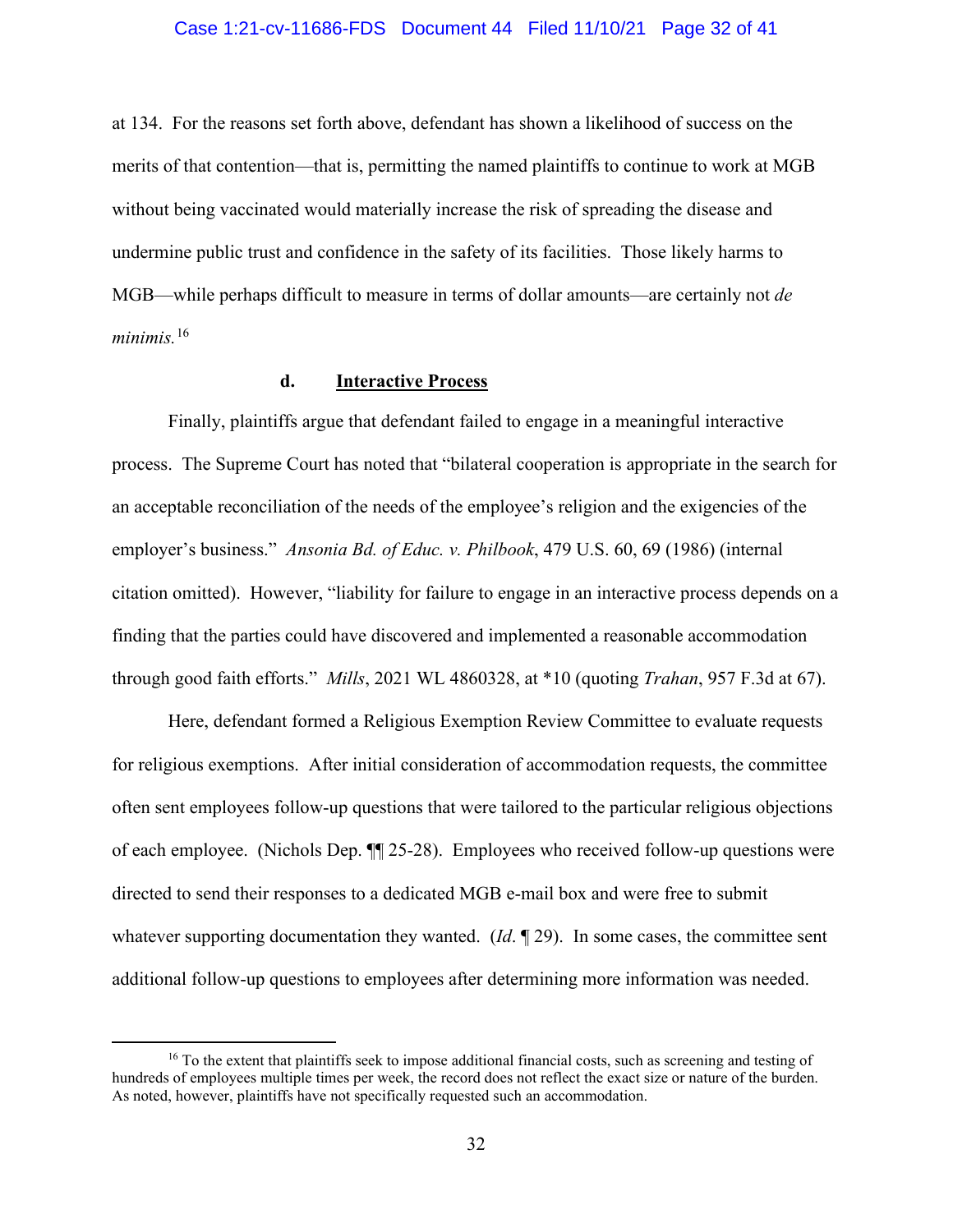### Case 1:21-cv-11686-FDS Document 44 Filed 11/10/21 Page 33 of 41

(*Id.* ¶ 31). Given the record at this stage, it seems likely that defendant engaged in an interactive process.

As the First Circuit concluded in *Mills* on similar facts, the evidence suggests that MGB engaged in an interactive process in good faith. 2021 WL 4860328, at \*10; *see also Barrington*, 2021 WL 4840855, at \*5 (holding that plaintiff was unlikely to succeed in establishing violation of Title VII for failure to engage in interactive process where defendant represented "that employees who had requested accommodation were notified via email of the proposed accommodation and given five days to respond").

### **e. Exhaustion of Administrative Remedies**

A further potential issue remains. To bring an action for employment discrimination under Title VII, an employee must first file a charge with either (1) the Equal Employment Opportunity Commission (within 180 days of the alleged unlawful employment practice) or (2) a parallel state agency—here, the Massachusetts Commission Against Discrimination (within 300 days of that practice). 42 U.S.C. § 2000e-5(e)(1); *Aly v. Mohegan Council, Boy Scouts of America*, 711 F.3d 34, 41 (1st Cir. 2013).<sup>[17](#page-32-0)</sup> Plaintiffs may seek relief in federal court only if "the EEOC dismisses the administrative charge, does not bring civil suit, or does not enter into a conciliation agreement within 180 days of the filing of the administrative charge." *Aly*, 711 F.3d at 41. In other words, plaintiffs who have failed to exhaust their administrative remedies are not

<span id="page-32-0"></span><sup>&</sup>lt;sup>17</sup> Although the parties discuss exhaustion of administrative remedies with respect to Title VII, the same requirements are also present for plaintiffs' ADA claims. Title I of the ADA incorporates the powers, remedies, and procedures set forth in Title VII of the Civil Rights Act by reference. 42 U.S.C. § 12117(a). Therefore, a plaintiff seeking to bring charges of employment discrimination under the ADA must exhaust administrative remedies under the same standard articulated for Title VII. *See Farris v. Shinseki*, 660 F.3d 557, 562 (1st Cir. 2011) ("Claims of employment discrimination arising under the ADA are subject to the same remedies and procedures as those under Title VII of the Civil Rights Act of 1964. Under Title VII, a[n] . . . employee must exhaust her administrative remedies before initiating a complaint of discrimination in federal court. The same is true for claims under the ADA.") (internal citations omitted); *Bonilla v. Muebles J. J. Alvarez, Inc*., 194 F.3d 275, 277-78 (1st Cir. 1999) (applying 42 U.S.C. § 2000e-5(e) exhaustion requirements in Title I ADA employment discrimination case).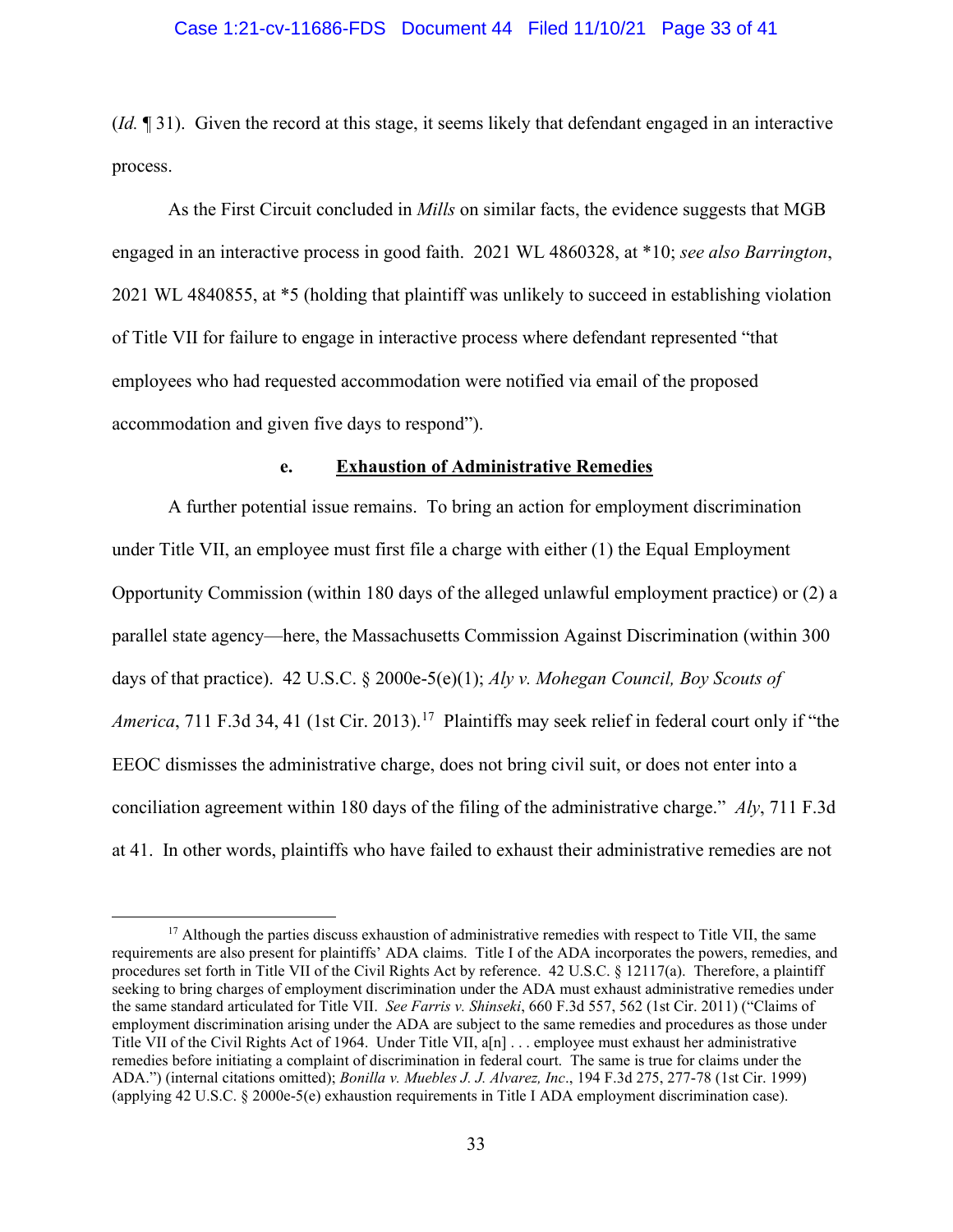#### Case 1:21-cv-11686-FDS Document 44 Filed 11/10/21 Page 34 of 41

entitled to judicial relief under Title VII. *Jorge v. Rumsfeld*, 404 F.3d 556, 564 (1st Cir. 2005). When the EEOC takes any of the listed actions, the agency issues a right-to-sue notice, notifying the charging party of his right to bring suit within 90 days. 29 C.F.R. § 1601.28 (2020).

There are thus two basic components to administrative exhaustion under Title VII: (1) timely filing a charge with the EEOC (the "timeliness requirement"); and (2) receipt of a right to sue letter from the EEOC (the "verification requirement"). *McDonnell Douglas Corp. v. Green*, 411 U.S. 792, 798 (1973); *Vazquez-Rivera v. Figueroa*, 759 F.3d 44, 48 (1st Cir. 2014). In *Edelman v. Lynchburg Coll*., 535 U.S. 106, 112-13 (2002), the Supreme Court clarified that the purpose of the time limitation on the charging party is to "encourage . . . raise[ing] a discrimination claim before it gets stale" while the purpose of requiring EEOC verification is "to protect[] employers from the disruption and expense of responding to a claim unless a complainant is serious."

Title VII provides a private right of action only after the verification requirement has been satisfied. 42 U.S.C. § 2000e-5(f)(1). The statute authorizes federal district courts to grant preliminary relief if requested by the EEOC after the filing of the charge. *Id.* § 2000e-5(f)(2) ("Whenever a charge is filed with the Commission and the Commission concludes . . . that prompt judicial action is necessary . . . the Commission . . . may bring an action for appropriate temporary or preliminary relief").

That framework is somewhat at odds with the ability of a Title VII plaintiff to obtain preliminary injunctive relief. In *Bailey v. Delta Air Lines, Inc.*, the First Circuit in *dicta* implied that a showing of irreparable harm may justify the granting of a preliminary injunction in a Title VII case even where plaintiffs did not obtain a right-to-sue letter. 722 F.2d 942, 944-45 (1st Cir. 1983) ("We need not decide the jurisdictional issue here, for the plaintiffs in the present case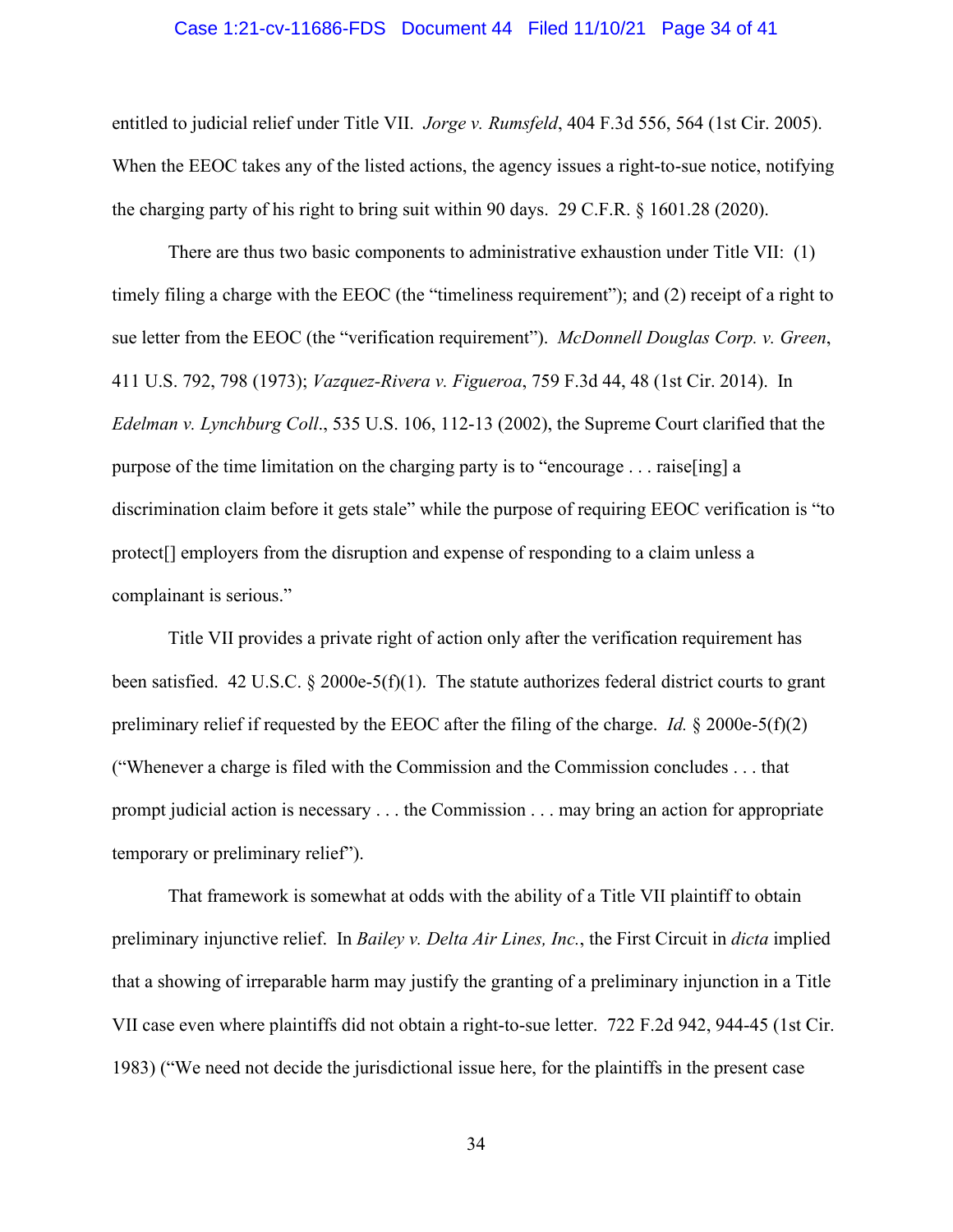## Case 1:21-cv-11686-FDS Document 44 Filed 11/10/21 Page 35 of 41

have made no showing of anything even approaching the irreparable injury required to obtain preliminary relief. . . . [W]e do not reach the question of what circumstances would justify a district court in granting preliminary relief in other cases."). The court concluded that "the procedural requirements of Title VII should be considered in the equitable balancing process which would attend any grant of injunctive relief" and that to obtain such relief, a claimant would have to, at a minimum, make a showing of "irreparable injury sufficient in kind and degree to justify the disruption of the prescribed administrative process." *Id.*[18](#page-34-0) 

Here, it is unclear whether plaintiffs have exhausted their administrative remedies. The only information plaintiffs have supplied on this topic is that "the EEOC has already issued right to sue letters for many plaintiffs, stating that it is unlikely that the agency can complete the administrative processing within 180 days." (Plaintiffs' Mem. at 18, n. 8). There is insufficient evidence in the record to determine whether each named plaintiff has met the timeliness and verification requirements under Title VII. In any event, plaintiffs have not made "a showing of irreparable injury sufficient in kind and degree to justify the disruption of the prescribed administrative process." *Bailey*, 722 F.2d at 944.[19](#page-34-1) 

In summary, and for the foregoing reasons, plaintiffs have not shown a likelihood of success on their claims for religious discrimination in violation of Title VII.

#### **3. Retaliation**

To establish a *prima facie* case of retaliation under Title VII or the ADA, plaintiffs must

<span id="page-34-0"></span><sup>&</sup>lt;sup>18</sup> The First Circuit has elaborated that the required showing of "genuinely extraordinary" irreparable harm is "subject to a sliding scale analysis, such that the showing of irreparable harm required of a plaintiff increases in the presence of factors, including the failure to exhaust administrative remedies, which cut against a court's traditional authority to issue equitable relief." *Gately v. Com. of Mass.*, 2 F.3d 1221, 1232 (1st Cir. 1993); *see DeNovellis v. Shalala*, 135 F.3d 58, 62 (1st Cir. 1998).

<span id="page-34-1"></span><sup>19</sup> On somewhat similar facts, the First Circuit in *Mills* recently affirmed the district court's conclusion that unvaccinated healthcare workers "had not exhausted their administrative remedies." 2021 WL 4860328, at \*10.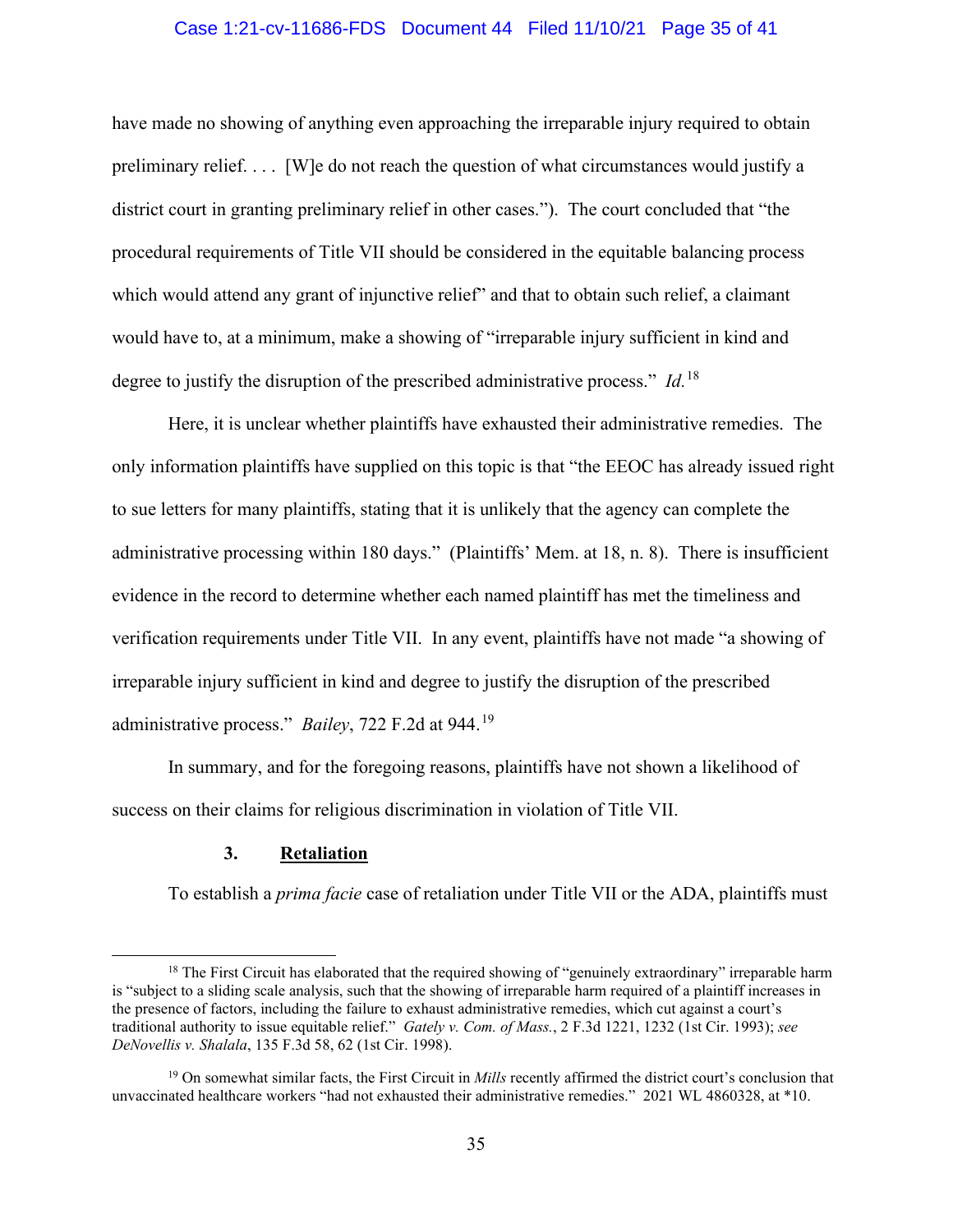### Case 1:21-cv-11686-FDS Document 44 Filed 11/10/21 Page 36 of 41

establish (1) that they engaged in protected conduct; (2) that they suffered an adverse employment action; and (3) that there was a causal connection between the protected conduct and adverse action. *Colón-Fontánez v. Mun. of San Juan*, 660 F.3d 17, 36 (1st Cir. 2011). [20](#page-35-0) If plaintiffs make such a showing, the burden shifts to defendant to articulate a legitimate, nonretaliatory reason for the challenged employment action. *Walgreen Co.*, 679 F.3d at 20. Then, plaintiffs bear "the ultimate burden of showing that [defendant's] explanation was, in fact, pretextual" and that the challenged employment action was the result of "defendant's retaliatory animus." *Id.* at 21 (quoting *Callazo v. Bristol-Myers Squibb Mfg. Inc.*, 617 F.3d 39, 46 (1st Cir. 2010)).

Here, plaintiffs likely can only meet the first two elements of their *prima facie* case. Requesting a reasonable accommodation is a protected activity. *Colón-Fontánez*, 660 F.3d at 36. And they have suffered adverse employment actions by being placed on unpaid leave and subsequently terminated. Third, however, they likely cannot show a causal connection between the protected activity and adverse employment action. To establish a causal connection at the preliminary injunction stage, "[m]ere conjecture and unsupported allegations will not suffice. Rather, [plaintiffs] must demonstrate the existence of specific facts that would enable a finding that explanatory reasons offered . . . were mere pretext for [a] true motive of retaliation." *Shalala*, 135 F.3d at 65 (affirming no likelihood of success on merits of ADEA retaliation claim). Defendant contends that "plaintiffs are subject to unpaid leave and potential termination not because they requested exemption, but because they were not approved and remain noncomplaint with the Vaccination Policy." (Defendant's Opp. at 28). Defendant further avers that

<span id="page-35-0"></span><sup>20</sup> A retaliation claim does not depend on the success of plaintiffs' disability claims. *See Colon-Fontanez*, 660 F.3d at 36.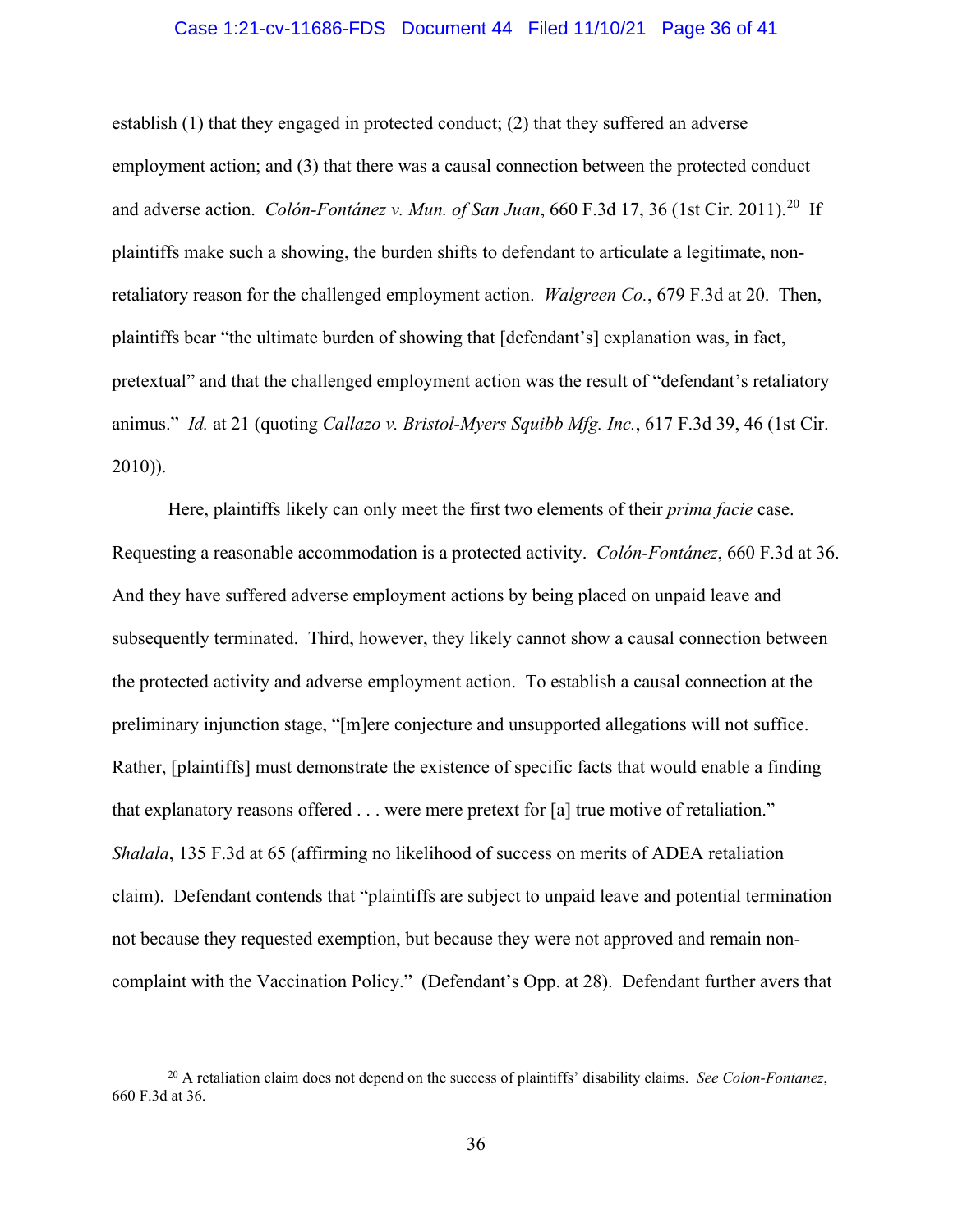#### Case 1:21-cv-11686-FDS Document 44 Filed 11/10/21 Page 37 of 41

it would "welcome Plaintiffs back to work" if they received the COVID-19 vaccine. (*Id.*). Critically, plaintiffs have not put forth specific facts that demonstrate a true motive of retaliation.

Even if plaintiffs could make a *prima facie* case, defendant has articulated a legitimate, non-retaliatory reason for the challenged employment action. According to defendant, its policy is a neutral one of general applicability, and "consequences for non-compliance are based on the employees' vaccination status, not whether or not they applied for an exemption (and not on their religion or disability)." (Defendant's Opp. at 28-29). At this stage, it seems unlikely that plaintiffs will be successful on the merits of their retaliation claim. *See Barrington*, 2021 WL 4840855, at \*6-7 (finding, at TRO stage, that Title VII retaliation claim related to COVID-19 vaccine policy would likely fail).

# **C. Potential for Irreparable Harm**

When a plaintiff fails to meet his burden to show a likelihood of success on the merits, "failure to do so is itself preclusive of the requested relief." *Bayley's Campground, Inc. v. Mills*, 985 F.3d 153, 158 (1st Cir. 2021). However, for completeness, the Court will consider the remaining factors, which also counsel against injunctive relief.

Irreparable harm is measured "on a sliding scale, working in conjunction with a moving party's likelihood of success on the merits, such that the strength of the showing necessary on irreparable harm depends in part on the degree of likelihood of success shown." *Braintree Labs., Inc. v. Citigroup Glob. Mkts., Inc*., 622 F.3d 36, 42-43 (1st Cir. 2010). "Irreparable harm most often exists where a party has no adequate remedy at law." *Charlesbank Equity Fund II v. Blinds To Go, Inc.*, 370 F.3d 151, 162 (1st Cir. 2004).

In *Mills,* the First Circuit held that plaintiffs moving to enjoin a COVID-19 vaccine policy could not show irreparable harm in the form of loss of employment. 2021 WL 4860328,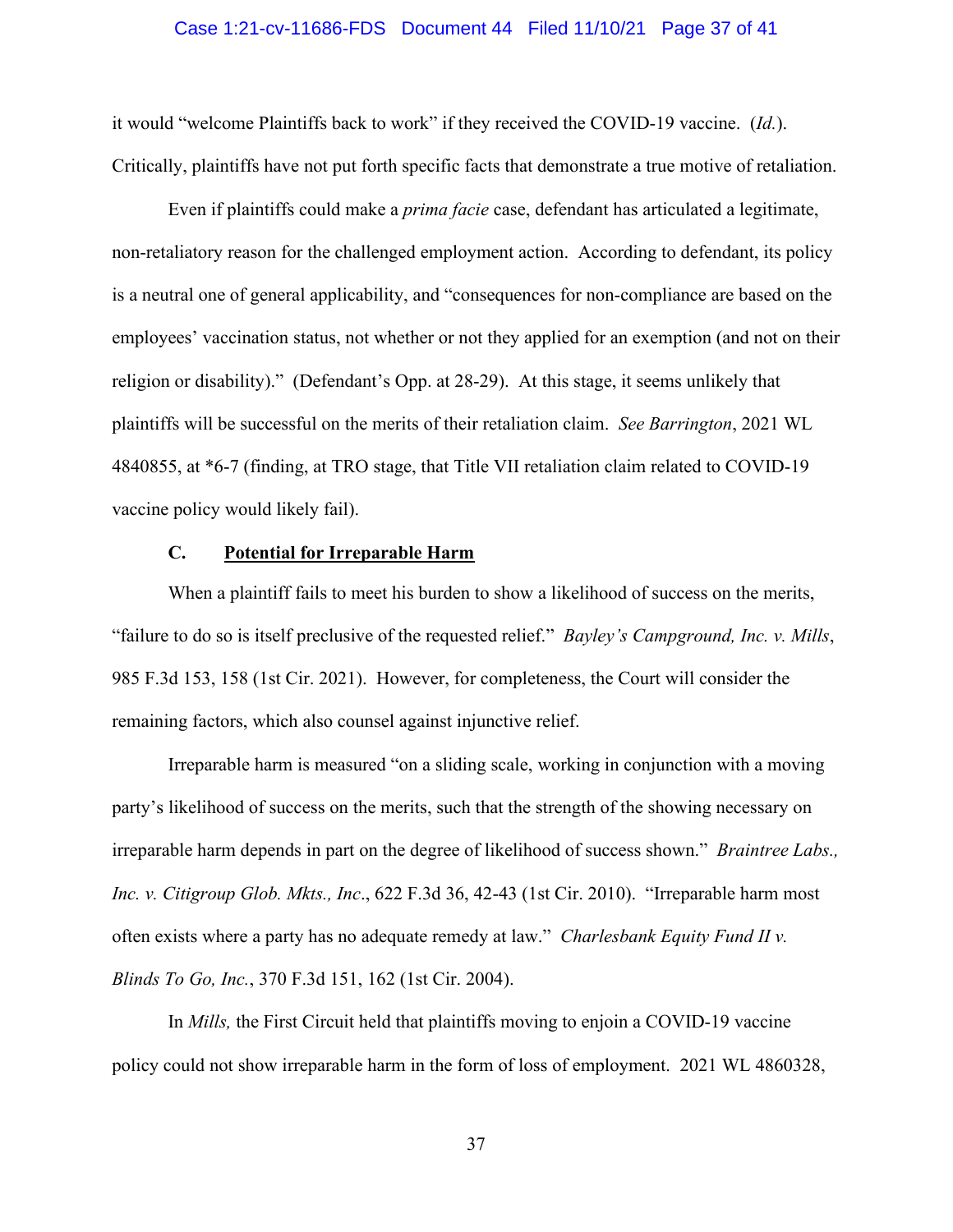#### Case 1:21-cv-11686-FDS Document 44 Filed 11/10/21 Page 38 of 41

at  $*10<sup>21</sup>$  $*10<sup>21</sup>$  $*10<sup>21</sup>$  The court noted that money damages are generally an appropriate remedy, and that appellants had failed to show a "genuinely extraordinary situation" as set forth in *Sampson v. Murray. Id.*; *see also Shalala*, 135 F.3d at 63 (salary loss, emotional distress, and loss of prestige "[n]either in sum nor in individual parts  $\dots$  amount to irreparable injury  $\dots$ .").

Another judge in this district recently denied a motion for preliminary injunction by the Massachusetts Correction Officers Federated Union to prevent enforcement of a COVID-19 vaccine requirement. *Mass. Corr. Officers Federated Union v. Baker*, 2021 WL 4822154, at \*1 (D. Mass. Oct. 15, 2021). There, the court found that irreparable harm was lacking because "it is well settled that the loss of employment is not considered irreparable for the purposes of an injunction." *Id.* at \*7; *see also Beckerich*, 2021 WL 4398027, at \*6 (stating that loss of employment due to failure to comply with COVID-19 vaccine policy was "not considered an irreparable injury" because wrongful termination claims exist for the very reason to recover "monetary damages to compensate their loss of employment"); *Bauer v. Summey*, 2021 WL 4900922, at \*18 (D.S.C. Oct. 21, 2021) (finding that economic harm from loss of employment due to COVID-19 vaccination mandate was not irreparable); *Valdez v. Grisham*, 2021 WL 4145746, at \*12 (D.N.M. Sept. 13, 2021) (holding that being terminated or prevented from working as nurse based on COVID-19 vaccination mandate does not constitute irreparable harm); *Norris v. Stanley*, 2021 WL 3891615, at \*3 (W.D. Mich. Aug. 31, 2021) (finding that plaintiff-employee failed to show irreparable injury would result if defendant-employer terminated her employment for failure to comply with COVID-19 vaccination mandate);

<span id="page-37-0"></span><sup>21</sup> During oral argument, plaintiffs attempted to distinguish the lack of irreparable harm in *Mills* by arguing that here, plaintiffs made a greater showing in the form of mental anguish, loss of income, and impending homelessness. Even assuming the existence of those harms, they all stem from loss of employment and emotional distress, which do not qualify as irreparable harm under First Circuit precedent.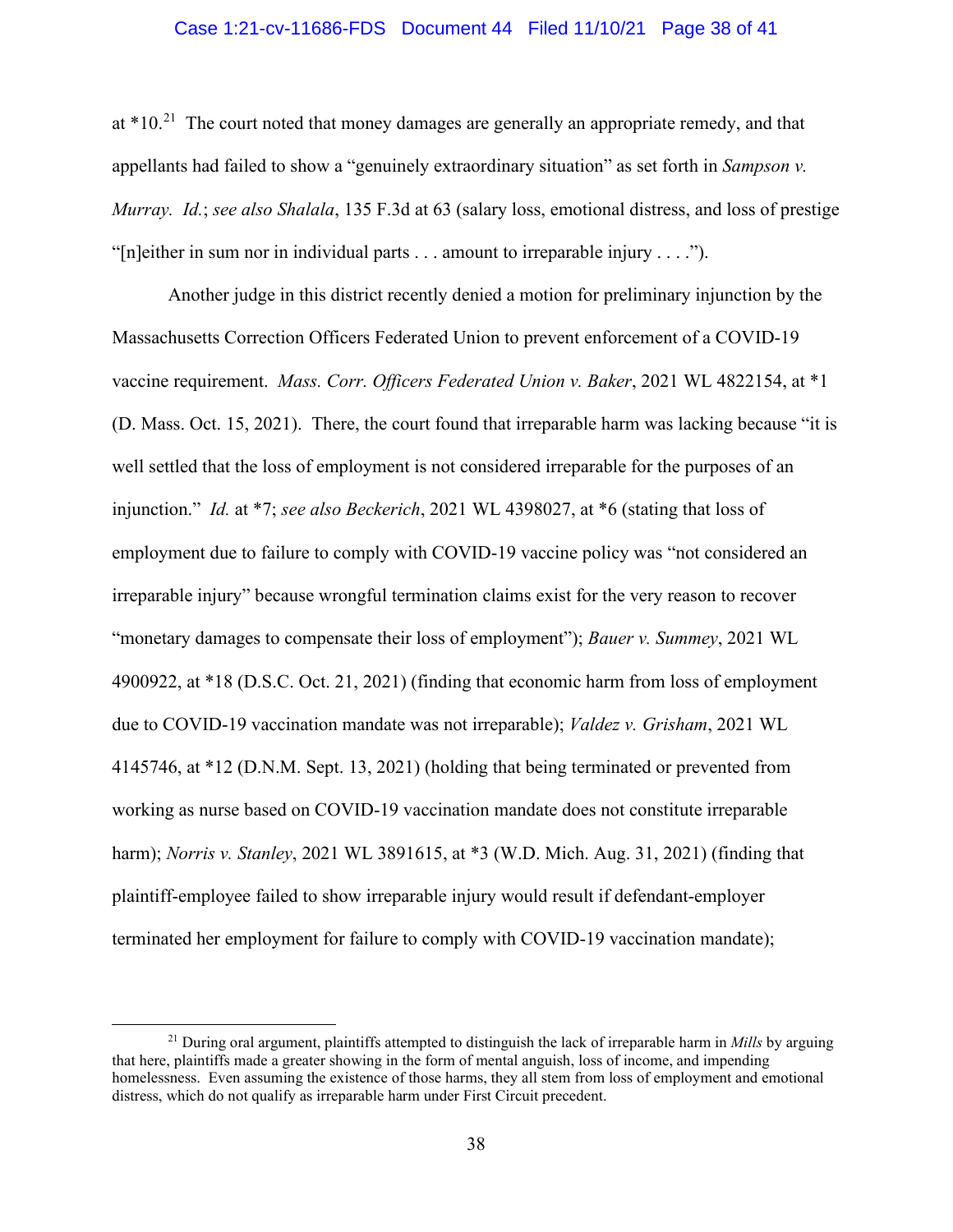#### Case 1:21-cv-11686-FDS Document 44 Filed 11/10/21 Page 39 of 41

*Johnson v. Brown*, 2021 U.S. Dist. LEXIS 200159, at \*72 (D. Or. Oct. 18, 2021) (finding no irreparable harm where plaintiffs faced temporary harm to jobs and benefits relating to Oregon executive order requiring healthcare and educational workers to be vaccinated against COVID-19).

Plaintiffs also claim irreparable harm on the ground that two employees are pursuing treatment for emotional distress. However, while an employee "may recover compensation for her emotional distress claim if she prevails on the merits, the fact that an employee may be psychologically troubled by an adverse job action does not usually constitute irreparable injury warranting injunctive relief." *Shalala*, 135 F.3d at 64.

Finally, plaintiffs contend that they are faced with an "impossible choice" to "forsake their religious convictions, or, in the case of the disability discrimination plaintiffs, potentially put themselves in danger of physical harm." (Plaintiffs' Mem. at 21-22). They cite to a variety of state action cases, arguing that irreparable harm results from a "loss of First Amendment freedoms." (*Id.*). However, MGB is a private employer, not a state actor. There are no First Amendment claims at issue. *See Beckerich*, 2021 WL 4398027, at \*6.

Therefore, for the reasons stated, plaintiffs will not suffer irreparable harm in the absence of injunctive relief.

# **D. Balance of Equities**

The Court must next consider the balance of equities. Plaintiffs will certainly experience economic hardship if they lose their jobs (although, again, that injury can be addressed with monetary damages if they prevail). MGB has a strong interest in protecting its patients, visitors, and staff from exposure to COVID-19. As the court noted in *Baker*, "[e]ven considering the economic impact on the Plaintiffs if they choose not to be vaccinated, when balancing that harm against the legitimate and critical public interest in preventing the spread of COVID-19 by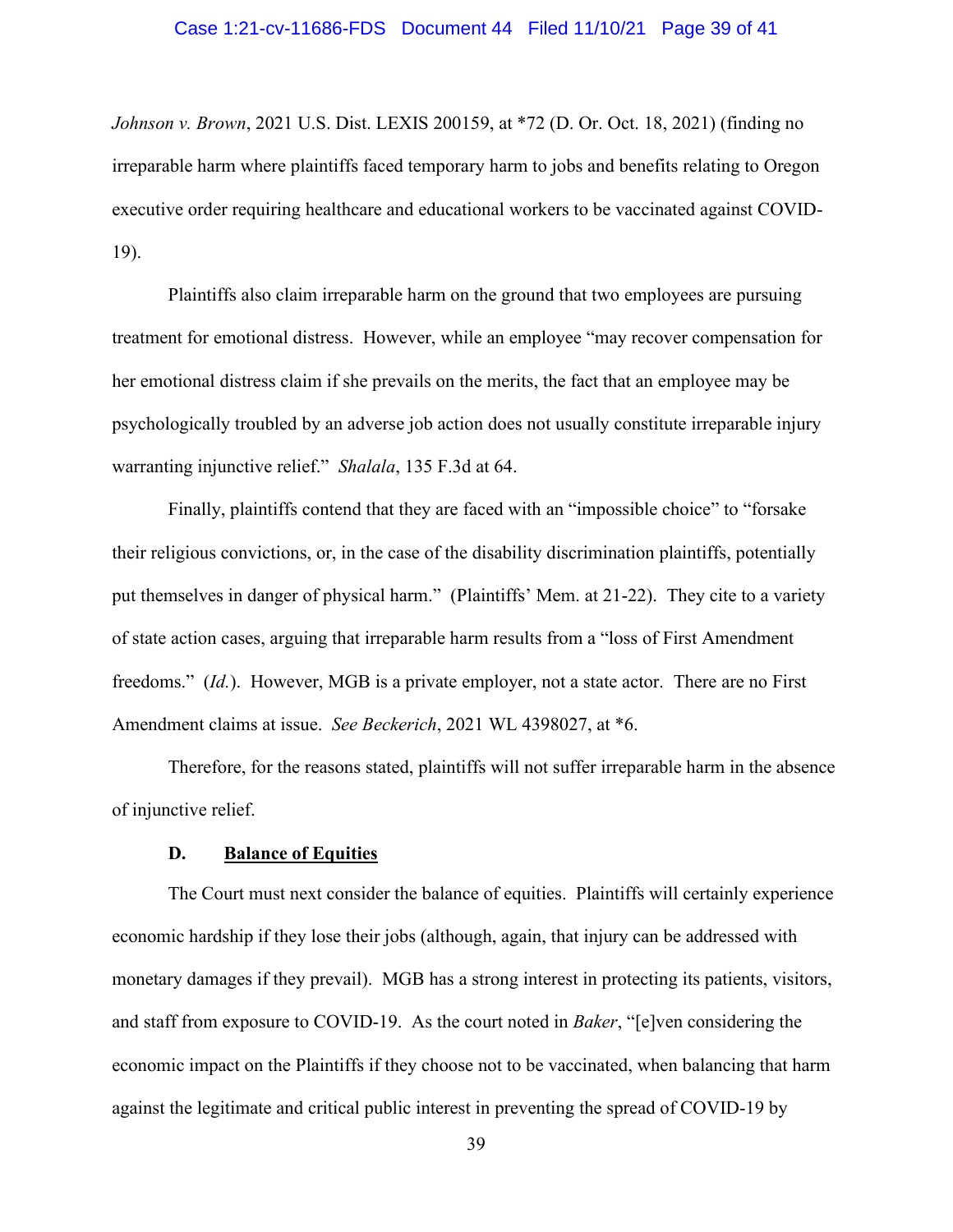#### Case 1:21-cv-11686-FDS Document 44 Filed 11/10/21 Page 40 of 41

increasing the vaccination rate . . . the Court finds the balance weighs in favor of the broader public interests." 2021 WL 4822154, at \*8. The Court here similarly concludes that the balance of equities weighs in defendant's favor.

#### **E. The Public Interest**

Finally, the Court must consider whether granting a preliminary injunction would serve the public interest. Other courts confronted with similar requests have generally considered the public interest in curbing the spread of the COVID-19 pandemic. *See, e.g.*, *Does 1-6 v. Mills*, 2021 WL 4783626, at \*17 (D. Me. Oct. 13, 2021), *aff'd*, 2021 WL 4860328 (1st Cir. Oct. 19, 2021) (finding that vaccine mandate promotes public interest); *Bimber's Delwood, Inc. v. James*, 496 F. Supp. 3d 760, 789 (W.D.N.Y. 2020) (holding that injunction against "enforcing measures employed specifically to stop the spread of COVID-19 is not in the public interest"); *Harris v. Univ. of Mass.*, 2021 WL 3848012, at \*8 (D. Mass. Aug. 27, 2021) (concluding that enjoining vaccine mandate at University of Massachusetts is not in public interest); *Beckerich*, 2021 WL 4398027, at \*7 (reasoning that "ending the COVID-19 pandemic" is in public's best interest).

Here, enjoining defendant from enforcing a vaccination mandate intended to curb the spread of COVID-19 is not in the public interest. This virus "has infected and taken the lives of thousands of Massachusetts residents," and dismantling this vaccination policy would undermine defendant's efforts to combat the pandemic. *Harris*, 2021 WL 3848012, at \*8. That factor similarly weighs against the issuance of a preliminary injunction.

### **IV. Conclusion**

For the foregoing reasons, and the reasons set forth on the record during the hearings on October 20 and November 4, 2021, plaintiffs have not shown a likelihood of success on the merits of their claims, that they will suffer immediate irreparable harm if the injunction does not issue, that the balance of equities favors issuance of the injunction, or that an injunction would be